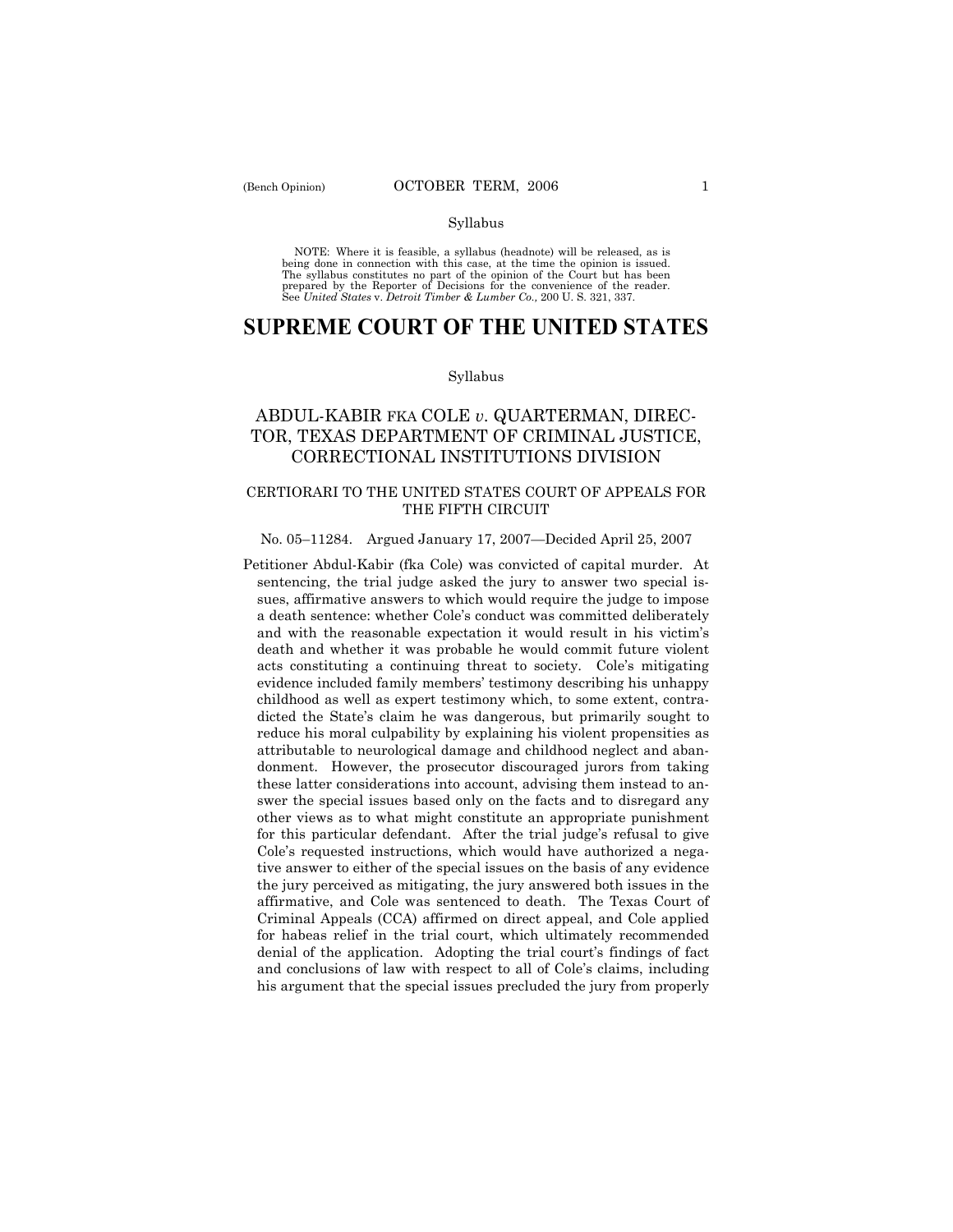considering and giving effect to his mitigating evidence, the CCA denied Cole collateral relief.

 Cole then filed a federal habeas petition, asserting principally that the sentencing jury was unable to consider and give effect to his mitigating evidence in violation of the Constitution. Recognizing that *Penry* v. *Lynaugh*, 492 U. S. 302 *(Penry I),* required that juries be given instructions allowing them to give effect to a defendant's mitigating evidence and to express their reasoned moral response to that evidence in determining whether to recommend death, the District Court nevertheless relied on the Fifth Circuit's analysis for evaluating *Penry* claims, requiring a defendant to show a nexus between his uniquely severe permanent condition and the criminal act attributed to that condition. Ultimately, Cole's inability to do so doomed his *Penry* claim. After the Fifth Circuit denied Cole's application for a certificate of appealability (COA), this Court held that the Circuit's test for determining the constitutional relevance of mitigating evidence had "no foundation in the decisions of this Court," *Tennard* v. *Dretke,* 542 U. S. 274, 284, and therefore vacated the COA denial. On remand, the Fifth Circuit focused primarily on Cole's expert testimony rather than that of his family, concluding that the special issues allowed the jury to give full consideration and full effect to his mitigating evidence, and affirming the denial of federal habeas relief.

*Held:* Because there is a reasonable likelihood that the state trial court's instructions prevented jurors from giving meaningful consideration to constitutionally relevant mitigating evidence, the CCA's merits adjudication "resulted in a decision that was contrary to, or involved an unreasonable application of, clearly established Federal law, as determined by [this] Court,"  $28$  U.S.C.  $\S 2254(d)(1)$ , and thereby warranted federal habeas relief. Pp. 10-30.

 (a) This Court has long recognized that sentencing juries must be able to give meaningful consideration and effect to all mitigating evidence that might provide a basis for refusing to impose the death penalty on a particular individual, notwithstanding the severity of his crime or his potential to commit similar offenses in the future. See, *e.g.,* the plurality opinion in *Lockett* v. *Ohio,* 438 U. S. 586, 604. Among other things, however, the *Lockett* plurality distinguished the Ohio statute there invalidated from the Texas statute upheld in *Jurek* v. *Texas,* 428 U. S. 262, on the ground that the latter Act did not "clearly operat[e] at that time to prevent the sentencer from considering any aspect of the defendant's character and record or any circumstances of his offense as an independently mitigating factor," 438 U. S., at 607. Nevertheless, the Court later made clear that sentencing under the Texas statute must accord with the *Lockett* rule. In *Franklin* v. *Lynaugh*, 487 U. S. 164, 185, Justice O'Connor's opin-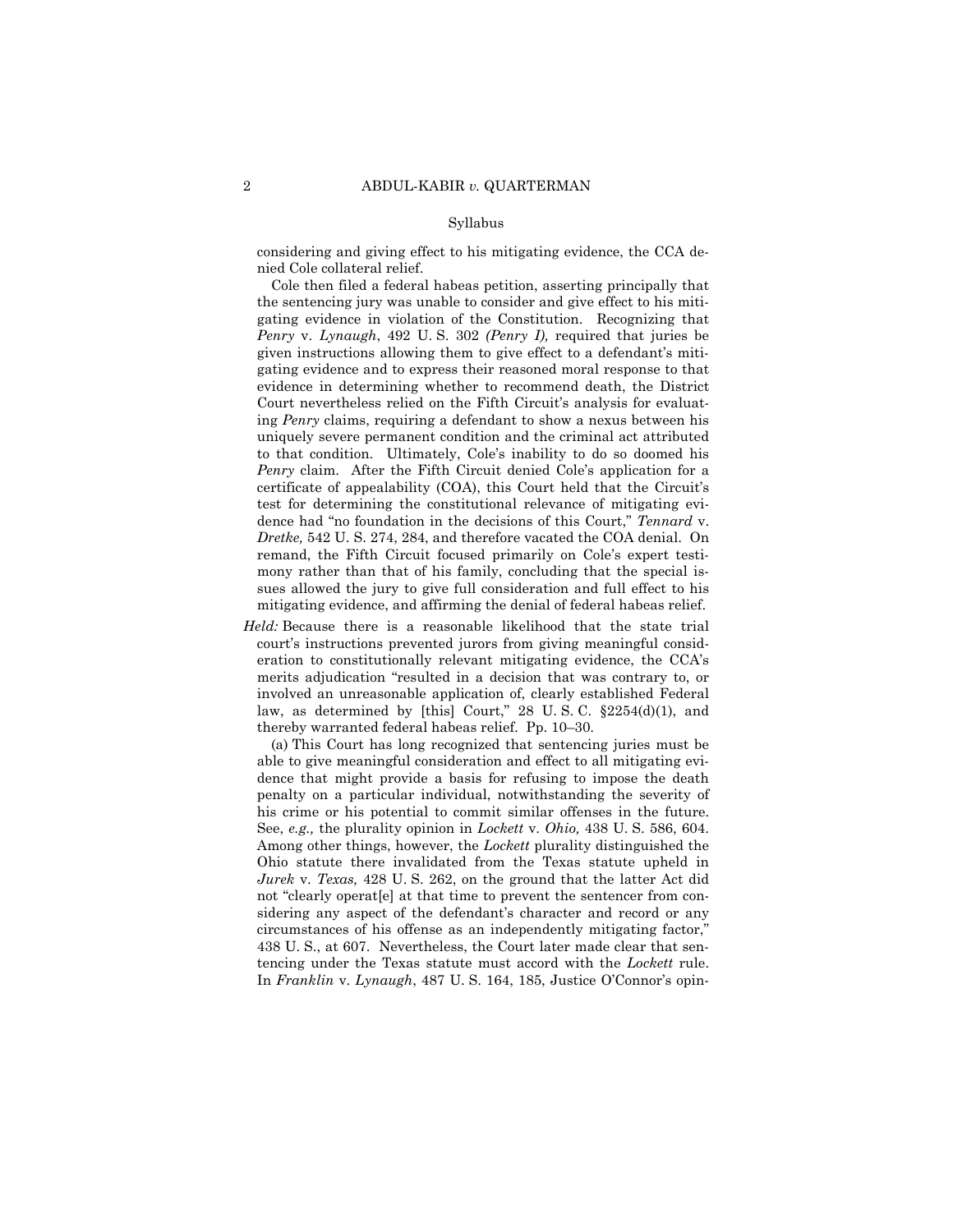ion concurring in the judgment expressed the view of five Justices when she emphasized that "the right to have the sentencer consider and weigh relevant mitigating evidence would be meaningless unless the sentencer was also permitted to give effect to its consideration' in imposing sentence." Justice O'Connor's opinion for the Court in *Penry I,* which unquestionably governs the facts of this case, endorsed the same views she had expressed in *Franklin.* In *Penry I,* the Court first held that in contending that his mental-retardation and abusive-childhood mitigating evidence provided a basis for a life sentence rather than death and that the sentencing jury should have been instructed to consider that evidence, Penry was not asking the Court to make new law because he was relying on a rule "dictated" by earlier cases,  $492$  U. S., at  $321$ , as defined by Justice O'Connor's concurrence in *Franklin* v. *Lynaugh.* Applying that standard, *Penry I* held that neither of Texas' special issues allowed the jury to give meaningful effect to Penryís mitigating evidence. The *Penry I* Court emphasized with respect to Texas' "future dangerousness" special issue (as composed at the time of both Penry's and Cole's sentencing proceedings) that Penry's mitigating evidence functioned as a "twoedged sword" because it might "diminish his blameworthiness  $\dots$ even as it indicate $[d]$  a probability that he [would] be dangerous." 492 U. S., at 324. The Court therefore required an appropriate instruction directing a jury to consider fully the mitigating evidence as it bears on the extent to which a defendant is undeserving of death. *Id.*, at 323. Thus, where the evidence is double edged or as likely to be viewed as aggravating as it is as mitigating, the statute does not allow it to be given adequate consideration. Pp.  $10-20$ .

(b) The Texas trial judge's recommendation to the CCA to deny collateral relief in this case was unsupported by either the text or the reasoning in *Penry I*. Under *Penry I*, Cole's family members' testimony, as well as the portions of his expert testimony suggesting that his dangerousness resulted from a rough childhood and neurological damage, were not relevant to either of the special verdict questions, except, possibly, as evidence of future dangerousness. Because this would not satisfy *Penry I*'s requirement that the evidence be permitted its mitigating force beyond the special issues' scope, it would have followed that those issues failed to provide the jury with a vehicle for expressing its "reasoned moral response" to Cole's mitigating evidence. In denying Cole relief, however, the Texas trial judge relied not on *Penry I*, but on three later Texas cases and *Graham* v. *Collins*, 506 U. S. 461, defining the legal issue whether the mitigating evidence could be sufficiently considered as one to be determined on a case-by-case basis, depending on the evidence's nature and on whether its consideration was enabled by other evidence in the re-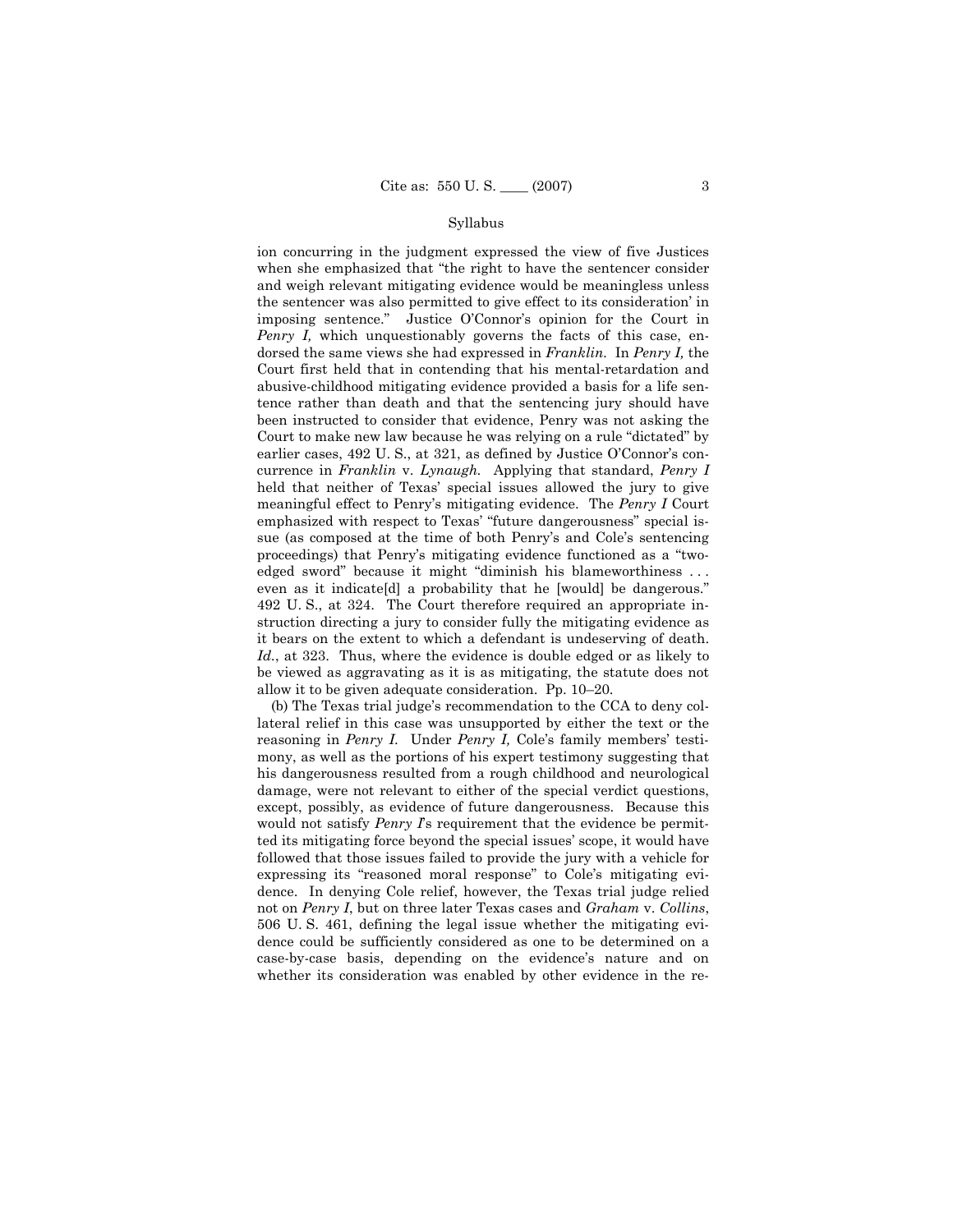cord. The state court's primary reliance on *Graham* was misguided. In concluding that granting collateral relief to a defendant sentenced to death in 1984 would require the announcement of a new constitutional rule, the *Graham* Court, 506 U.S., at 468–472, relied heavily on the fact that in 1984 it was reasonable for judges to rely on the *Franklin* pluralityís categorical reading of *Jurek,* which, in its view, expressly and unconditionally upheld the manner in which mitigating evidence is considered under the special issues. But in both *Franklin* and *Penry I*, a majority ultimately rejected that interpretation. While neither *Franklin* nor *Penry I* was inconsistent with *Graham*'s narrow holding, they suggest that later decisions—including *Johnson* v. *Texas,* 509 U. S. 350, which refused to adopt the rule Graham sought-are more relevant to Cole's case. The relevance of those cases lies not in their results, but in their failure to disturb the basic legal principle that continues to govern such cases: The jury must have a "meaningful basis to consider the relevant mitigating qualities" of the defendant's proffered evidence. *Id.*, at 369. Several other reasons demonstrate that the CCAís ruling was not a reasonable application of *Penry I.* First, the ruling ignored the fact that Cole's mitigating evidence of childhood deprivation and lack of selfcontrol was relevant to his moral culpability for precisely the same reason as Penryís: It did not rebut either deliberateness or future dangerousness but was intended to provide the jury with an entirely different reason for not imposing death. Second, the trial judge's assumption that it would be appropriate to look at other testimony to determine whether the jury could give mitigating effect to Cole's family testimony is neither reasonable nor supported by *Penry I*. Third, simply because the jury could give mitigating effect to the experts' predictions that Cole should become less dangerous as he aged does not mean that the jury understood it could give such effect to other portions of the experts' testimony or that of other witnesses. Pp.  $21-$ 24.

 (c) Four of the Courtís more recent cases support the conclusion that the CCA's decision was unsupported by *Penry I*'s text or reasoning. Although holding in *Johnson,* 509 U. S., at 368, that the Texas special issues allowed adequate consideration of petitioner's youth as a mitigating circumstance, the Court also declared that *<i>Penry* remains the law and must be given a fair reading," *ibid*. Arguments like those of Coleís prosecutor that the special issues require jurors to disregard the force of evidence offered in mitigation and rely only on the facts are at odds with the *Johnson* Court's understanding that juries could and would reach mitigating evidence proffered by a defendant. Further, evidence such as that presented by Cole is not like the evidence of youth offered in *Johnson* and *Graham,* which easily could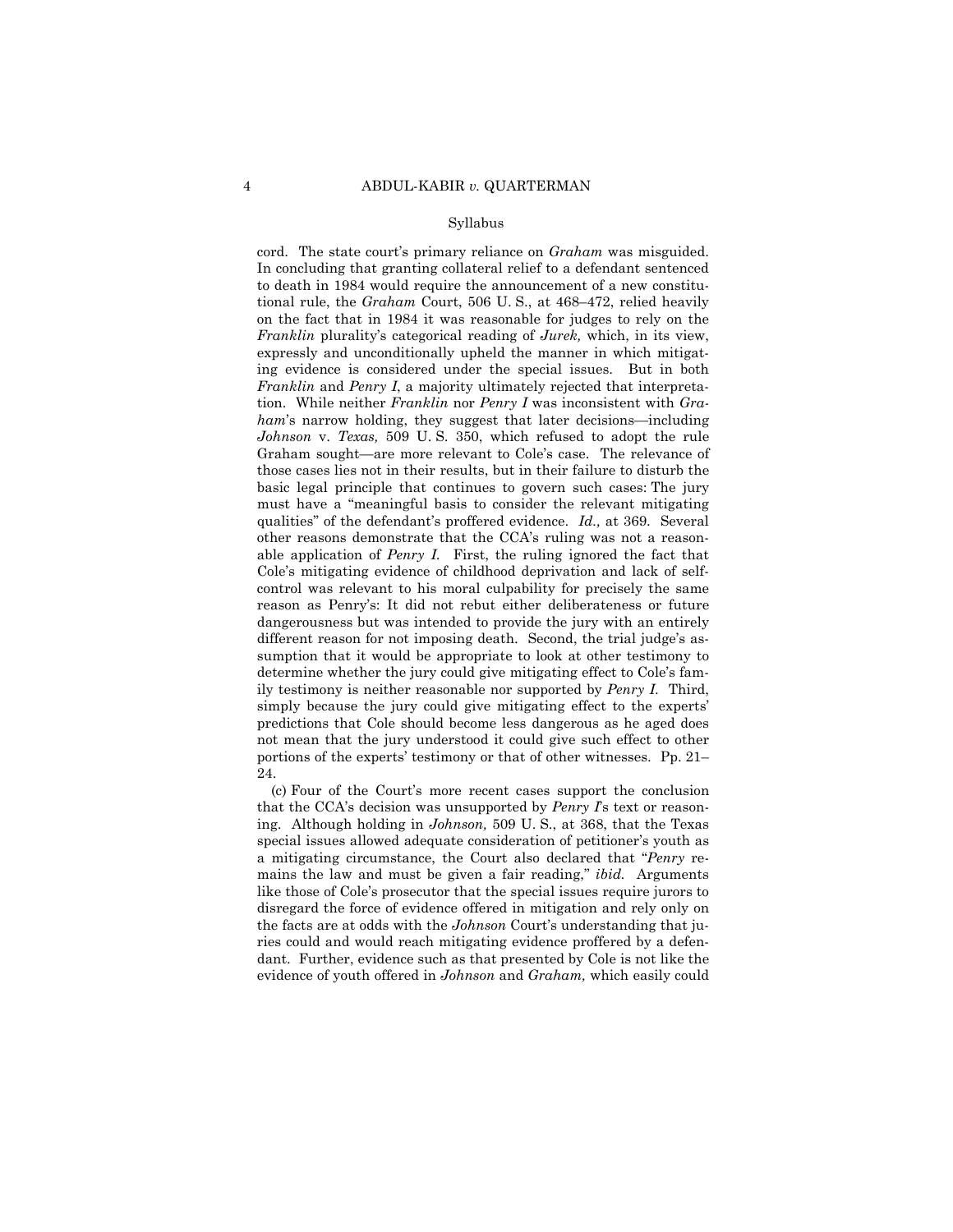have supported a negative answer to the question of future dangerousness, and is instead more like the evidence offered in *Penry I,*  which compelled an affirmative answer to the same question, despite its mitigating significance. That fact provides further support for the conclusion that in a case like Coleís, there is a reasonable likelihood that the special issues would preclude the jury from giving meaningful consideration to such mitigating evidence, as required by *Penry I.*  In three later cases, the Court gave *Penry I* the "fair reading" *Johnson* contemplated, repudiating several Fifth Circuit precedents providing the basis for its narrow reading of *Penry I. Penry* v. *Johnson,*  532 U. S. 782, 797 *(Penry II); Tennard,* 542 U. S., at 284; *Smith* v. *Texas,* 543 U. S. 37, 46. Pp. 25-28.

418 F. 3d 494, reversed and remanded.

 STEVENS, J., delivered the opinion of the Court, in which KENNEDY, SOUTER, GINSBURG, and BREYER, JJ., joined. ROBERTS, C. J., filed a dissenting opinion, in which SCALIA, THOMAS, and ALITO, JJ., joined. SCALIA, J., filed a dissenting opinion, in which THOMAS, J., joined, and in which ALITO, J., joined as to Part I.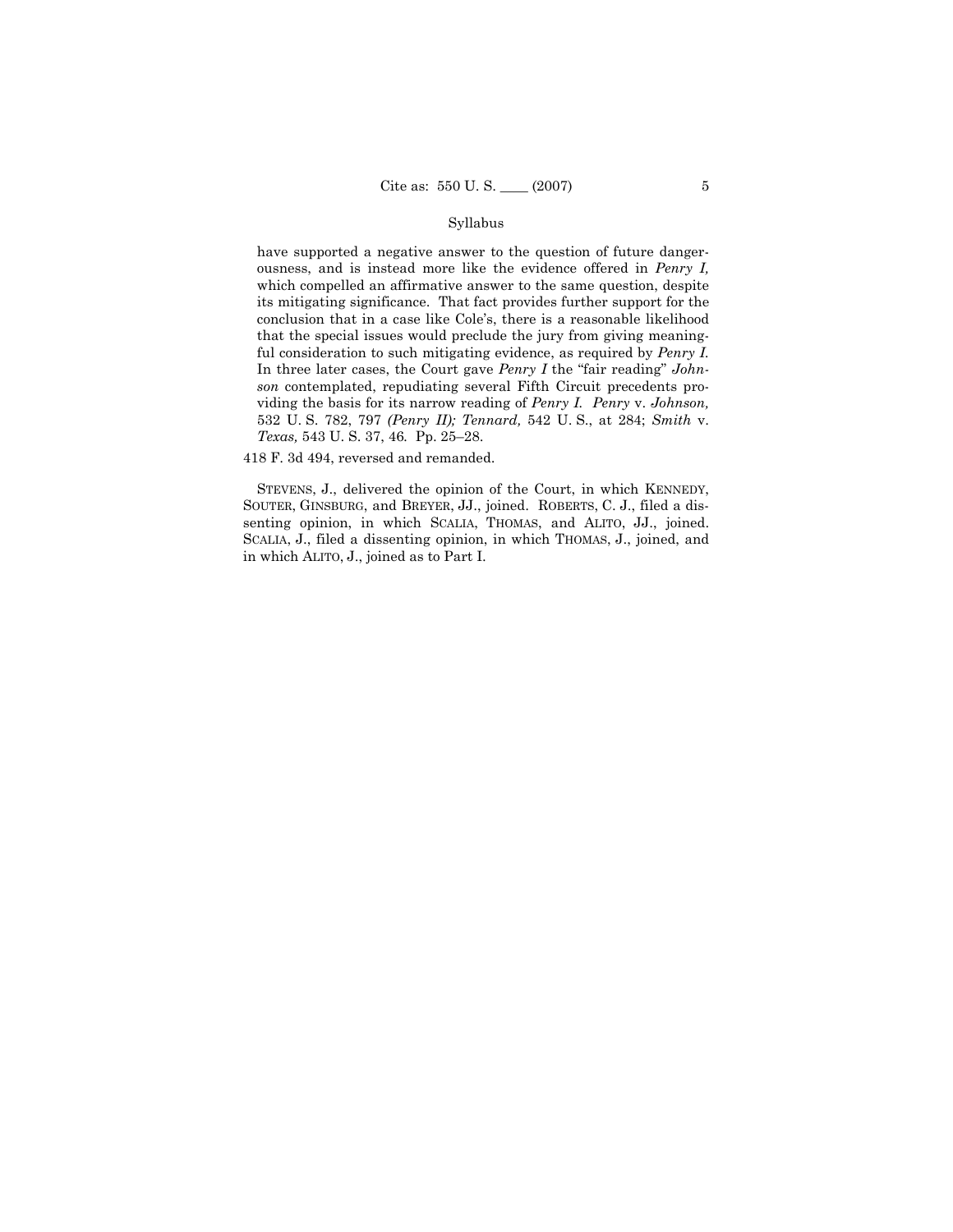NOTICE: This opinion is subject to formal revision before publication in the preliminary print of the United States Reports. Readers are requested to notify the Reporter of Decisions, Supreme Court of the United States, Washington, D. C. 20543, of any typographical or other formal errors, in order that corrections may be made before the preliminary print goes to press.

### **SUPREME COURT OF THE UNITED STATES**  $\frac{1}{2}$  ,  $\frac{1}{2}$  ,  $\frac{1}{2}$  ,  $\frac{1}{2}$  ,  $\frac{1}{2}$  ,  $\frac{1}{2}$  ,  $\frac{1}{2}$

### No. 05-11284  $\mathcal{L}=\mathcal{L}$

## JALIL ABDUL-KABIR, FKA TED CALVIN COLE, PETI-TIONER *v.* NATHANIEL QUARTERMAN, DIRECTOR, TEXAS DEPARTMENT OF CRIMINAL JUSTICE, CORRECTIONAL INSTITUTIONS DIVISION

### ON WRIT OF CERTIORARI TO THE UNITED STATES COURT OF APPEALS FOR THE FIFTH CIRCUIT

### [April 25, 2007]

JUSTICE STEVENS delivered the opinion of the Court.

 Petitioner Jalil Abdul-Kabir, formerly known as Ted  $Calvin$   $Cole<sup>1</sup>$  contends that there is a reasonable likelihood that the trial judge's instructions to the Texas jury that sentenced him to death prevented jurors from giving meaningful consideration to constitutionally relevant mitigating evidence. He further contends that the judgment of the Texas Court of Criminal Appeals (CCA) denying his application for postconviction relief on November 24, 1999, misapplied the law as clearly established by earlier decisions of this Court, thereby warranting relief under the Antiterrorism and Effective Death Penalty Act of 1996 (AEDPA), 28 U. S. C. ß2254. We agree with both contentions. Although the relevant state-court judgment for purposes of our review under AEDPA is that adjudicating the merits of Cole's state habeas application, in which

<sup>1</sup>For purposes of consistency with testimony given by witnesses at trial and sentencing, we refer to petitioner throughout the opinion by his given name, Ted Cole.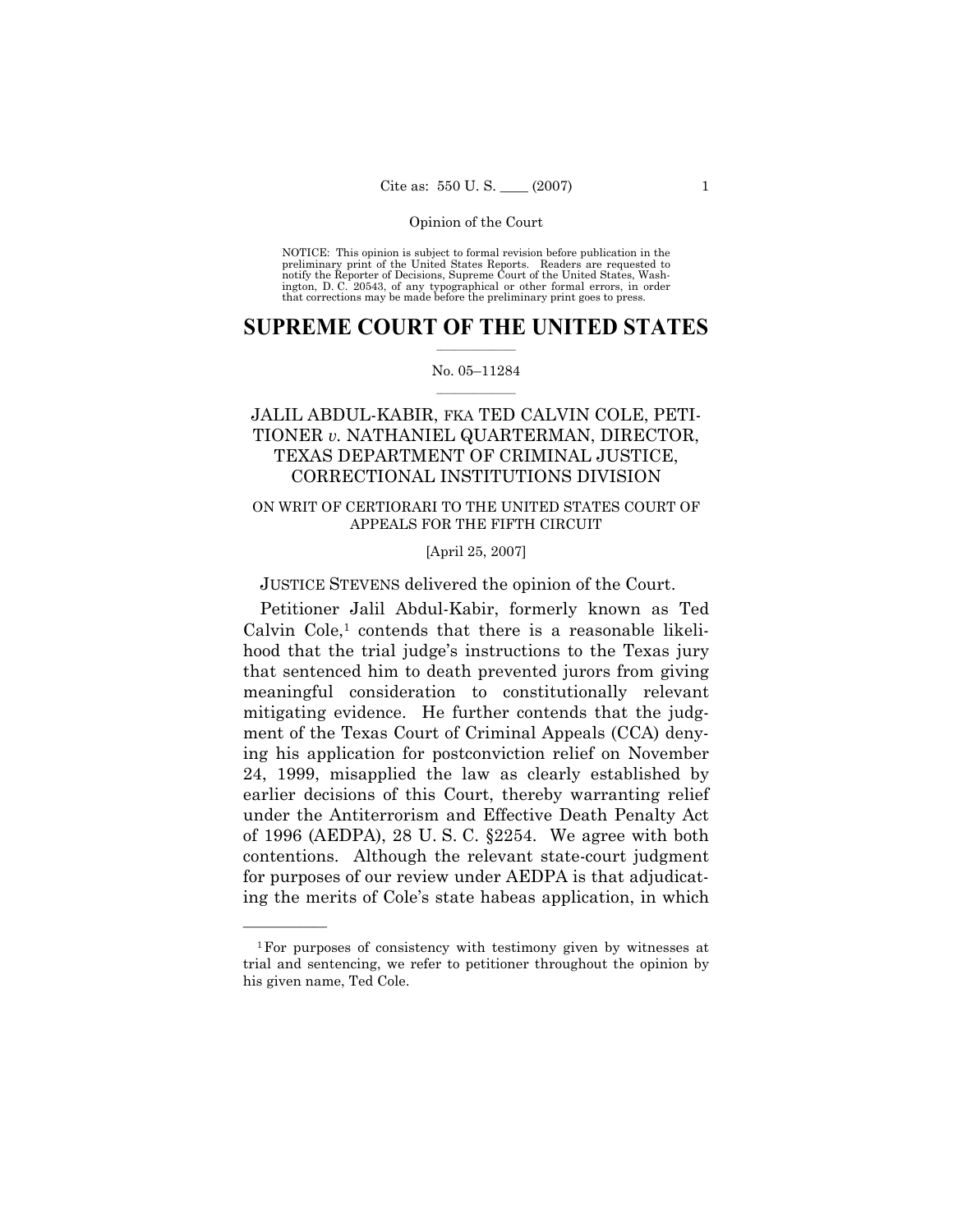these claims were properly raised, we are persuaded that the same result would be dictated by those cases decided before the state trial court entered its judgment affirming Coleís death sentence on September 26, 1990. Accordingly, we reverse the judgment of the Court of Appeals and remand for further proceedings consistent with this opinion.

I

 In December 1987, Cole, his stepbrother Michael Hickey, and Michael's wife, Kelly, decided to rob and kill Kellyís grandfather, Raymond Richardson, to obtain some cash. Two days later they did so. Cole strangled Richardson with a dog leash; the group then searched the house and found \$20 that they used to purchase beer and food. The next day, Michael and Kelly surrendered to the police and confessed. The police then arrested Cole who also confessed.

 Cole was tried by a jury and convicted of capital murder. After a sentencing hearing, the jury was asked to answer two special issues:

 ìWas the conduct of the defendant, TED CALVIN COLE, that caused the death of the deceased, RAYMOND C. RICHARDSON, committed deliberately and with the reasonable expectation that the death of the deceased or another would result?

"Is there a probability that the defendant, TED CALVIN COLE, would commit criminal acts of violence that would constitute a continuing threat to society?" App.  $127-128.2$ 

. . . . .

<sup>2</sup>These were the two standard Texas special issues in place at the time of Cole's sentencing. In 1991, the Texas Legislature amended the special issues in response to this Court's decision in *Penry* v. *Lynaugh*, 492 U. S. 302 (1989) *(Penry I),* to include language instructing the jury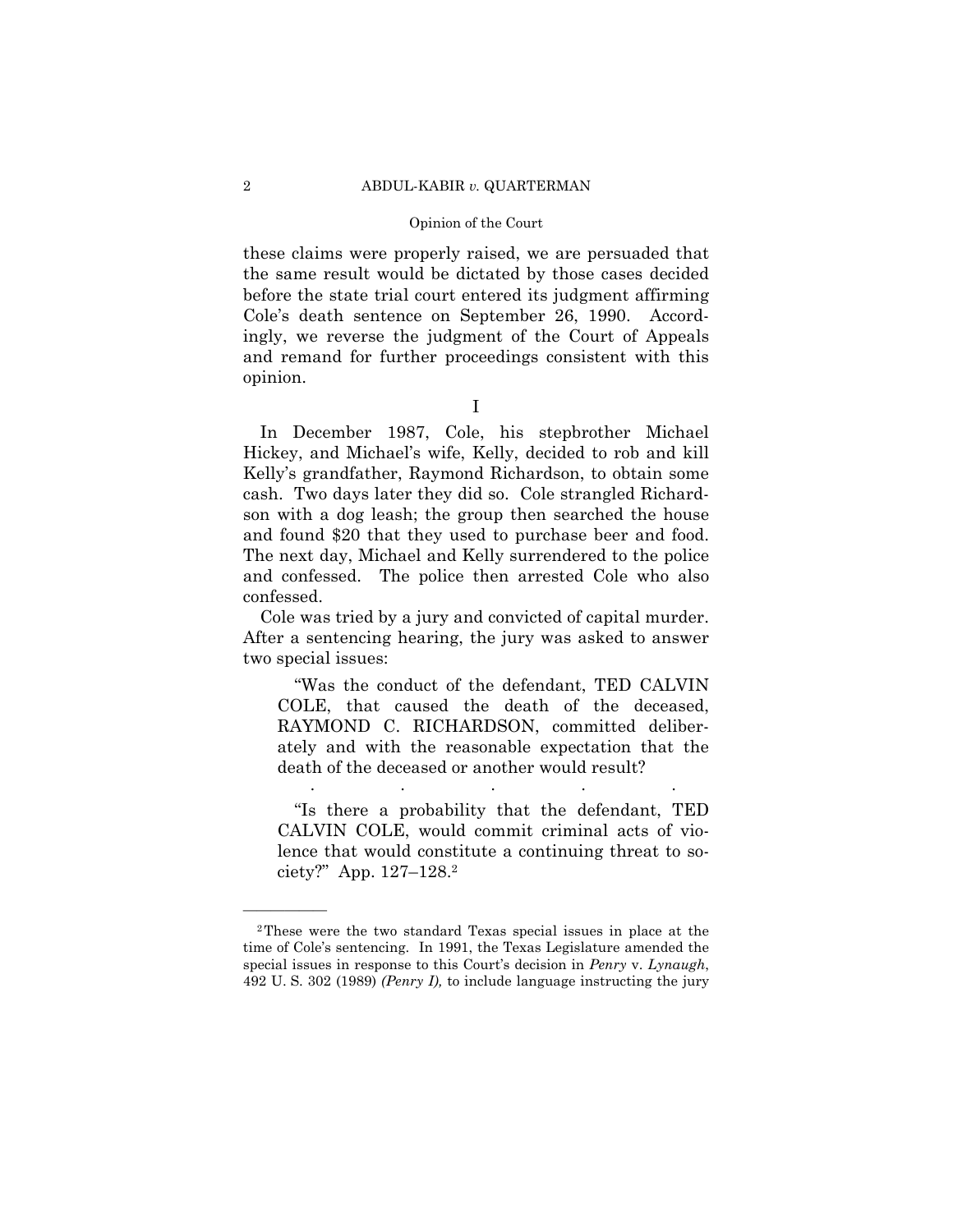The trial judge instructed the jury to take into consideration evidence presented at the guilt phase as well as the sentencing phase of the trial but made no reference to mitigating evidence. Under the provisions of the Texas criminal code, the juryís affirmative answers to these two special issues required the judge to impose a death sentence. See Tex. Code Crim. Proc. Ann., Art. 37.071 (Vernon 2006).

 At the sentencing hearing, the State introduced evidence that Cole pleaded guilty to an earlier murder when he was only 16. Shortly after being released on parole, Cole pleaded guilty to charges of aggravated sexual assault on two boys and was sentenced to 15 more years in prison. As evidence of Coleís propensity for future dangerousness, the State introduced Coleís diary which, according to the Stateís expert psychiatrist, Dr. Richard Coons, revealed a compulsive attraction to young boys and an obsession with criminal activity. Dr. Coons described Cole as a sociopath who lacked remorse and would not profit or learn from his experiences.

 In response, Cole presented two categories of mitigating evidence. The first consisted of testimony from his mother and his aunt, who described his unhappy childhood. Cole's parents lived together "off and on" for 10 years, over the course of which they had two children, Cole, and his younger sister, Carla. App. 35. Shortly after Cole was born, his father was arrested for robbing a liquor store. Cole's father deserted the family several times, abandoning the family completely before Cole was five years old.

to decide "[w]hether, taking into consideration all of the evidence, including the circumstances of the offense, the defendant's character and background, and the personal moral culpability of the defendant, there is a sufficient mitigating circumstance or circumstances to warrant that a sentence of life imprisonment without parole rather than a death sentence be imposed." Tex. Code Crim. Proc. Ann., Art. 37.071, ß2(e)(1) (Vernon 2006).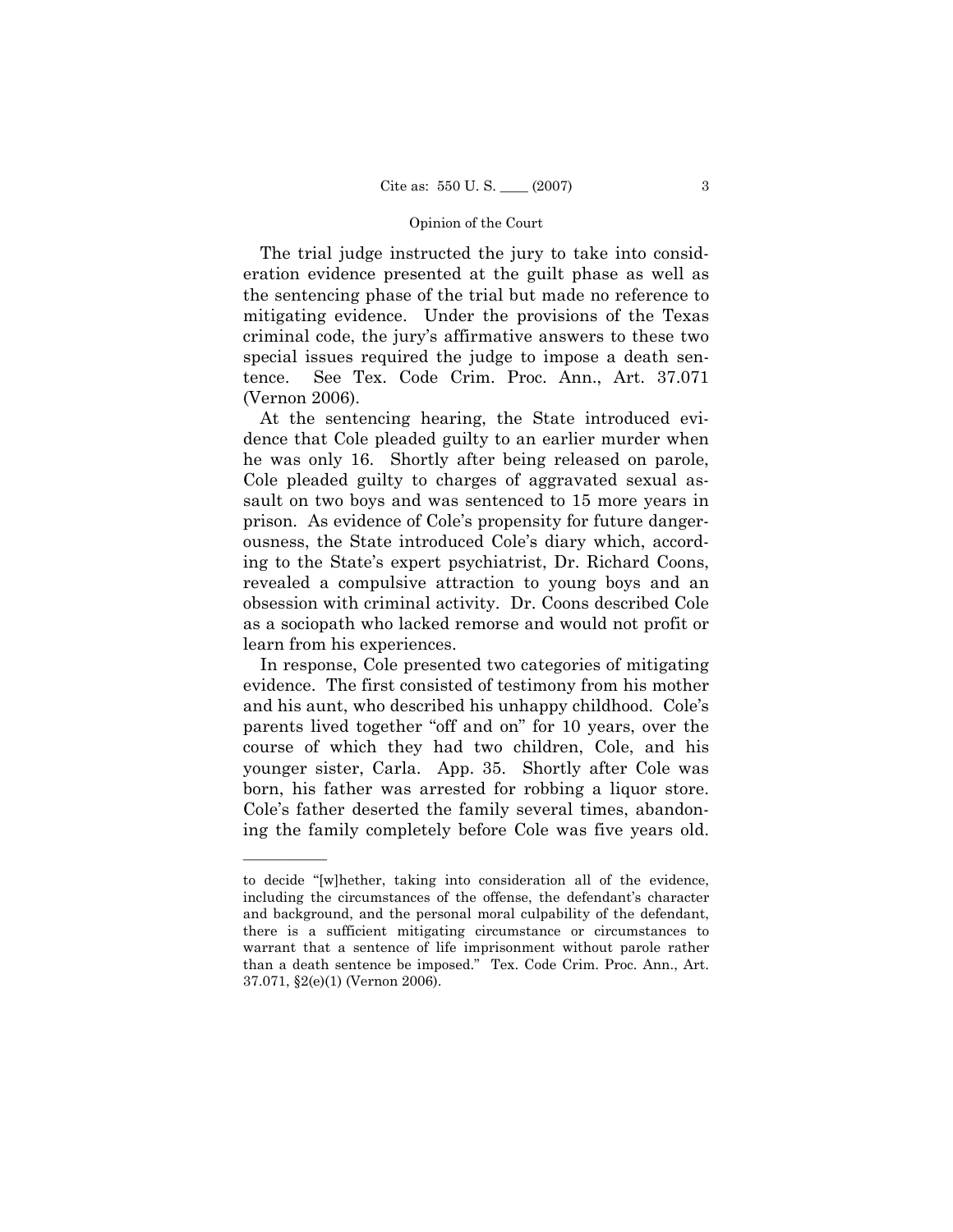On the last occasion that Cole saw his father, he dropped Cole off a block from where he thought Cole's mother lived, told Cole to "go find her," and drove off. *Id.*, at 42. Cole had no contact with his father during the next 10 years. *Ibid.* After Cole's father left, his mother found herself unable to care for Cole and his sister and took the children to live with her parents in Oklahoma. Cole's grandparents were both alcoholics—Cole's mother was herself a self-described "drunk"—and lived miles away from other children. Eventually, because Cole's grandparents did not want their daughter or her children living with them, Cole's mother placed him in a church-run childrenís home, although she kept her daughter with her. Over the next five years Cole's mother visited him only twice. Coleís aunt, who visited him on holidays, testified that Cole seemed incapable of expressing any emotion and that his father never visited him at all.

 The second category of mitigating evidence came from two expert witnesses—a psychologist and the former chief mental health officer for the Texas Department of Corrections—who discussed the consequences of Cole's childhood neglect and abandonment. Dr. Jarvis Wright, the psychologist, spent 8 to 10 hours interviewing Cole and administering an "extensive battery of psychological tests." *Id.*, at 63. He testified that Cole had "real problems with impulse control" apparently resulting from "central nervous damage" combined with "all the other factors of [his] background.î *Id.,* at 69. He also testified that Cole had likely been depressed for much of his life, that he had a "painful" background, and that he had "never felt loved and worthwhile in his life." *Id.*, at 73, 86. Providing an analogy for Coleís early development, Dr. Wright stated that "the manufacturing process [had] botched the raw material horribly.<sup>*n*</sup> *Id.*, at 73.

 When specifically asked about future dangerousness, Dr. Wright acknowledged that "if Ted were released today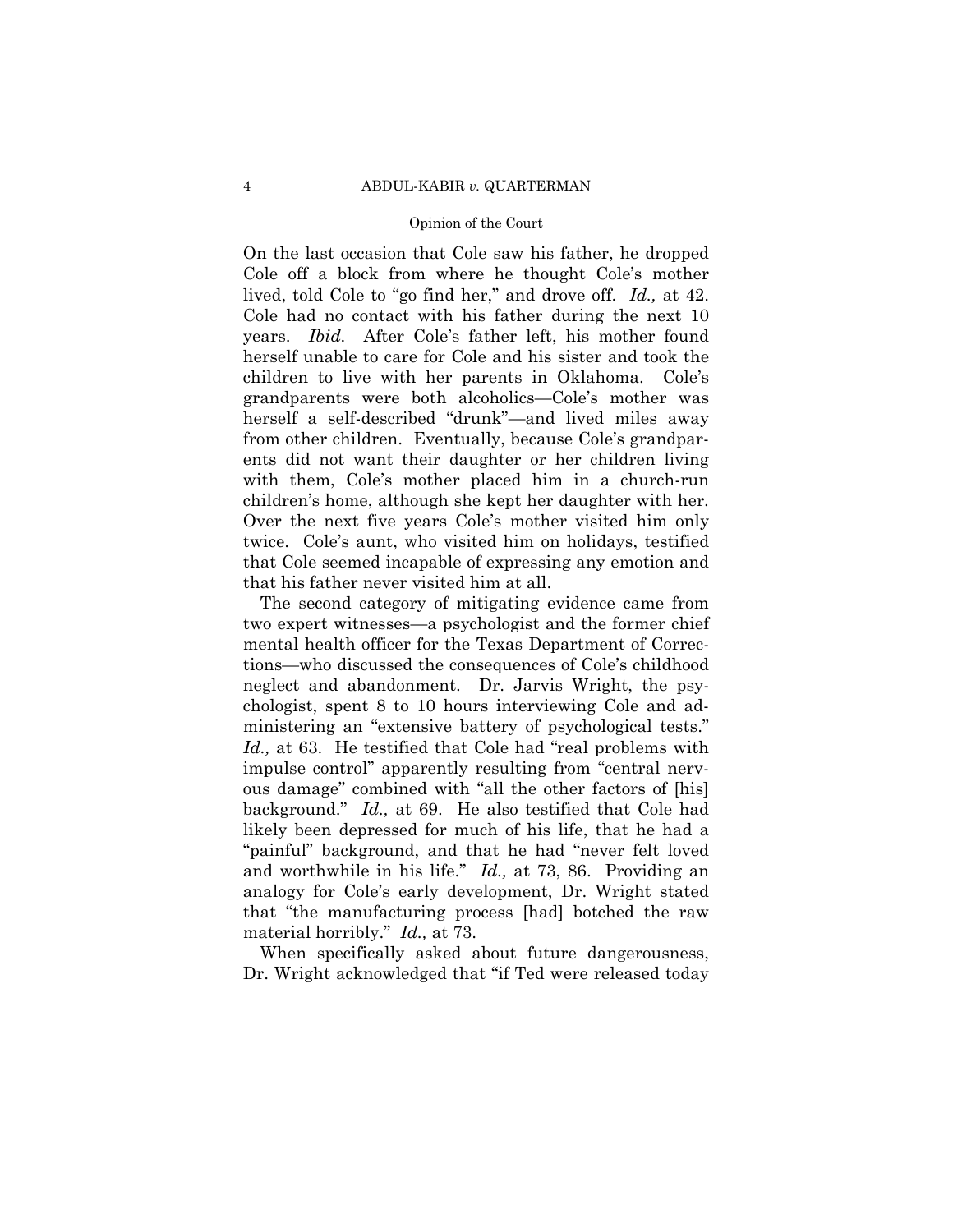on the street, thereís a much greater probability of dangerous behavior than with the rest of us.î *Id.,* at 74. Although he acknowledged the possibility of change or "burn out," he admitted that Cole would likely pose a threat of future dangerousness until "years from now." *Ibid.* Except for his prediction that Cole would change as he grew older, Dr. Wright's testimony did not contradict the Stateís claim that Cole was a dangerous person, but instead sought to provide an explanation for his behavior that might reduce his moral culpability.

 Dr. Wendell Dickerson, a psychologist who had not previously examined Cole, observed that it was difficult to predict future dangerousness, but that "violent conduct is predominantly, overwhelmingly the province of the young" with the risk of violence becoming rare as people grow older. *Id.,* at 95. On cross-examination, in response to a hypothetical question about a person with Cole's character and history, Dr. Dickerson acknowledged that he would be "alarmed" about the future conduct of such a person because "yes, there absolutely is a probability that they would commit . . . future acts of violence." *Id.*, at 113. In sum, the strength of Cole's mitigating evidence was not its potential to contest his immediate dangerousness, to which end the experts' testimony was at least as harmful as it was helpful. Instead, its strength was its tendency to prove that his violent propensities were caused by factors beyond his control—namely, neurological damage and childhood neglect and abandonment.

 It was these latter considerations, however, that the prosecutor discouraged jurors from taking into account when formulating their answers to the special issues. During the *voir dire,* the prosecutor advised the jurors that they had a duty to answer the special issues based on the facts, and the extent to which such facts objectively supported findings of deliberateness and future dangerousness, rather than their views about what might be an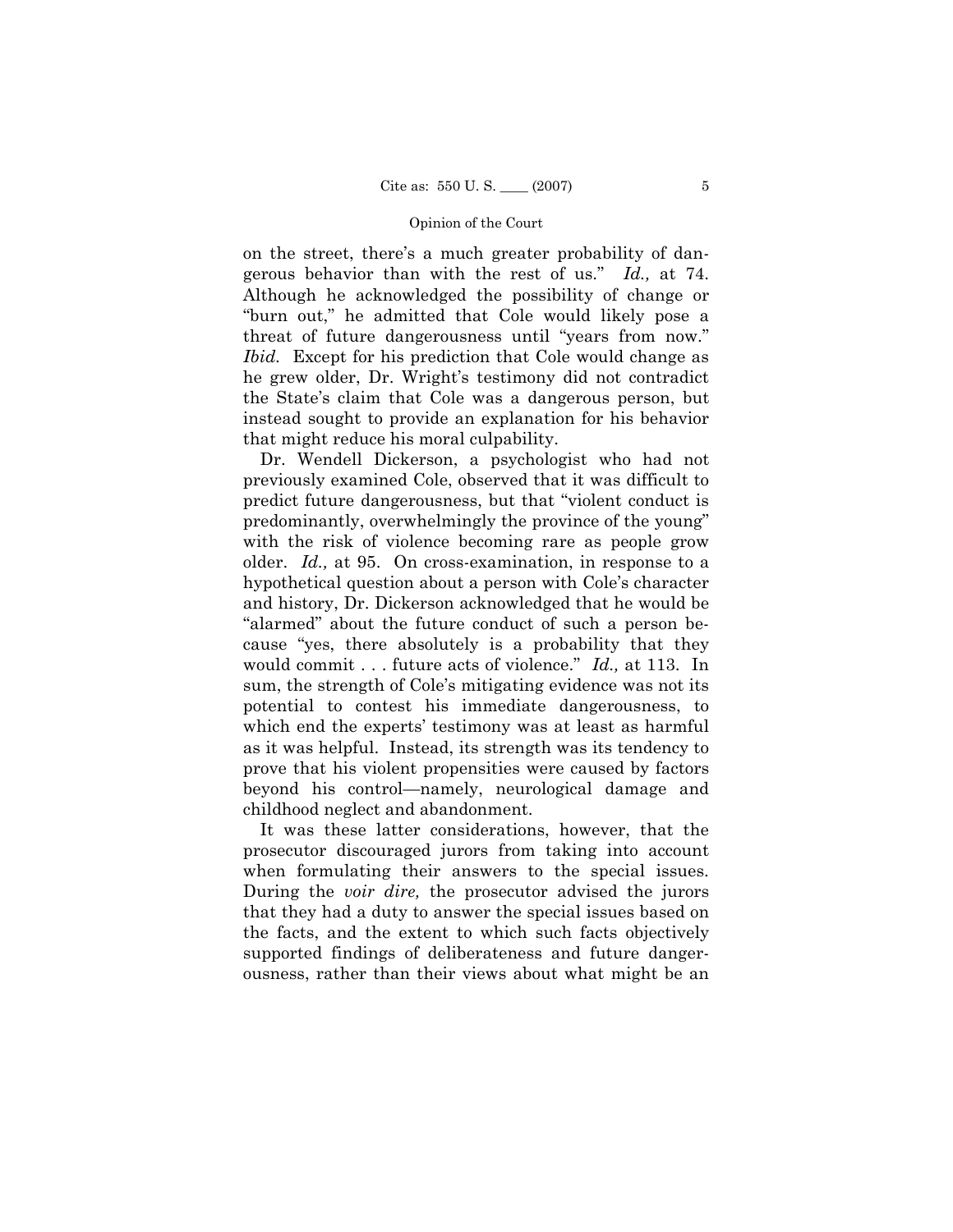appropriate punishment for this particular defendant. For example, juror Beeson was asked:

ì[I]f a person had a bad upbringing, but looking at those special issues, you felt that they *[sic]* met the standards regarding deliberateness and being a continuing threat to society, could you still vote 'yes,' even though you felt like maybe theyíd *[sic]* had a rough time as a kid? If you felt that the facts brought to you by the prosecution warranted a 'yes' answer, could you put that out of your mind and just go by the facts?

[T]hat would not keep you from answering 'yes,' just because a person had a poor upbringing, would it?î XI Voir Dire Statement of Facts filed in No. CR88–0043– A (Dist. Ct. Tom Green Cty., Tex., 51st Jud. Dist.), p. 1588.

. . . . .

 The prosecutor began his final closing argument with a reminder to the jury that during the *voir dire* they had "promised the State that, if it met its burden of proof," they would answer "yes" to both special issues. App. 145. The trial judge refused to give any of several instructions requested by Cole that would have authorized a negative answer to either of the special issues on the basis of "any evidence which, in [the jury's] opinion, mitigate<sup>[d]</sup> against the imposition of the Death Penalty, including any aspect of the Defendant's character or record." *Id.*, at 115; see also *id.*, at 117–124. Ultimately, the jurors answered both issues in the affirmative and Cole was sentenced to death.

 On direct appeal, the sole issue raised by Cole was that the evidence was insufficient to support the jury's verdict. The CCA rejected Cole's claim and affirmed the judgment of the trial court on September 26, 1990.

On March 2, 1992, the lawyer who then represented

II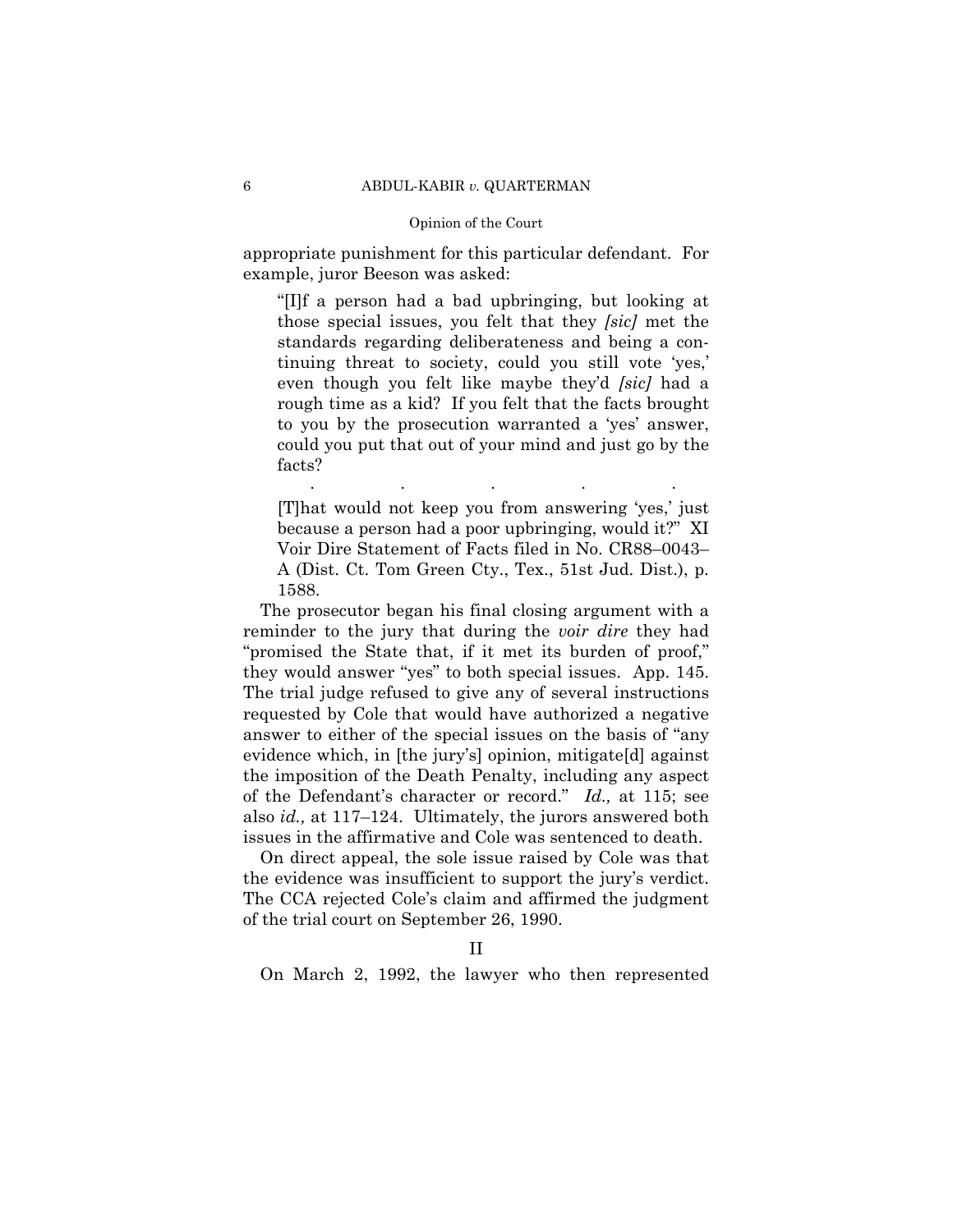Cole filed an application for a writ of habeas corpus in the Texas trial court, alleging 21 claims of error.3 Counsel later withdrew, and after delays caused in part by a letter from Cole to the trial judge stating that he wished to withdraw his "appeal," the judge ultimately "had petitioner bench warranted" to a hearing on September 4, 1998. *Id.*, at 152–153. During that hearing, Cole advised the court that he wished to proceed with his habeas proceedings and to have the CCA appoint counsel to represent him. Without counsel having been appointed to represent Cole, and without conducting an evidentiary hearing, the trial court entered its findings and conclusions recommending denial of the application.

Three of Cole's 21 claims related to the jury's inability to consider mitigating evidence. The trial judge rejected the first—"that his mitigating evidence was not able to be properly considered and given effect by the jury under the special issues," *id.*, at 157-because he concluded that the record, and "especially" the testimony of the two expert witnesses, "provide<sup>[d]</sup> a basis for the jury to sufficiently consider the mitigating evidence offered by petitioner, $\frac{1}{4}$ 

<sup>3</sup>Although Cole had not raised any of the 21 claims presented in his state habeas application on direct appeal—including his claim that the jury heard significant mitigating evidence which it could neither consider nor give effect to under the Texas sentencing statute, in violation of *Penry I*—under state law, his *Penry* claim remained cognizable on state habeas review. See *Ex parte Kunkle*, 852 S. W. 2d 499,  $502$ , n. 3 (Tex. Crim. App. 1993) (en banc) (holding that "we have held that [allegations of *Penry* error occurring in cases tried before *Penry*] are cognizable via habeas corpus despite an applicant's failure to raise them on direct appeal"). Nor did Cole's failure to raise this claim on direct appeal affect its later review under AEDPA by the United States Court of Appeals for the Fifth Circuit. See *Jackson* v. *Johnson*, 150 F. 3d 520, 523 (CA5 1998) (holding that Texas' postconviction procedures provide petitioners "adjudication on the merits" sufficient to satisfy 28 U. S. C. ß2254(d)).

<sup>&</sup>lt;sup>4</sup>The trial judge also noted that there were "no controverted, previously unresolved factual issues regarding petitionerís *Pendry* [sic]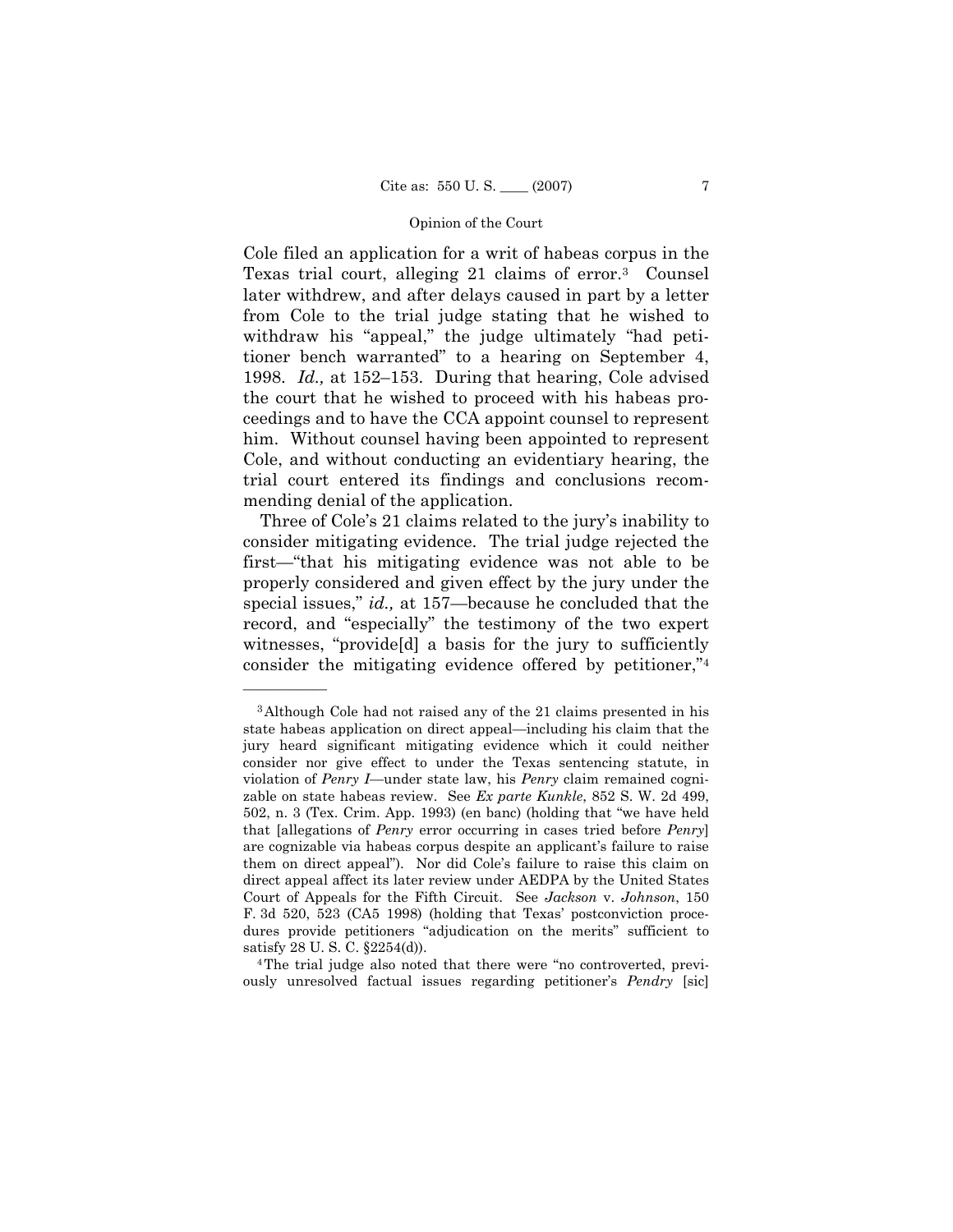*id.*, at 161. With respect to Cole's second claim, the judge agreed that appellate counsel had been ineffective for failing to assign error based on "the trial court's failure to instruct the jury on mitigating evidence as contemplated by the *Pendry [sic]* decision.î *Id.,* at 166. He nevertheless found that the result on appeal would have been the same had the point been raised. *Ibid.* On the third claim relating to mitigating evidence, the judge rejected Cole's argument that the trial court's failure to specifically instruct the jury to consider mitigating evidence and offer a definition of "mitigating" was error. *Id.*, at 173.

 Over the dissent of two members of the court, and after adopting the trial court's findings of fact and conclusions of law with only minor changes, the CCA denied Coleís application for state collateral relief. *Ex parte Cole*, No. 41,673–01 (Nov. 24, 1999) *(per curiam)*, App. 178–179. We consolidated this case with *Brewer* v. *Quarterman, post,* p.  $\_\_$ , and granted certiorari, 549 U.S.  $\_\_$  (2006).

## III

After the Federal District Court granted Cole's motion for the appointment of counsel, he filed a timely petition for a federal writ of habeas corpus pursuant to 28 U. S. C. ß2254. His principal claim then, as it is now, was that the sentencing jury "was unable to consider and give effect to the mitigating evidence in his case," in violation of the Constitution. *Cole v. Johnson*, Civ. Action No. 6:00–CV– 014–C (ND Tex., Mar. 6, 2001), p. 5, App. 184.

 In its opinion denying relief, the District Court began by summarizing Cole's mitigating evidence, highlighting his "destructive family background." *Ibid.* The court then correctly described our decision in *Penry I,* 492 U. S. 302, in these words:

"In *[Penry]* the Supreme Court found that when the

claim." App. 161.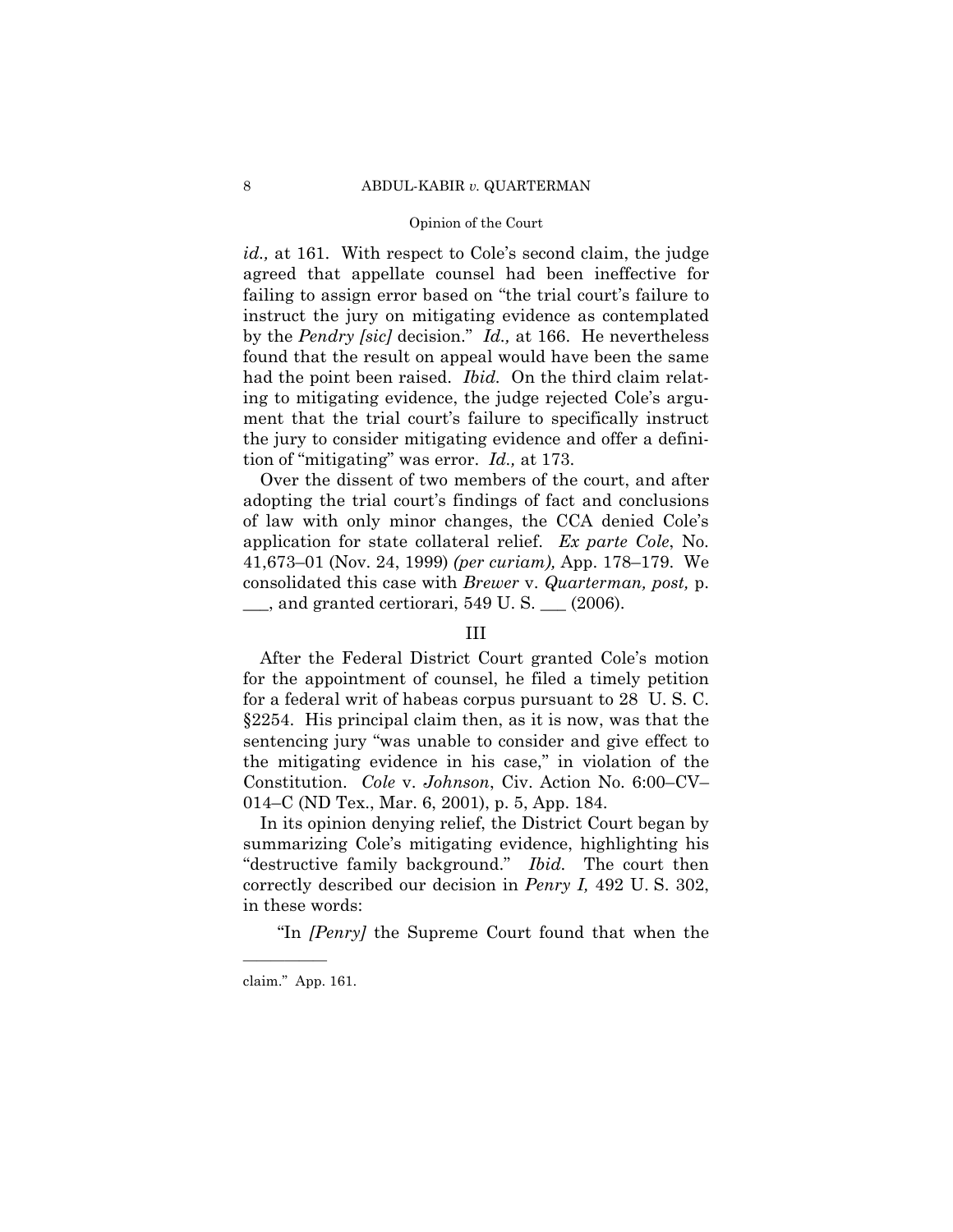defendant places mitigating evidence before the jury, Texas juries must be given instructions which allow the jury to give effect to that mitigating evidence and to express its reasoned moral response to that evidence in determining whether to impose the death penalty.<sup>75</sup> Civ. Action No. 6:00–CV–014–C, at 8–9, App. 188.

 The court next noted that the Fifth Circuit had formulated its own analysis for evaluating *Penry* claims. Under that analysis, for mitigating evidence to be constitutionally relevant, it "must show (1) a *uniquely severe permanent handicap* with which the defendant is burdened through no fault of his own, . . . and (2) that the *criminal act was attributable to this severe permanent condition.*î Civ. Action No.  $6:00$ –CV– $014$ –C, at 9, App. 189 (quoting *Davis v. Scott*, 51 F. 3d 457, 460–461 (CA5 1995) (internal quotation marks omitted; emphasis added)). Ultimately, Cole's inability to show a "nexus" between his troubled family background and his commission of capital murder doomed his *Penry* claim. Civ. Action No. 6:00–CV–014–C, at 13, App. 193.

 The Court of Appeals denied Coleís application for a certificate of appealability  $(COA)$ , holding that "reasonable" jurists would not debate the district court's conclusion that Cole's evidence was not constitutionally relevant mitigating evidence.î *Cole* v. *Dretke*, 418 F. 3d 494, 498 (CA5 2005). Shortly thereafter, however, we held that the Fifth Circuit's "screening test" for determining the "constitutional relevance" of mitigating evidence had "no foundation in the decisions of this Court.î *Tennard* v. *Dretke,* 542

<sup>&</sup>lt;sup>5</sup>The contrast between the District Court's succinct statement of *Penry I*'s holding and the prosecutor's explanation at *voir dire* of the jurors' duty to answer the special issues on the basis of the facts presented and not their views about Cole's moral culpability, see Part I, *supra*, could not be more stark.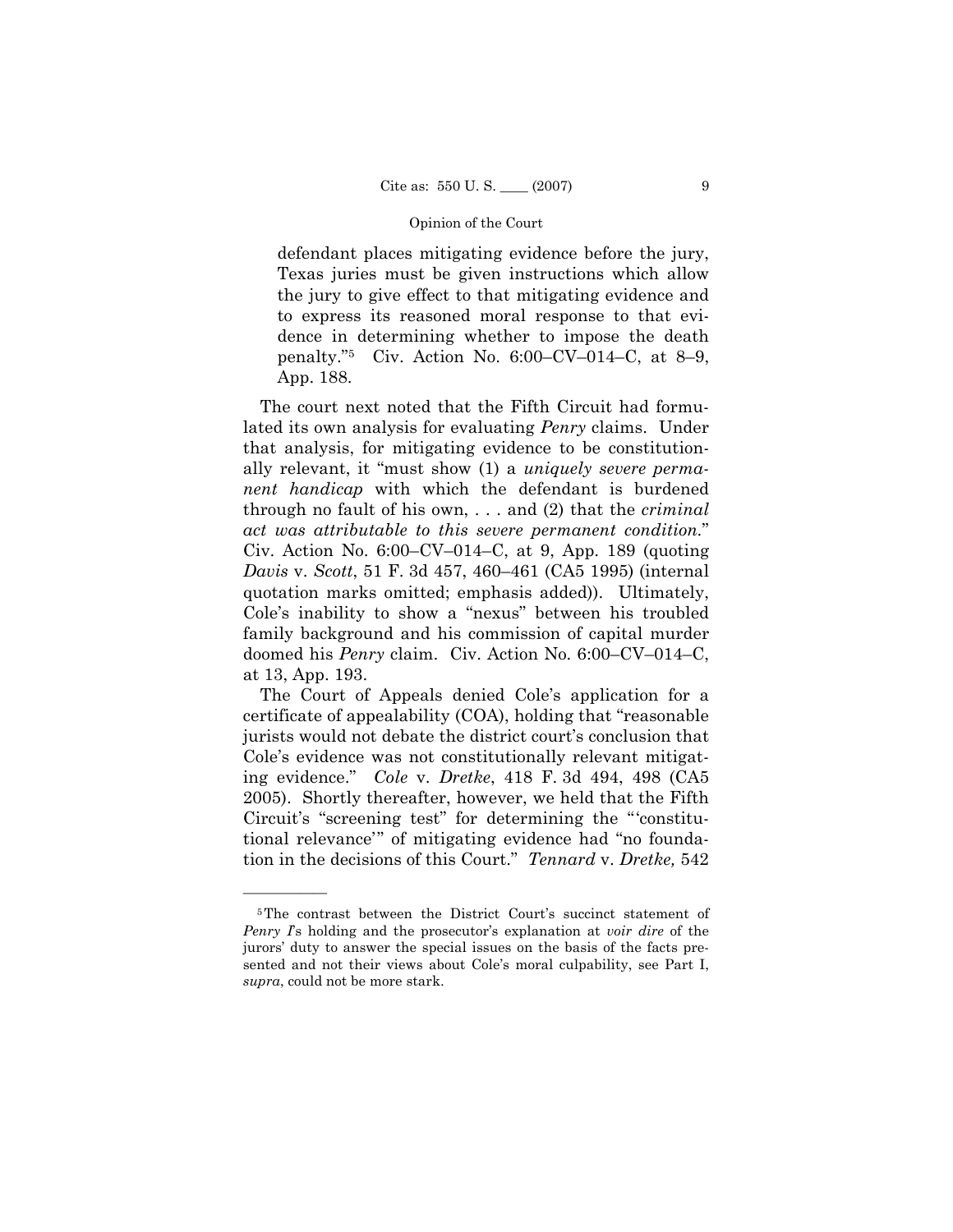U.S. 274, 284 (2004). Accordingly, we vacated its order denying a COA in this case and remanded for further proceedings. On remand, the Court of Appeals reviewed Cole's Penry claim on the merits and affirmed the District Court's judgment denying the writ.

Focusing primarily on the testimony of petitioner's two experts rather than that of his mother and his aunt, the Court of Appeals reviewed our recent decisions and concluded "that the Texas special issues allowed the jury to give 'full consideration and full effect' to the mitigating evidence that Cole presented at the punishment phase of his trial."<sup>6</sup> 418 F. 3d, at 511. With two judges dissenting, the court denied the petition for rehearing en banc.<sup>7</sup>

IV

Because Cole filed his federal habeas petition after the effective date of AEDPA, the provisions of that Act govern the scope of our review. We must therefore ask whether the CCA's adjudication of Cole's claim on the merits "resulted in a decision that was contrary to, or involved an unreasonable application of, clearly established Federal law, as determined by the Supreme Court of the United States." 28 U.S.C.  $\S2254(d)(1)$ . We conclude that it did.

A careful review of our jurisprudence in this area makes clear that well before our decision in *Penry I*, our cases had firmly established that sentencing juries must be able

<sup>&</sup>lt;sup>6</sup>The Court of Appeals distinguished *Penry I* on the ground that Penry's evidence of mental retardation could only have been considered as aggravating, whereas this "record does not suggest that the jury viewed Cole's mitigating evidence as an aggravating factor only . . . . [T]his evidence fits well within the broad scope of the future dangerousness special issue . . . . " 418 F. 3d, at 506-507, and n. 54.

<sup>&</sup>lt;sup>7</sup>In his dissent, Judge Dennis argued that the panel had improperly "used another Fifth Circuit gloss upon a Supreme Court decision, i.e., the double edged evidence limitation of  $Penry I$ , that has no basis in the Supreme Court decisions, to avoid confronting the real issue." Cole v. Dretke, 443 F. 3d 441, 442 (CA5 2006) (per curiam).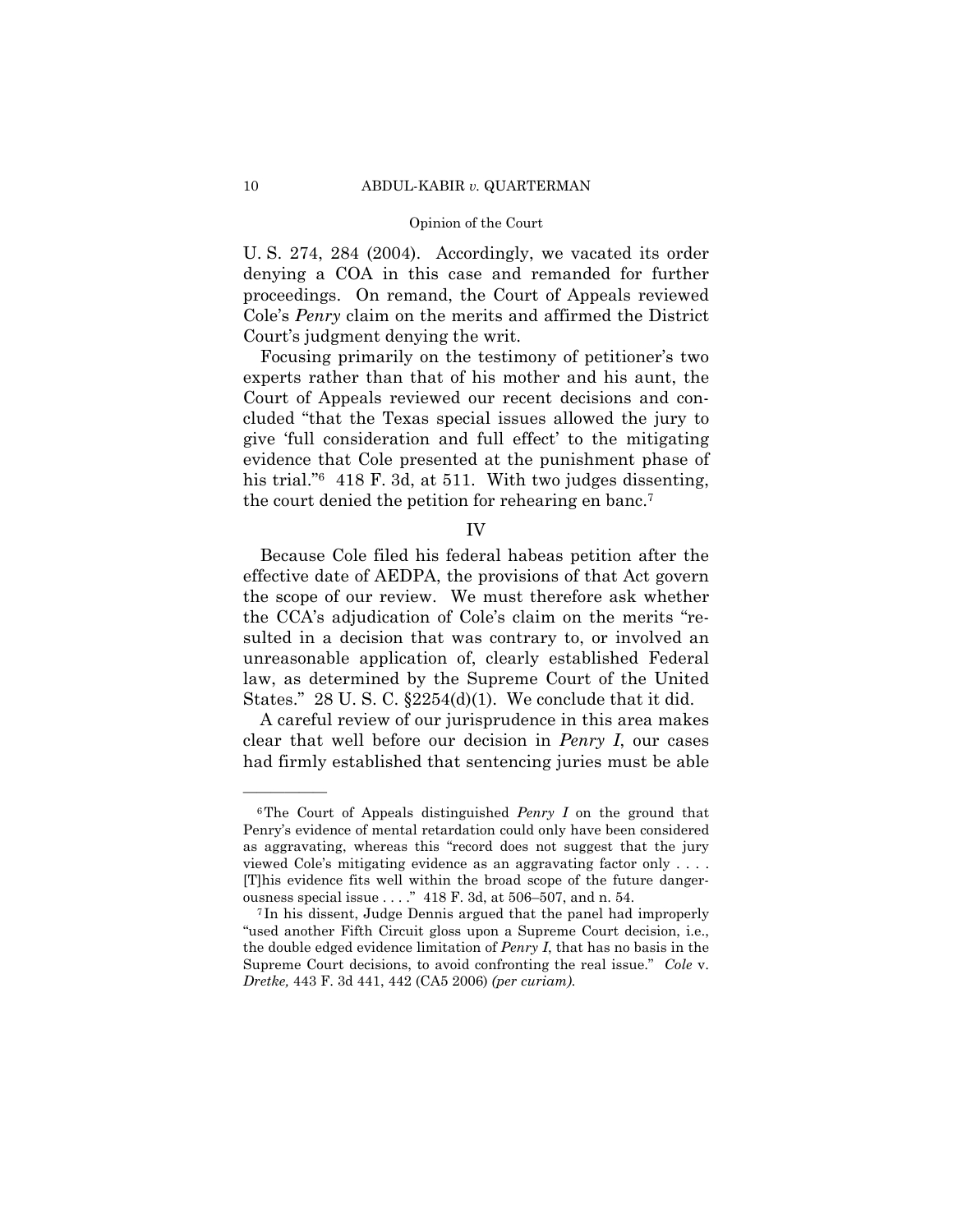to give meaningful consideration and effect to all mitigating evidence that might provide a basis for refusing to impose the death penalty on a particular individual, notwithstanding the severity of his crime or his potential to commit similar offenses in the future. Three of the five cases decided on the same day in 1976— Woodson v. *North Carolina,* 428 U. S. 280 (1976), *Proffitt* v. *Florida,* 428 U. S. 242 (1976), and *Jurek* v. *Texas,* 428 U. S. 262  $(1976)$ —identified the background principles we would apply in later cases to evaluate specific rules inhibiting the juryís ability to give meaningful effect to such mitigating evidence.

 In *Woodson* v. *North Carolina,* we invalidated a statute that made death the mandatory sentence for all persons convicted of first-degree murder. One of the statute's constitutional shortcomings was its "failure to allow the particularized consideration of relevant aspects of the character and record of each convicted defendant before the imposition upon him of a sentence of death."  $428$ U. S.*,* at 303 (plurality opinion).8 In *Proffitt* v. *Florida* and *Jurek* v. *Texas*, the joint opinions rejected facial challenges to the sentencing statutes enacted in Florida and Texas, assuming in both cases that provisions allowing for the unrestricted admissibility of mitigating evidence would ensure that a sentencing jury had adequate guidance in performing its sentencing function.9 As a majority of the

 $8$ The opinion also referred to a proposition that "cannot fairly be denied—that death is a punishment different from all other sanctions in kind rather than degree," and continued on to conclude that "[a] process that accords no significance to relevant facets of the character and record of the individual offender or the circumstances of the particular offense excludes from consideration in fixing the ultimate punishment of death the possibility of compassionate or mitigating factors stemming from the diverse frailties of humankind.î *Woodson*,

<sup>428</sup> U. S., at 303–304.<br><sup>9</sup> <sup>9</sup>By authorizing the defense to bring before the jury at the separate sentencing hearing whatever mitigating circumstances relating to the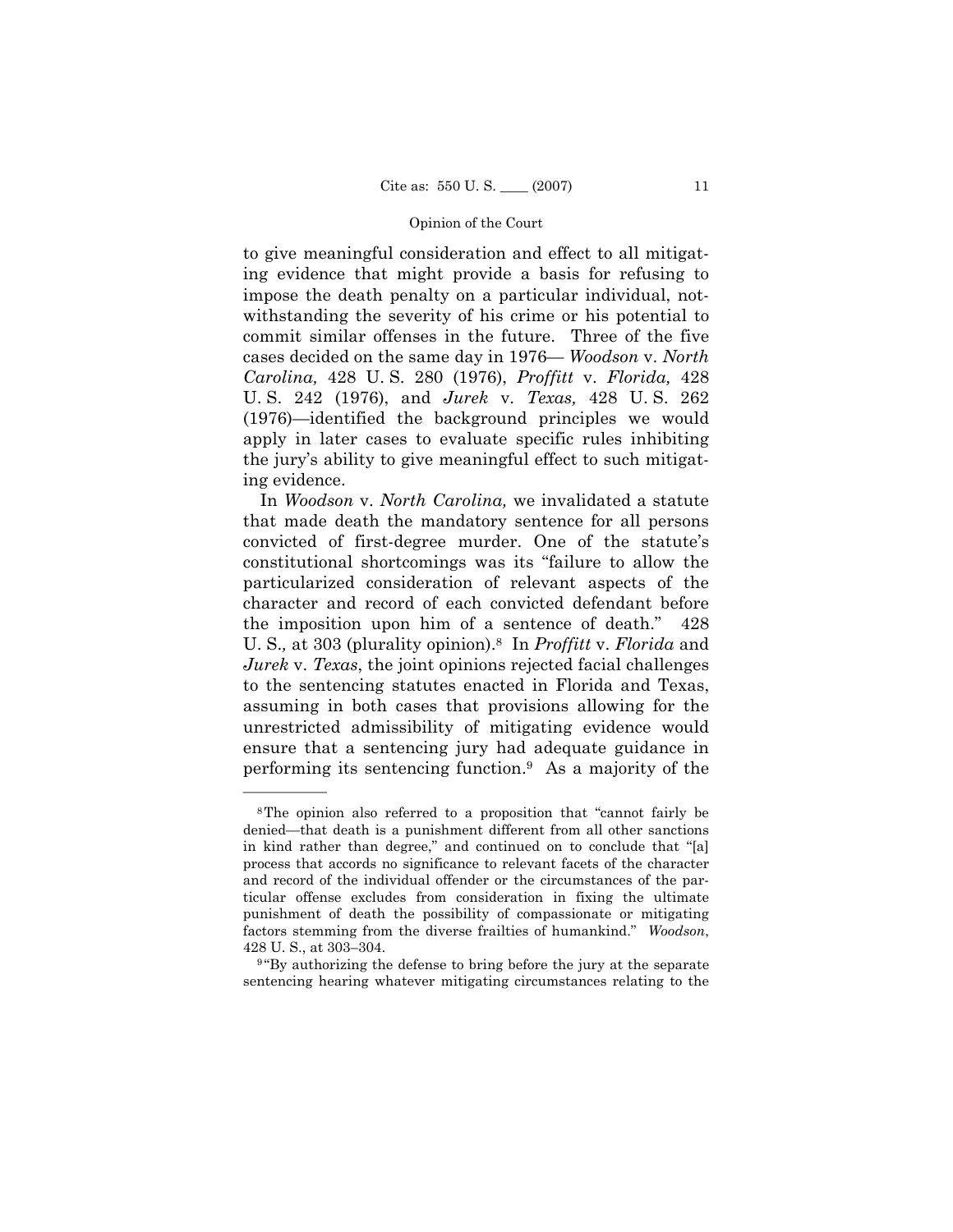Court later acknowledged, our holding in *Jurek* did not preclude the possibility that the Texas sentencing statute might be found unconstitutional *as applied* in a particular case. See n. 15, *infra*.

 Two years later, in *Lockett* v. *Ohio,* 438 U. S. 586 (1978), a plurality concluded "that the Eighth and Fourteenth" Amendments require that the sentencer, in all but the rarest kind of capital case, not be precluded from considering, *as a mitigating factor*, any aspect of a defendant's character or record and any of the circumstances of the offense that the defendant proffers as a basis for a sentence less than death.<sup>"</sup> *Id.*, at 604 (footnote omitted). Because Ohioís death penalty statute was inconsistent with this principle, it was declared unconstitutional. The plurality noted the possible tension between a holding that the Ohio statute was invalid and our decisions in *Proffitt* and *Jurek* upholding the Florida and Texas statutes, but distinguished those cases because neither statute "clearly" operated at that time to prevent the sentencer from considering any aspect of the defendant's character and record or any circumstances of his offense as an independently mitigating factor." 438 U.S., at 607.

 While Chief Justice Burgerís opinion in *Lockett* was joined by only three other Justices, the rule it announced was endorsed and broadened in our subsequent decisions in *Eddings* v. *Oklahoma*, 455 U. S. 104 (1982), and *Skipper* v. *South Carolina*, 476 U. S. 1 (1986). In those cases, we emphasized the severity of imposing a death sentence and that "the sentencer in capital cases must be permitted to consider *any* relevant mitigating factor.<sup>"10</sup> *Eddings*,

individual defendant can be adduced, Texas has ensured that the sentencing jury will have adequate guidance to enable it to perform its sentencing function.<sup>"</sup> Jurek, 428 U. S., at 276 (joint opinion of Stewart, Powell, and STEVENS, JJ.); see also *Proffitt*, 428 U.S., at 257-258 (same).<br><sup>10</sup> In *Penry I* itself, the Court noted that the rule sought by Penry—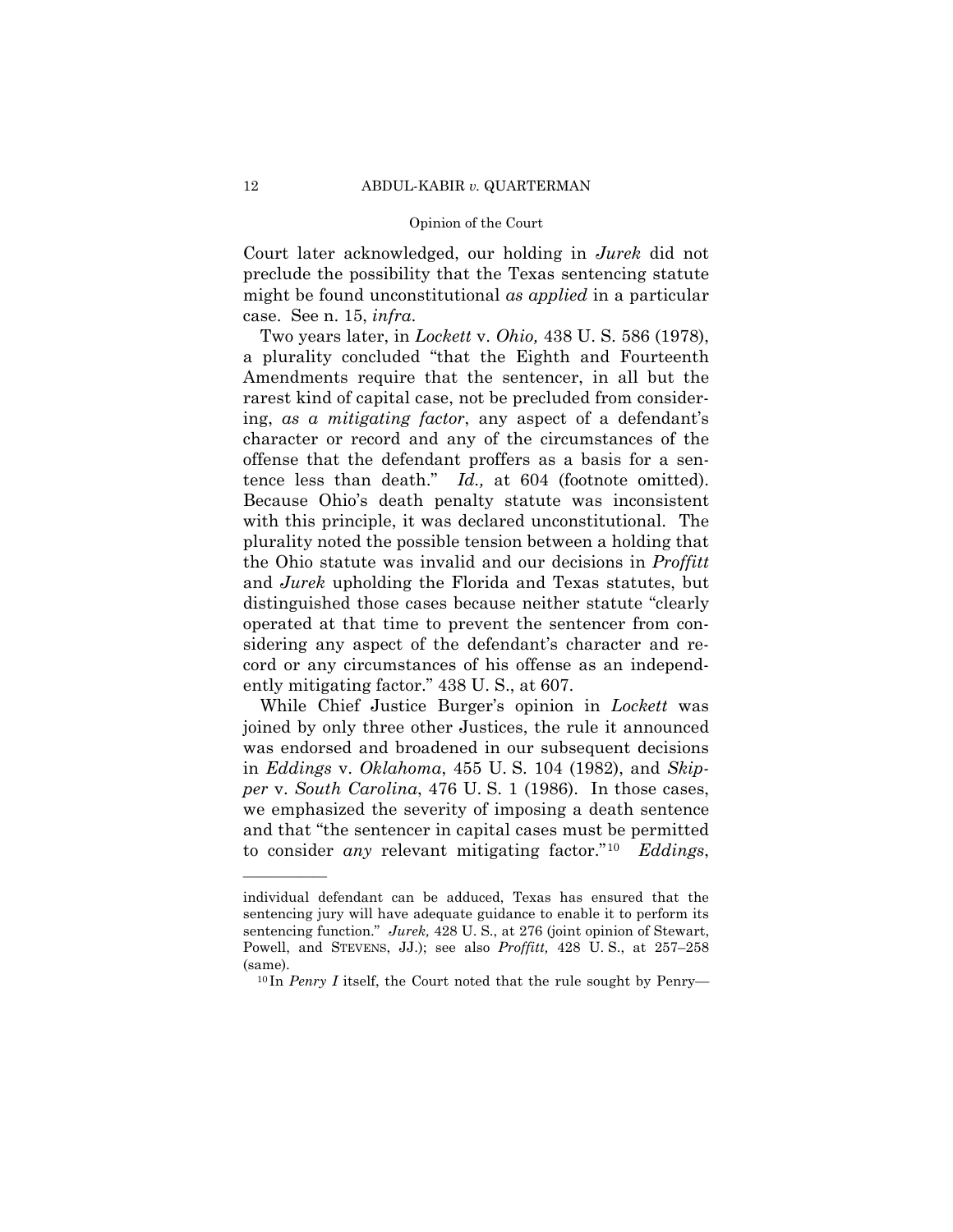455 U. S., at 112 (emphasis added).

 In the wake of our decision in *Lockett,* Ohio amended its capital sentencing statute to give effect to *Lockett*ís holding.11 Neither Florida nor Texas did so, however, until after our unanimous decision in *Hitchcock* v. *Dugger,* 481 U. S. 393 (1987), unequivocally confirmed the settled quality of the *Lockett* rule*.* As JUSTICE SCALIAís opinion for the Court explained, the defendant had introduced some rather atypical mitigating evidence that was not expressly authorized by the Florida statute:

"In the sentencing phase of this case, petitioner's counsel introduced before the advisory jury evidence that as a child petitioner had the habit of inhaling gasoline fumes from automobile gas tanks; that he had once passed out after doing so; that thereafter his mind tended to wander; that petitioner had been one of seven children in a poor family that earned its living by picking cotton; that his father had died of cancer; and that petitioner had been a fond and affectionate uncle to the children of one of his brothers." 481 U. S., at 397.

As the opinion further explained, the Florida courts had construed the state statute to preclude consideration of mitigating factors unmentioned in the statute. Accordingly, despite our earlier decision in *Proffitt* upholding the statute against a facial challenge, it was necessary to set

<sup>&</sup>quot;that when such mitigating evidence is presented, Texas juries must, upon request, be given jury instructions that make it possible for them to give effect to that mitigating evidence in determining whether the death penalty should be imposed—is not a 'new rule' under *Teague* [v. *Lane*, 489 U. S. 288 (1989),] because it is dictated by *Eddings* and *Lockett.*" 492 U. S., at 318–319.<br><sup>11</sup>See Ohio Rev. Code Ann. §2929.04(B)(7) (Anderson 1982) (amended

<sup>1981) (</sup>adding, as a mitigating circumstance, " $[a]$ ny other factors that are relevant to the issue of whether the offender should be sentenced to death").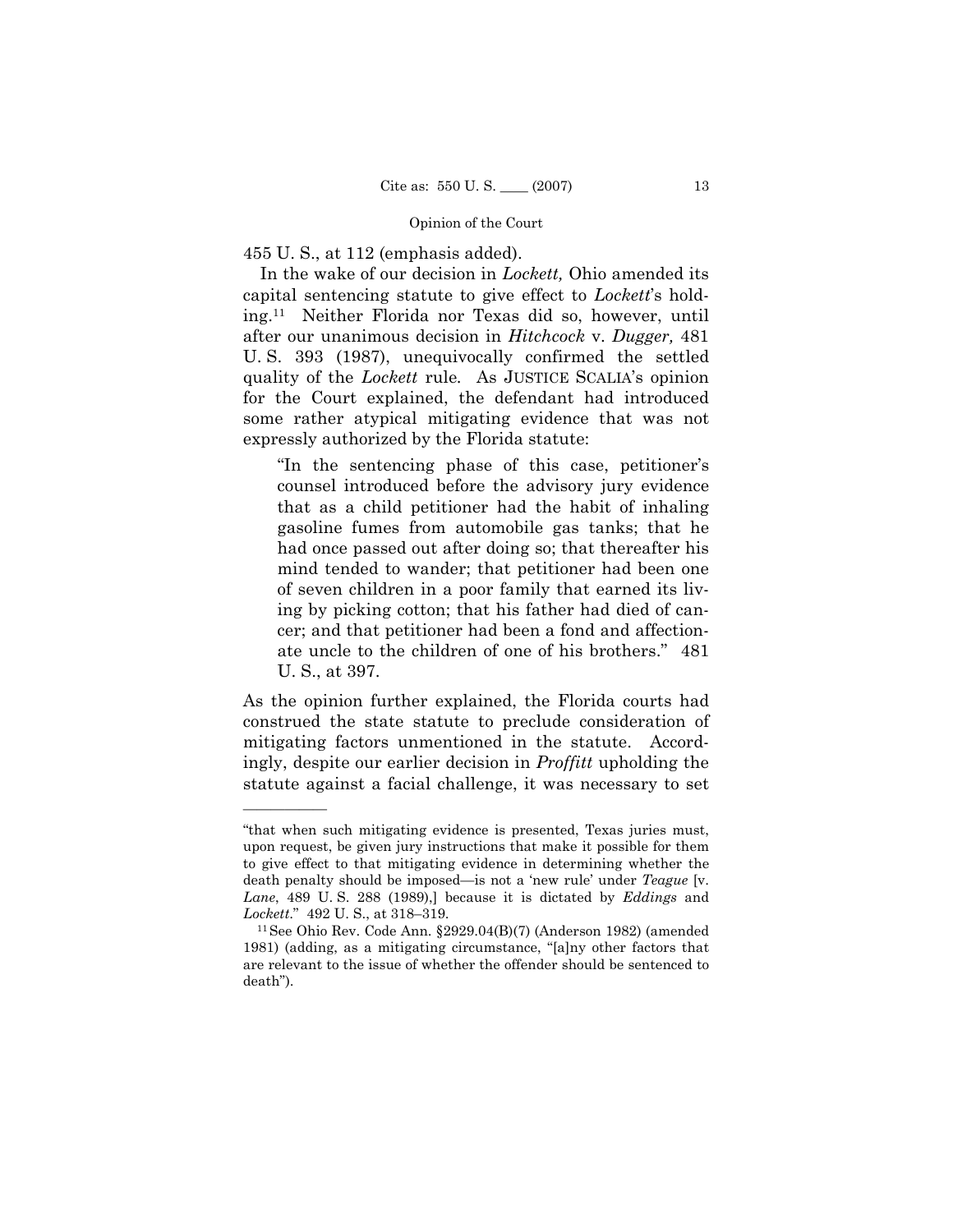aside Hitchcock's death sentence. We explained:

ìWe think it could not be clearer that the advisory jury was instructed not to consider, and the sentencing judge refused to consider, evidence of nonstatutory mitigating circumstances, and that the proceedings therefore did not comport with the requirements of *Skipper* v. *South Carolina*, 476 U. S. 1 (1986), *Eddings* v. *Oklahoma*, 455 U. S. 104 (1982), and *Lockett* v. *Ohio*, 438 U. S. 586 (1978) (plurality opinion). Respondent has made no attempt to argue that this error was harmless, or that it had no effect on the jury or the sentencing judge. In the absence of such a showing our cases hold that the exclusion of mitigating evidence of the sort at issue here renders the death sentence invalid. See *Skipper*, *supra* (evidence that defendant had adapted well to prison life); *Ed*dings, supra (evidence of 16-year-old defendant's troubled family history and emotional disturbance). 481 U.S., at 398–399.

Of course, our reference to "exclusion" of the evidence did not refer to its admissibility, but rather to its exclusion from meaningful consideration by the jury. Had *Jurek* and *Proffitt* truly stood for the proposition that the mere availability of relevant mitigating evidence was sufficient to satisfy the Constitutionís requirements, *Hitchcock* could never have been decided as it was.12

<sup>12</sup>To the extent that *Jurek* implied at the time it was decided that all that was required by the Constitution was that the defense be authorized to introduce all relevant mitigating circumstances, and that such information merely be before the jury, it has become clear from our later cases that the mere ability to present evidence is not sufficient. The only mitigating evidence presented in *Jurek*—offered to rebut the State's witnesses' testimony about Jurek's bad reputation in the community—appears to have consisted of Jurek's father's testimony that Jurek had "always been steadily employed since he had left school and that he contributed to his family's support."  $428$  U. S., at 267. There-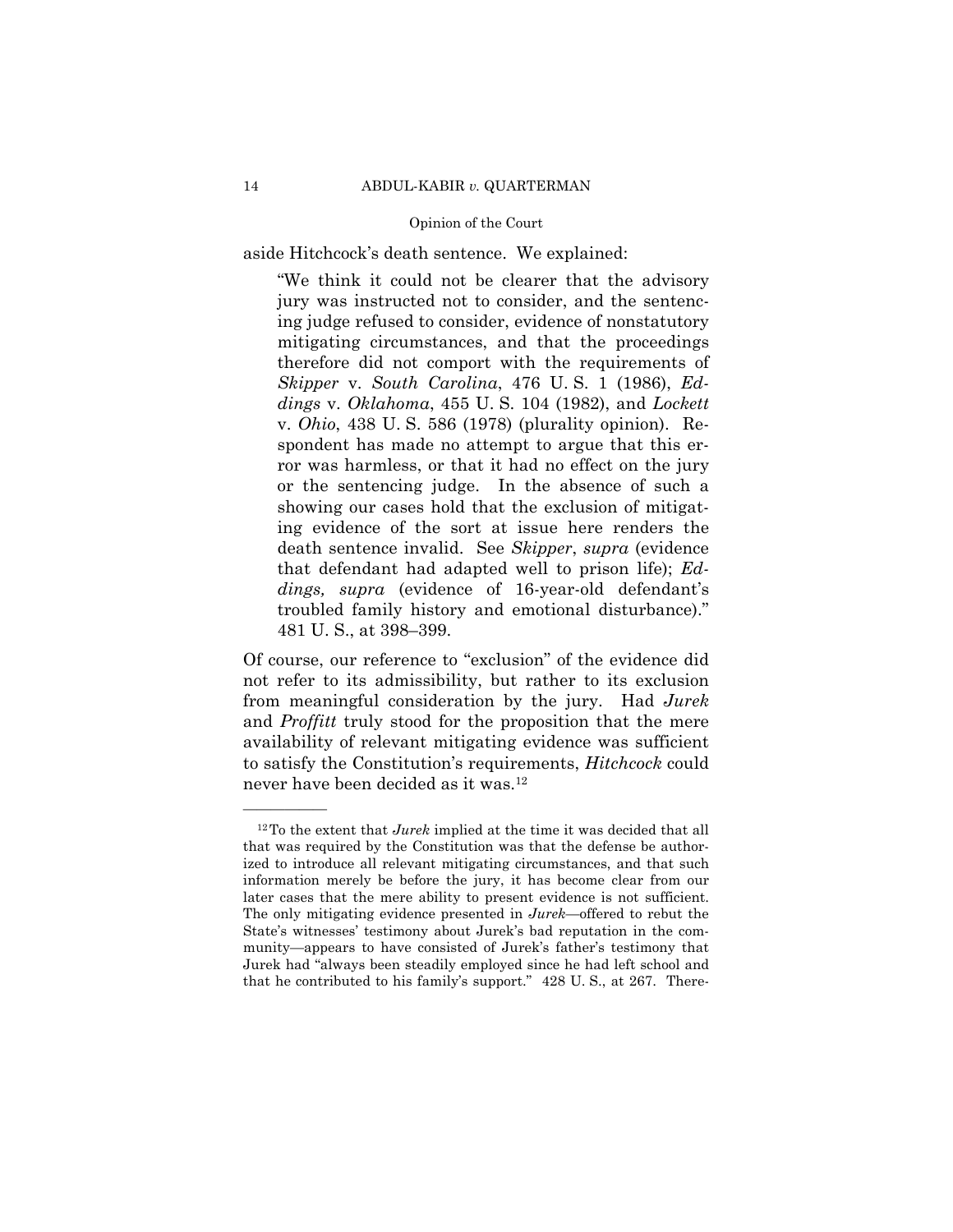In the year following our decision in *Hitchcock,* we made clear that sentencing under the Texas statute, like that under the Florida statute, must accord with the *Lockett* rule. In *Franklin* v. *Lynaugh,* 487 U. S. 164, 172, 177, 183 (1988), the plurality rejected the claim that the judge's instructions did not allow the jury to give adequate weight to whatever "'residual doubts'" it may have had concerning the defendant's guilt, or to evidence of the petitioner's good behavior while in prison. That particular holding is unremarkable because we have never held that capital defendants have an Eighth Amendment right to present ìresidual doubtî evidence at sentencing, see *Oregon* v. *Guzek*, 546 U.S. 517, 523–527 (2006), and in most cases evidence of good behavior in prison is primarily, if not exclusively, relevant to the issue of future dangerousness. What makes *Franklin* significant, however, is the separate opinion of Justice OíConnor, and particularly those portions of her opinion expressing the views of five Justices, see *infra,* at 18, and n. 15. After summarizing the cases that clarified *Jurek*'s holding,<sup>13</sup> she wrote:

fore, the question presented in our later cases—namely, whether the jury was precluded from giving meaningful effect to mitigating evidence, particularly that which may go to a defendant's lack of moral culpability—was not at issue in that case. When we deemed the Texas sentencing scheme constitutionally adequate in *Jurek*, we clearly failed to anticipate that when faced with various other types of mitigating evidence, the Texas special issues would not provide the sentencing jury with the requisite "adequate guidance."

 $13$ "In *Jurek* v. *Texas*, 428 U. S. 262 (1976), this Court held that the Texas capital sentencing procedures satisfied the Eighth Amendment requirement that the sentencer be allowed to consider circumstances mitigating against capital punishment. It was observed that even though the statute did not explicitly mention mitigating circumstances, the Texas Court of Criminal Appeals had construed the special verdict question regarding the defendant's future dangerousness to permit jury consideration of the defendant's prior criminal record, age, mental state, and the circumstances of the crime in mitigation.  $Id$ , at  $271-$ 273. Since the decision in *Jurek*, we have emphasized that the Consti-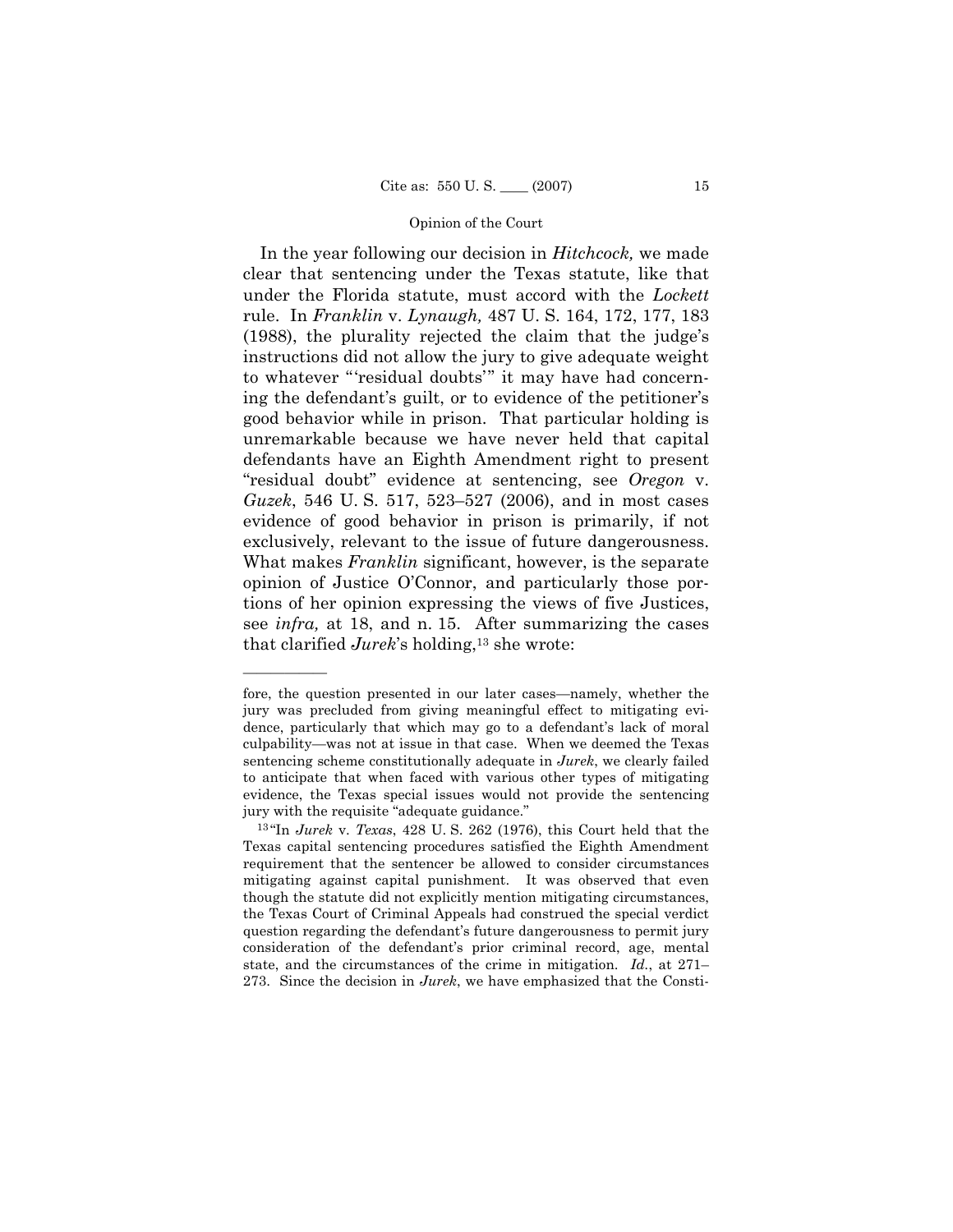"In my view, the principle underlying Lockett, Ed*dings*, and *Hitchcock* is that punishment should be directly related to the personal culpability of the criminal defendant.

"'[E]vidence about the defendant's background and character is relevant because of the belief, long held by this society, that defendants who commit criminal acts that are attributable to a disadvantaged background, or to emotional and mental problems, may be less culpable than defendants who have no such excuse.... Thus, the sentence imposed at the penalty stage should reflect a reasoned *moral* response to the defendant's background, character, and crime.' California v. Brown, 479 U.S. 538, 545 (1987) (O'Connor, J., concurring) (emphasis in original).

"In light of this principle it is clear that a State may not constitutionally prevent the sentencing body from giving effect to evidence relevant to the defendant's background or character or the circumstances of the offense that mitigates against the death penalty.  $In$ deed, the right to have the sentencer consider and weigh relevant mitigating evidence would be meaningless unless the sentencer was also permitted to give effect to its consideration.

"Under the sentencing procedure followed in this case" the jury could express its views about the appropriate

tution guarantees a defendant facing a possible death sentence not only the right to introduce evidence mitigating against the death penalty but also the right to *consideration* of that evidence by the sentencing authority. Lockett v. Ohio, 438 U.S. 586 (1978), established that a State may not prevent the capital sentencing authority 'from giving independent mitigating weight to aspects of the defendant's character and record and to circumstances of the offense proffered in mitigation.'  $Id.$ , at 605 (plurality opinion). We reaffirmed this conclusion in  $Ed$ dings v. Oklahoma, 455 U.S. 104 (1982), and in Hitchcock v. Dugger, 481 U.S. 393 (1987)." Franklin, 487 U.S., at 183-184 (emphasis added).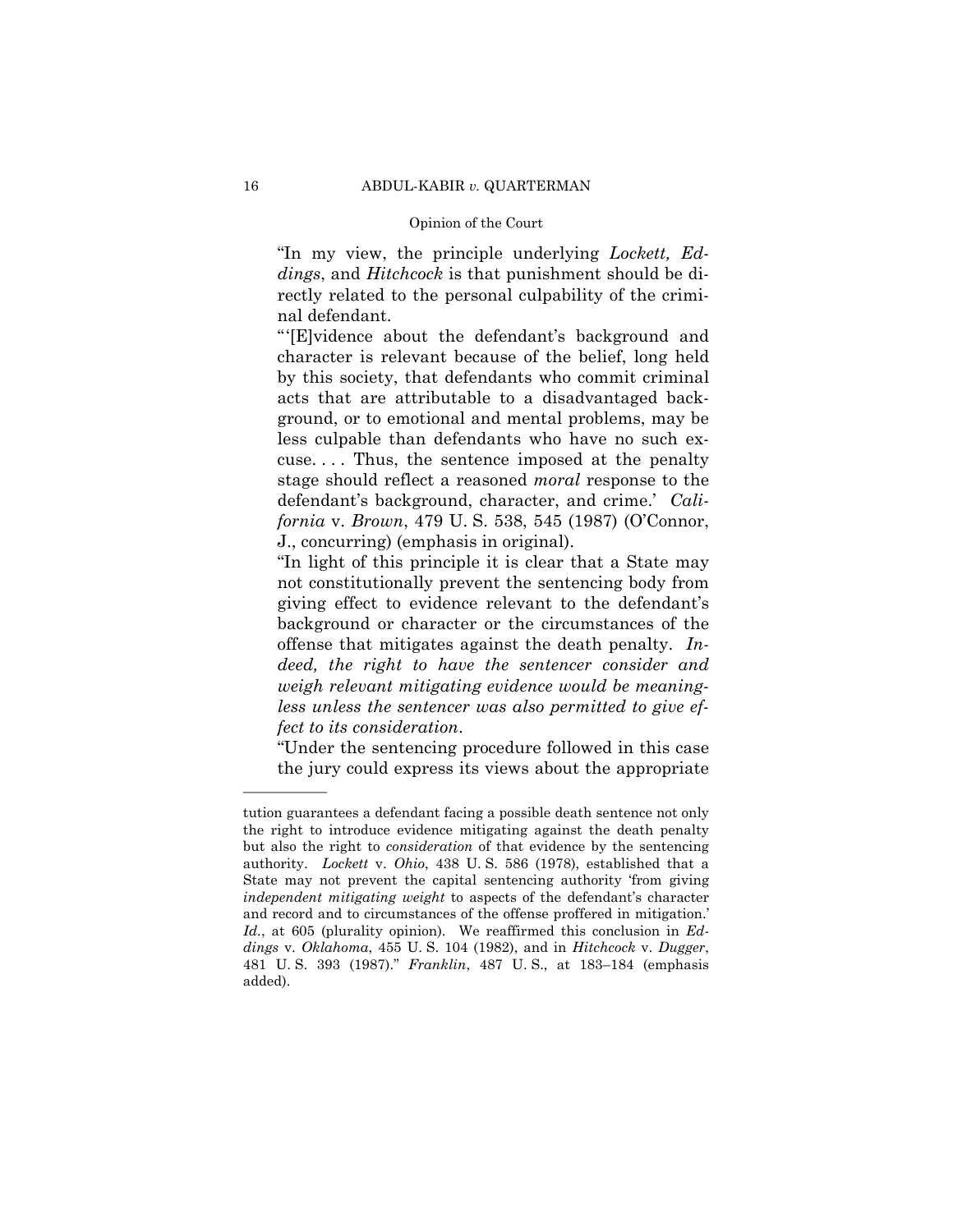punishment only by answering the special verdict questions regarding the deliberateness of the murder and the defendant's future dangerousness. To the extent that the mitigating evidence introduced by petitioner was relevant to one of the special verdict questions, the jury was free to give effect to that evidence by returning a negative answer to that question. If, however, petitioner had introduced mitigating evidence about his background or character or the circumstances of the crime that was not relevant to the special verdict questions, or that had relevance to the defendant's moral culpability beyond the scope of the special verdict questions, the jury instructions would have provided the jury with no vehicle for expressing its 'reasoned moral response' to that evidence." 487 U.S., at 183, 184–185 (opinion concurring in judgment) (emphasis added).

Justice O'Connor's opinion for the Court in *Penry I* endorsed the views she had expressed in Franklin and unquestionably governs the facts of this case.<sup>14</sup> Penry contended that his mitigating evidence of mental retarda-

<sup>&</sup>lt;sup>14</sup>THE CHIEF JUSTICE's dissent incorrectly assumes that our holding today adopts the rule advocated by the petitioner in *Graham v. Collins*, 506 U.S. 461 (1993), namely, that "'a defendant is entitled to special instructions whenever he can offer mitigating evidence that has some arguable relevance beyond the special issues." Post, at 7 (quoting Graham, 506 U.S., at 476; emphasis in Graham). The rule that we reaffirm today—a rule that has been clearly established since our decision in *Penry I*—is this: Special instructions are necessary when the jury could not otherwise give *meaningful effect* to a defendant's mitigating evidence. The rule is narrower than the standard urged by Graham because special instruction is not required when mitigating evidence has only a tenuous connection—"some arguable relevance"—to the defendant's moral culpability. But special instruction is necessary when the defendant's evidence may have meaningful relevance to the defendant's moral culpability "beyond the scope of the special issues." Penry I, 492 U.S., at 322–323. Despite the dissent's colorful rhetoric, it cites no post-*Penry I* cases inconsistent with this reading of its holding.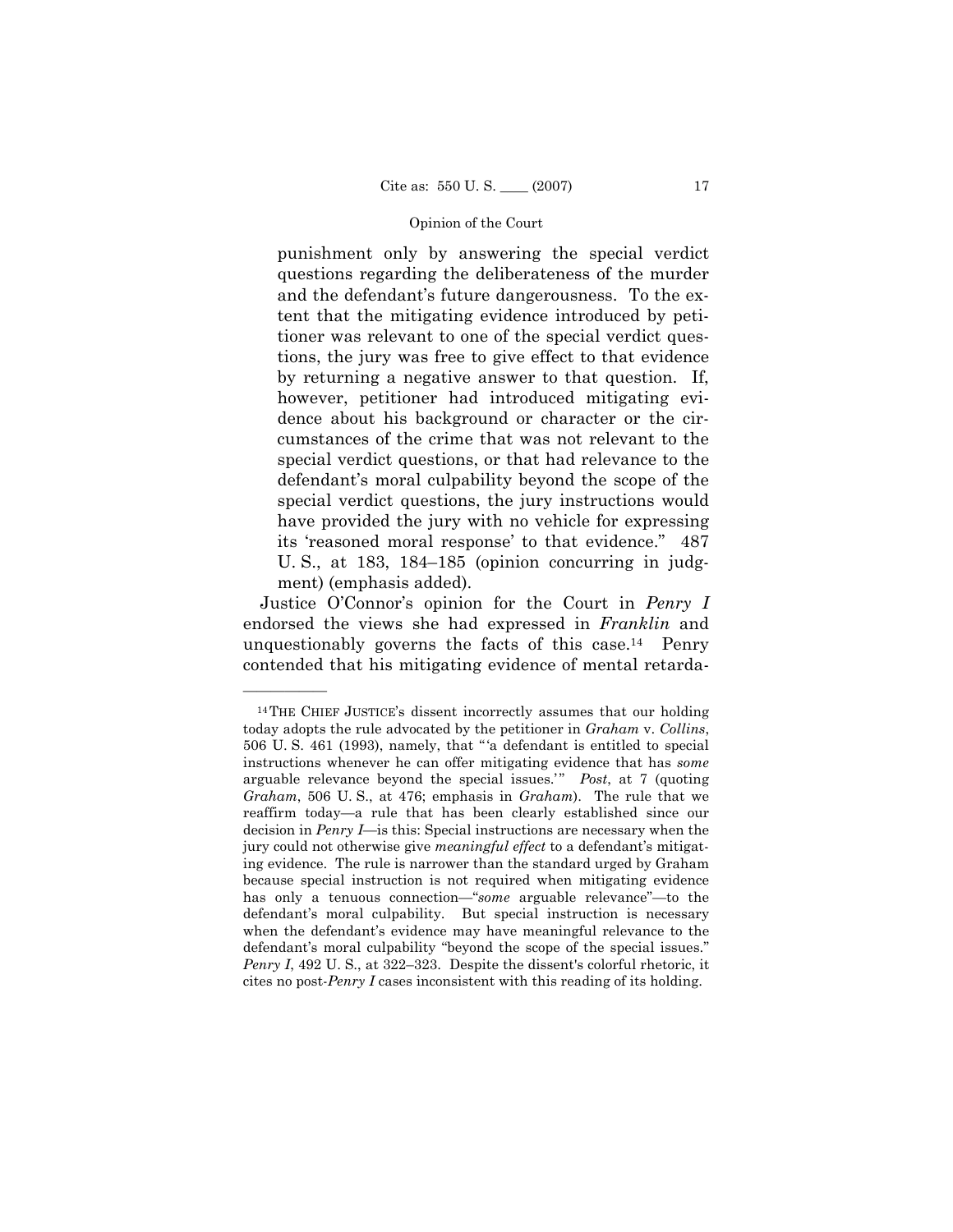tion and an abusive childhood provided a basis for a sentence of life imprisonment rather than death and that the jury should have been instructed that it could consider that evidence when making its sentencing decision. In response to that contention, our opinion first held that Penry was not asking us to make new law because he was relying on a rule that was "dictated" by earlier cases, see n. 10, *supra*, and explained why Justice O'Connor's separate opinion in *Franklin* correctly defined the relevant rule of law.<sup>15</sup> In *Franklin*, we noted, "both the concurrence" and the dissent stressed that 'the right to have the sentencer consider and weigh relevant mitigating evidence would be meaningless unless the sentencer was also permitted to give effect to its consideration' in imposing sentence.î 492 U. S., at 321 (citing *Franklin*, 487 U. S., at 185 (OíConnor, J., concurring in judgment); *id.,* at 199 (STEVENS, J., dissenting)).

Applying that standard, we held that neither the "deliberateness" nor the "future dangerousness" special issue

<sup>&</sup>lt;sup>15</sup>"In *Franklin*, however, the five concurring and dissenting Justices did not share the pluralityís categorical reading of *Jurek*. In the pluralityís view, *Jurek* had expressly and unconditionally upheld the manner in which mitigating evidence is considered under the special issues. *Id.*, at 179–180, and n. 10. In contrast, five Members of the Court read *Jurek* as not precluding a claim that, in a particular case, the jury was unable to fully consider the mitigating evidence introduced by a defendant in answering the special issues. 487 U.S., at 183 (O'CONNOR, J., concurring in judgment); *id.*, at 199-200 (STEVENS, J., dissenting). Indeed, both the concurrence and the dissent understood *Jurek* as resting fundamentally on the express assurance that the special issues would permit the jury to fully consider all the mitigating evidence a defendant introduced that was relevant to the defendant's background and character and to the circumstances of the offense.î *Penry I*, 492 U. S., at 320-321; see also *id.*, at 318 ("[T]he facial validity of the Texas death penalty statute had been upheld in *Jurek* on the basis of assurances that the special issues would be interpreted broadly enough to enable sentencing juries to consider all of the relevant mitigating evidence a defendant might present").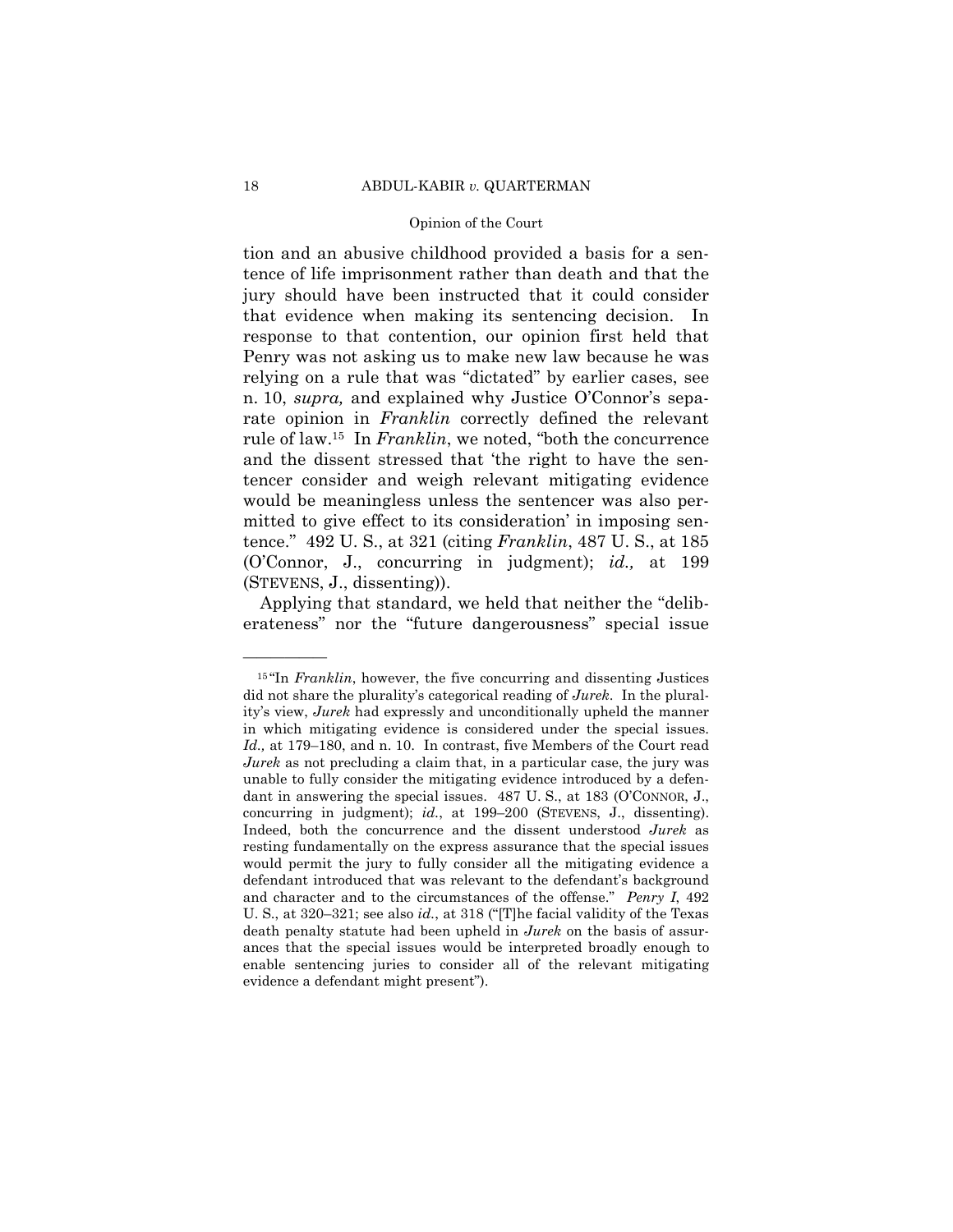provided the jury with a meaningful opportunity to give effect to Penryís mitigating evidence. With respect to the former, we explained:

"In the absence of jury instructions defining 'deliberately' in a way that would clearly direct the jury to consider fully Penryís mitigating evidence as it bears on his personal culpability, we cannot be sure that the jury was able to give effect to the mitigating evidence of Penryís mental retardation and history of abuse in answering the first special issue. Without such a special instruction, a juror who believed that Penryís retardation and background diminished his moral culpability and made imposition of the death penalty unwarranted would be unable to give effect to that conclusion if the juror also believed that Penry committed the crime 'deliberately.' Thus, we cannot be sure that the jury's answer to the first special issue reflected a 'reasoned moral response' to Penry's mitigating evidence.î492 U. S., at 323.

 With respect to the future dangerousness issue, we emphasized the fact that Penryís evidence of mental retardation was relevant only as an aggravating factor. *Id.,* at  $323-324$ . More broadly, we noted that the evidence of Penryís mental retardation and childhood abuse functioned as a "two-edged sword," because it "may diminish his blameworthiness for his crime even as it indicates that there is a probability that he will be dangerous in the future." *Id.*, at 324. We therefore held that, in the absence of an appropriate instruction directing the "jury to consider fullyî mitigating evidence as it bears on the extent to which a defendant is undeserving of a death sentence, "we cannot be sure" that it did so. *Id.*, at 323. As our discussion of the deliberateness issue demonstrates, we did not limit our holding in *Penry I* to mitigating evidence that can only be viewed as aggravating.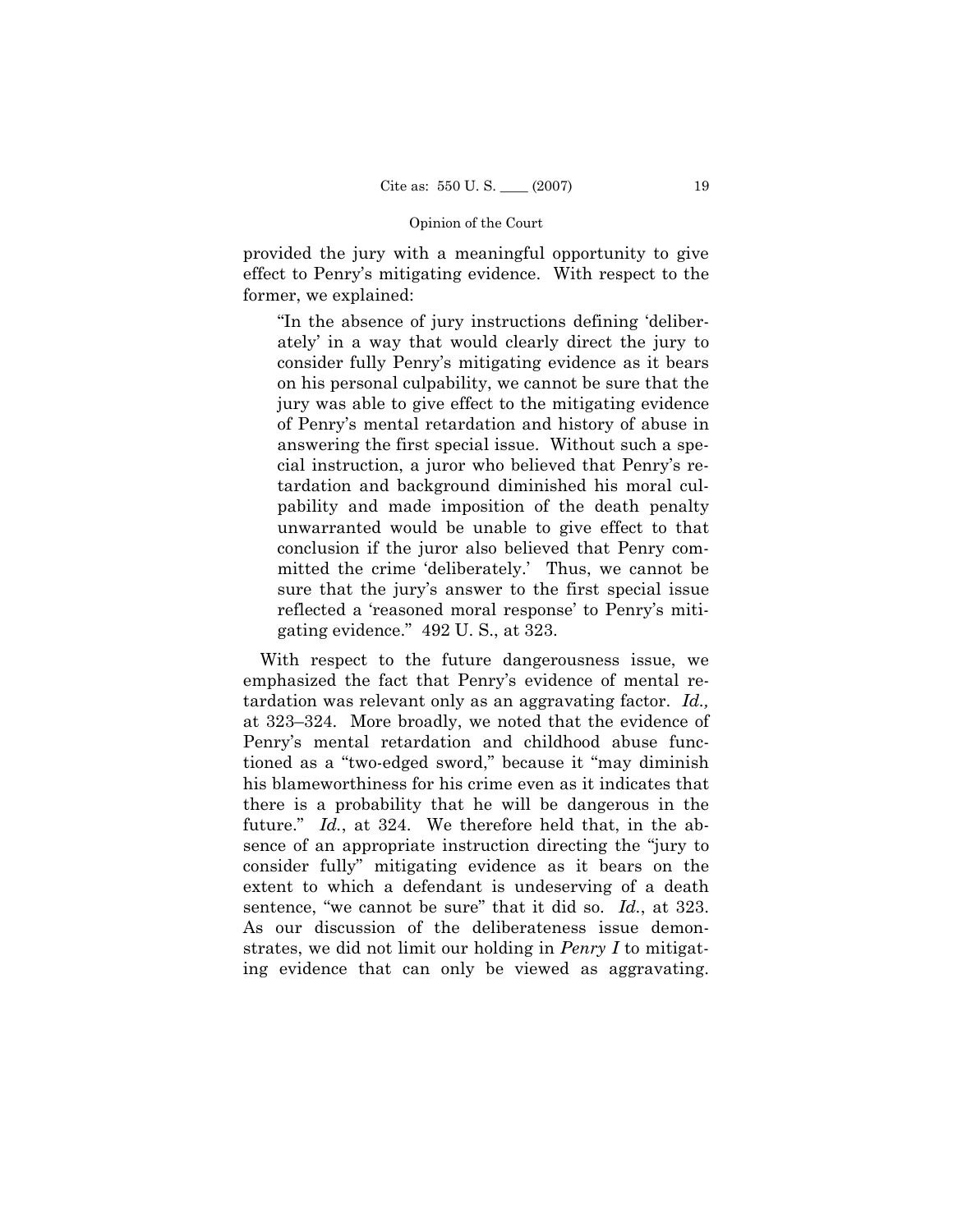When the evidence proffered is double edged, or is as likely to be viewed as aggravating as it is as mitigating, the statute most obviously fails to provide for adequate consideration of such evidence.16

 The former special issues (as composed at the time of both Penry's and Cole's sentencing proceedings) provided an adequate vehicle for the evaluation of mitigating evidence offered to disprove deliberateness or future dangerousness. As Judge Reavley noted in his opinion for the Court of Appeals in *Penry I*, however, they did not tell the jury as to what "to do if it decided that Penry, because of retardation, arrested emotional development and a troubled youth, should not be executed.î *Id.,* at 324 (internal quotation marks omitted).

<sup>&</sup>lt;sup>16</sup>It is also clear that *Penry I* applies in cases involving evidence that is neither double edged nor purely aggravating, because in some cases a defendant's evidence may have mitigating effect beyond its ability to negate the special issues. See, *e.g.*, *Tennard* v. *Dretke,* 542 U. S. 274,  $288-289$  (2004) (holding that petitioner was entitled to a COA on his *Penry* claim where his evidence of low IQ and impaired intellectual functioning had "mitigating dimension beyond the impact it has on the individual's ability to act deliberately"). In *Tennard*, the majority declined to accept the dissent's argument that the petitioner's evidence of low intelligence did "not necessarily create the *Penry I* 'two-edged sword," and therefore could be given adequate mitigating effect within the context of the future dangerousness special issue. 542 U. S., at 293 (Rehnquist, C. J., dissenting). Cf. *Johnson* v. *Texas,* 509 U. S. 350, 386 (OíConnor, J., dissenting), in turn citing *Penry I*, 492 U. S., at 355 (SCALIA, J., concurring in part and dissenting in part) ("The Court today holds that 'the constitutionality turns on whether the [special] questions allow mitigating factors not only to be considered . . . , *but also to be given effect in all possible ways, including ways that the questions do not permit*íî (emphasis in original)); cf. also *Smith* v. *Texas,* 543 U. S.  $37, 41, 46–48$  (2004) *(per curiam)* (reversing the CCA's denial of postconviction relief because the special issues did not provide an adequate vehicle for expressing a "reasoned moral response" to petitioner's evidence of low IQ and a troubled upbringing).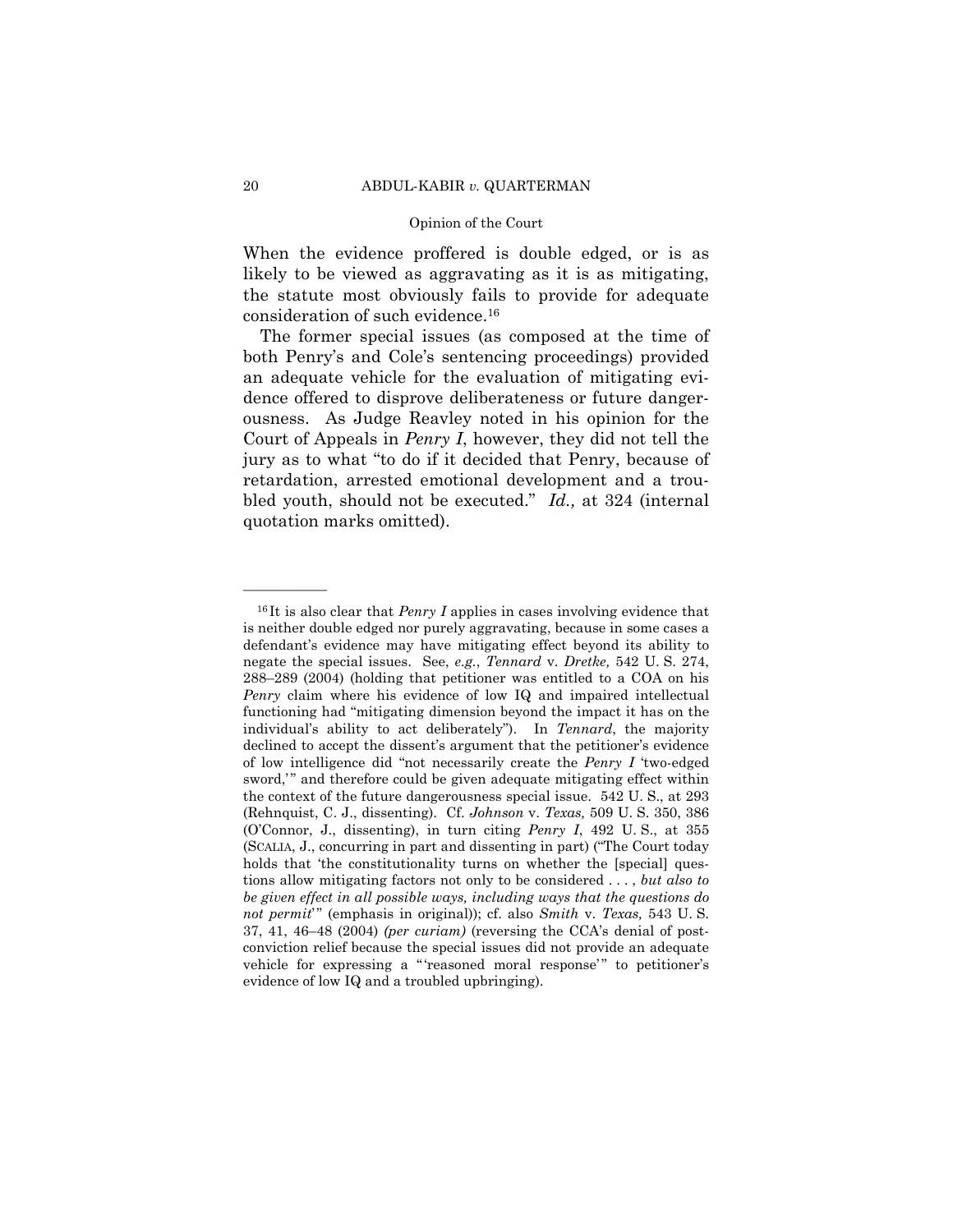### V

In recommending denial of Cole's application for collateral relief, the Texas trial judge did not analyze *Penry I* itself. Under the framework set forth in *Penry I*,17 the testimony of Coleís mother and aunt, as well as the portions of the expert testimony suggesting that his dangerous character may have been the result of his rough childhood and possible neurological damage, were not relevant to either of the special verdict questions, except, possibly, as evidence supporting the State's argument that Cole would be dangerous in the future. This would not satisfy the requirement of *Penry I*, however, that the evidence be permitted its mitigating force beyond the scope of the special issues. Therefore, it would have followed that those questions failed to provide the jury with a vehicle for expressing its "reasoned moral response" to that evidence.

 Instead of relying on *Penry I*, the trial judge relied on three later Texas cases and on our opinion in *Graham* v.

<sup>&</sup>lt;sup>17</sup>The lynchpin of THE CHIEF JUSTICE's dissent is his assumption that Justice OíConnorís opinions in *Franklin* and *Penry I* merely described two ad hoc judgments—see *post*, at 2, 5-6—rather than her understanding of the governing rule of law announced in *Lockett*, *Eddings,*  and *Hitchcock* v. *Dugger*, 481 U. S. 393 (1987). In his view, our line of cases in this area has flip-flopped, depending on the composition of the majority, rather than slowly defining core principles by eliminating those interpretations of the rule that are unsupportable. The fact that Justice O'Connor's understanding of the law was confirmed by the Court in *Penry I* in 1989—well before AEDPA was enacted—is a sufficient response to most of the rhetoric in the dissent. Neither Justice O'Connor's opinion for the Court in *Penry I*, nor any other opinion she joined, ever endorsed the "'some arguable relevance'" position described by THE CHIEF JUSTICE, see *post*, at 7, 16, which mistakenly interprets our opinion as adopting the rule that the dissenters in *Franklin* and *Saffle* would have chosen, see *post*, at 7, 16. The fact that the Court never endorsed that broader standard is fully consistent with our conclusion that the narrower rule applied in *Penry I* itself is "clearly" established." Arguments advanced in later dissenting opinions do not affect that conclusion.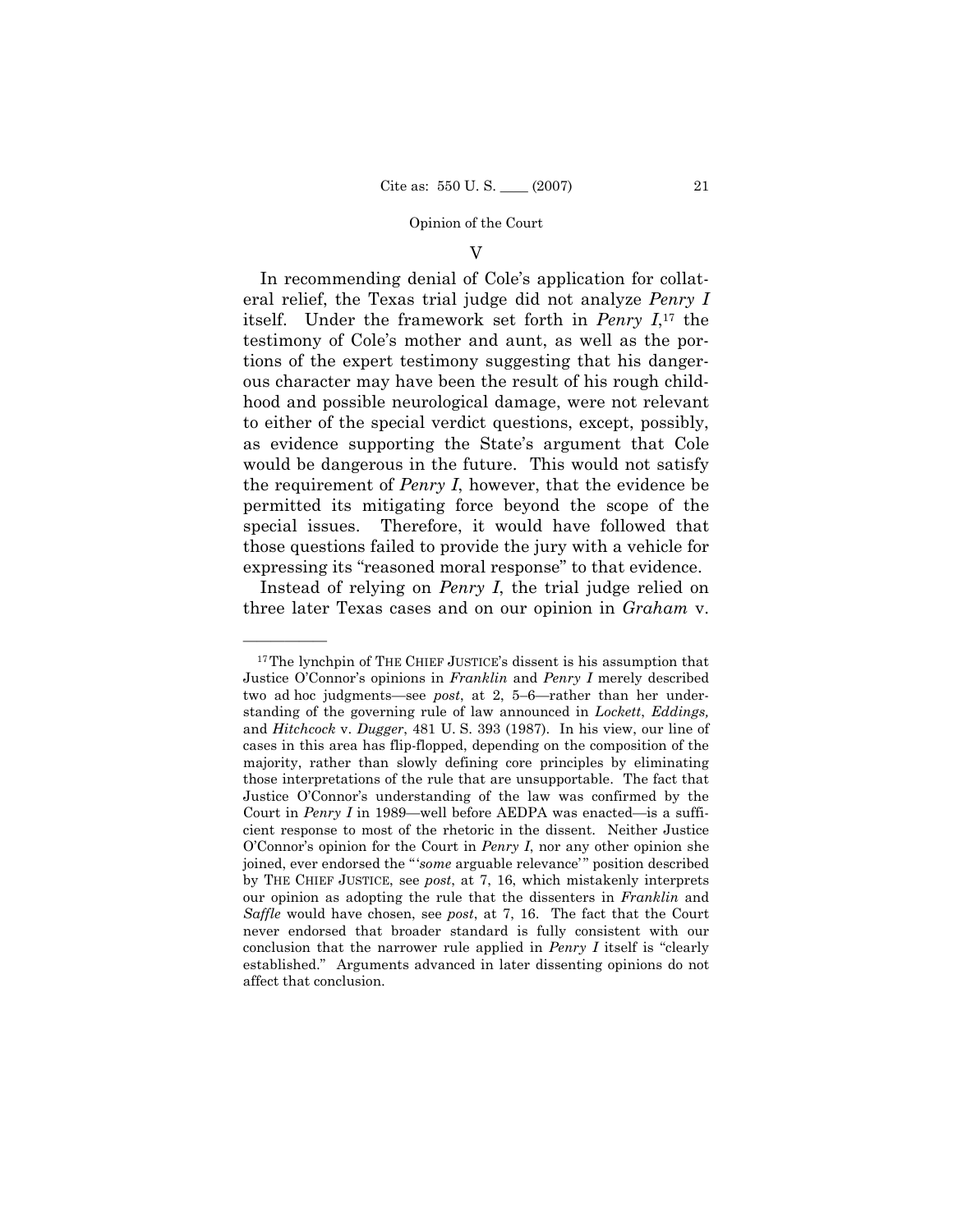Collins, 506 U.S. 461 (1993), as having held that nine different categories of mitigating evidence—including a troubled family background, bipolar disorder, low IQ, substance abuse, paranoid personality disorder, and child abuse—were sufficiently considered under the Texas special issues.<sup>18</sup> App. 159–160. Applying those cases, the judge defined the legal issue "whether the mitigating evidence can be sufficiently considered" as one that "must" be determined on a case by case basis, depending on the nature of the mitigating evidence offered and whether there exists other testimony in the record that would allow consideration to be given."  $Id.$ , at 160. As we have noted, in endorsing this formulation of the issue, neither the trial judge nor the CCA had the benefit of any input from counsel representing petitioner. See Part II, supra. In our view, denying relief on the basis of that formulation of the issue, while ignoring the fundamental principles established by our most relevant precedents, resulted in a decision that was both "contrary to" and "involved an unreasonable application of, clearly established Federal law, as determined by the Supreme Court of the United States." 28 U.S.C. §2254(d).

<sup>&</sup>lt;sup>18</sup>The Texas cases relied upon by the court were *Garcia* v. *State*, 919 S. W. 2d 370, 398-399 (Tex. Crim. App. 1996) (en banc) (holding that, in light of the fact that Garcia received a "Penry" instruction (included in the amended Texas special issues), which instructed the jury to consider the defendant's character and background in determining whether to impose life rather than death, he was not entitled to any special instructions requiring the jury to consider his drug use, alcoholism, and family background as mitigating evidence); Mines v. State, 888 S. W. 2d 816, 818 (Tex. Crim. App. 1994) (en banc) (holding, on remand after Johnson, that Mines' mitigating evidence of bipolar disorder was "well within the effective reach of the jury"); and Zimmerman v. State, 881 S. W. 2d 360, 362 (Tex. Crim. App. 1994) (en banc) (holding, also on remand after Johnson, that Zimmerman's "mitigating" evidence of low IQ, past substance abuse, a diagnosis of paranoid personality disorder, and a disruptive family environment did not warrant an additional instruction under *Johnson* or  $PenryD$ .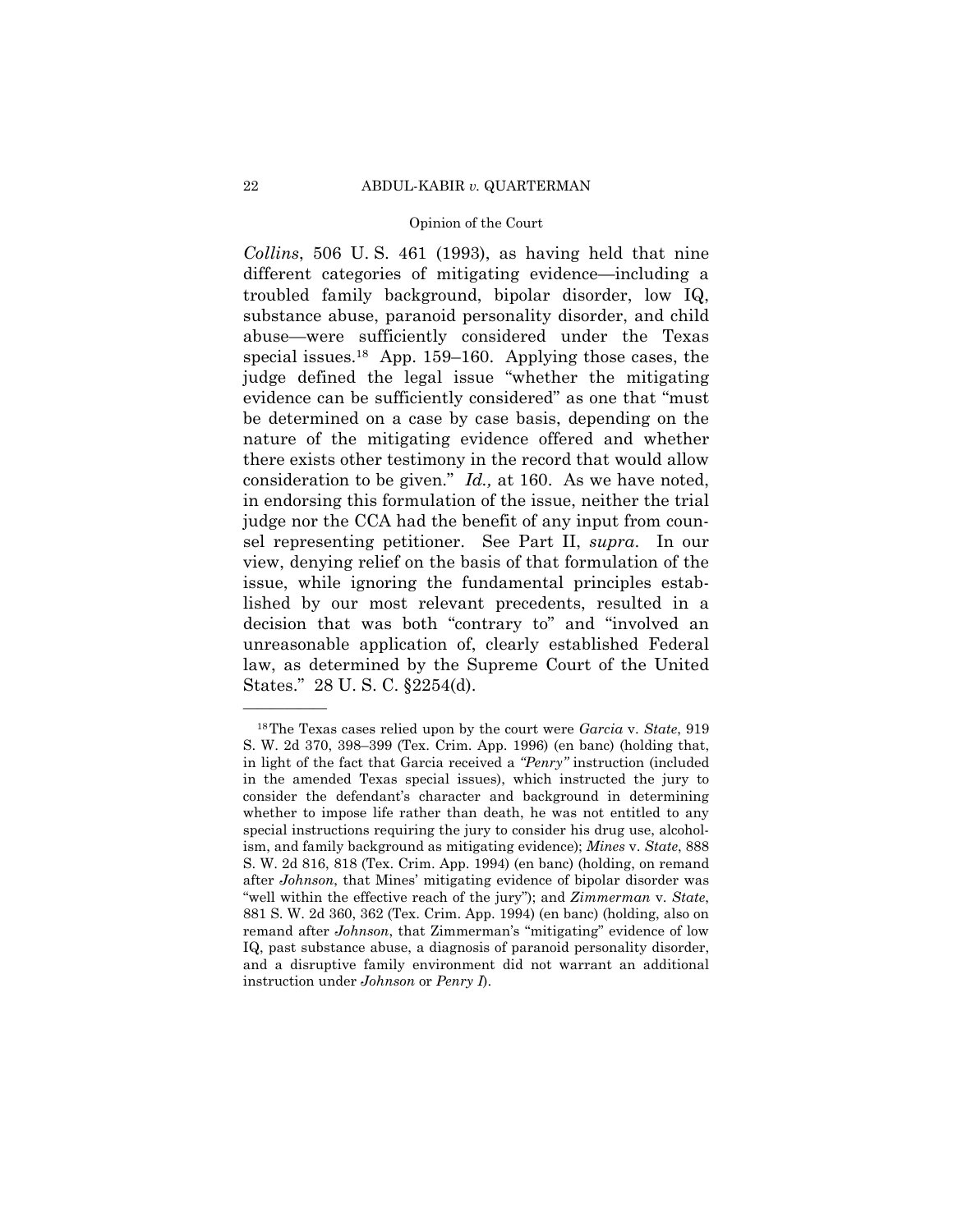The state court's primary reliance on *Graham*, to the exclusion of our other cases in this line of jurisprudence, was misguided. In *Graham*, we held that granting collateral relief to a defendant who had been sentenced to death in 1984 would require the announcement of a new rule of constitutional law in contravention of *Teague* v. *Lane,* 489 U. S. 288 (1989). In reaching that conclusion we relied heavily on the fact that in 1984 it was reasonable for judges to rely on the interpretation of *Jurek* that the plurality had espoused in *Franklin*. See 506 U. S., at 468ñ 472; see also n. 15, *supra*. But as we have explained, in both *Franklin* and *Penry I*, a majority of the Court ultimately rejected the pluralityís interpretation of *Jurek*. Neither *Franklin* nor *Penry I* was inconsistent with *Graham*ís narrow holding, but they do suggest that our later decisions—including *Johnson* v. *Texas*, 509 U.S. 350 (1993), in which we refused to adopt the rule that Graham sought<sup>19</sup>— are of more relevance to Cole's case than *Graham*. The relevance of those cases lies not in their results—in several instances, we concluded, after applying the relevant law, that the special issues provided for adequate consideration of the defendant's mitigating evidence<sup>20</sup>—but in their failure to disturb the basic legal principle that continues to govern such cases: The jury must have a "meaningful basis to consider the relevant mitigating qualities" of the defendant's proffered evidence.21 *Johnson,* 509 U. S., at 369; see also *Graham*, 506

 $19$ Graham claimed that the Texas system had not "allowed for adequate consideration of mitigating evidence concerning his youth, family background, and positive character traits"; in *Johnson*, we declined to adopt such a rule, even without the *Teague* bar that prevented us from doing so in *Graham*. 509 U. S., at 365–366. <sup>20</sup>This fact should be reassuring to those who fear that the rule we

endorse today—and which we have endorsed since *Penry I*—"would require a new sentencing in every case." *Post*, at 8 (ROBERTS, C. J., dissenting).<br><sup>21</sup>A jury may be precluded from doing so not only as a result of the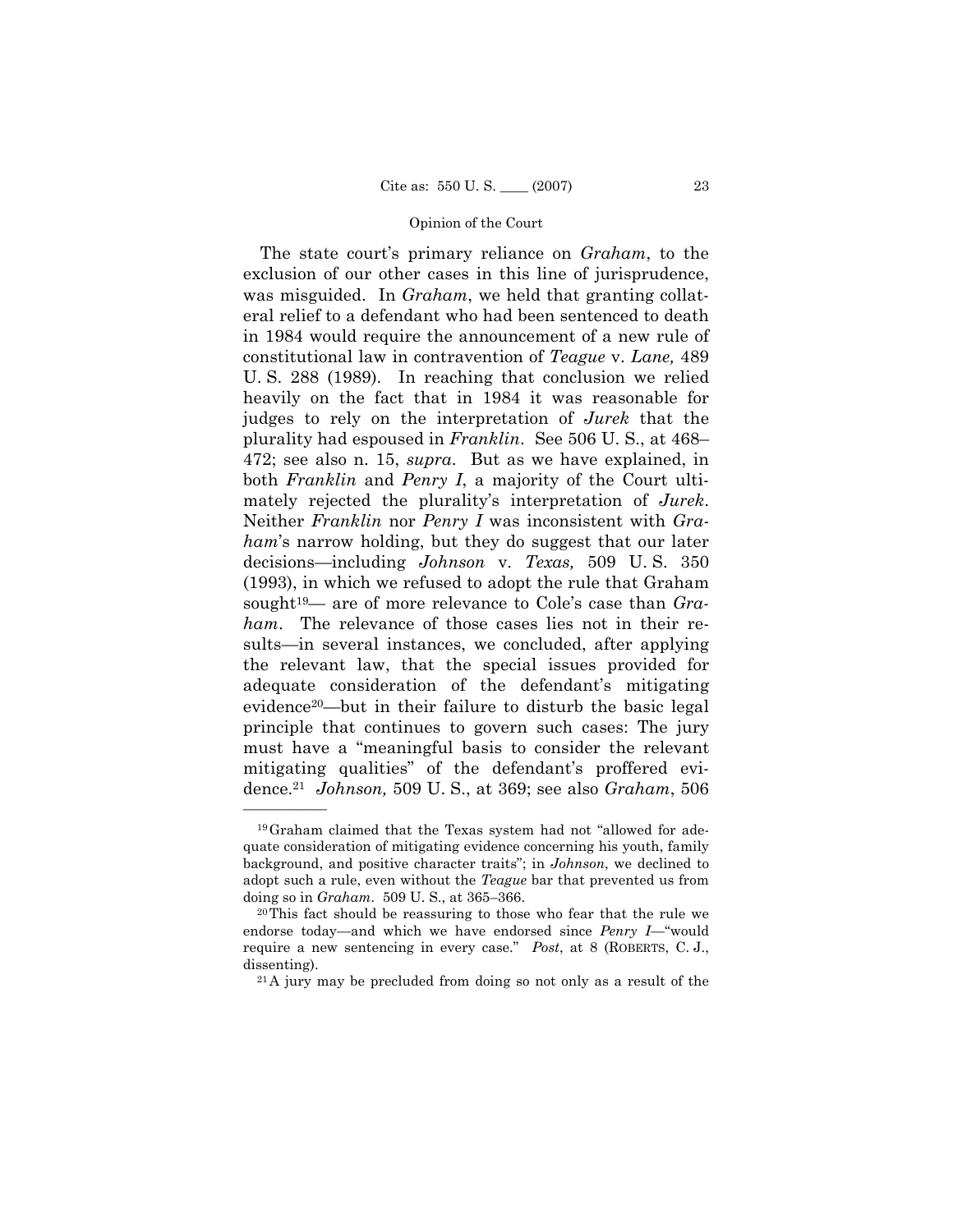U. S., at 474 (explaining that Penry was entitled to additional instructions "[b]ecause it was impossible [for the jury] to give meaningful mitigating effect to Penryís evidence by way of answering the special issues").

 Before turning to those more recent cases, it is appropriate to identify the reasons why the CCA's ruling was not a reasonable application of *Penry I* itself. First, the ruling ignored the fact that even though Cole's mitigating evidence may not have been as persuasive as Penryís, it was relevant to the question of Cole's moral culpability for precisely the same reason as Penryís. Like Penryís evidence, Cole's evidence of childhood deprivation and lack of self-control did not rebut either deliberateness or future dangerousness but was intended to provide the jury with an entirely different reason for not imposing a death sentence. Second, the judge's assumption that it would be appropriate to look at "other testimony in the record" to determine whether the jury could give mitigating effect to the testimony of Cole's mother and aunt is neither reasonable nor supported by the *Penry* opinion. App. 160. Third, the fact that the jury could give mitigating effect to some of the expertsí testimony, namely, their predictions that Cole could be expected to become less dangerous as he aged, provides no support for the conclusion that the jury understood it could give such effect to other portions of the expertsí testimony or that of other witnesses. In sum, the judge ignored our entire line of cases establishing the importance of allowing juries to give meaningful effect to any mitigating evidence providing a basis for a sentence of life rather than death. His recommendation to the CCA was therefore unsupported by either the text or the reasoning in *Penry I*.

instructions it is given, but also as a result of prosecutorial argument dictating that such consideration is forbidden. See Part VI, *infra*.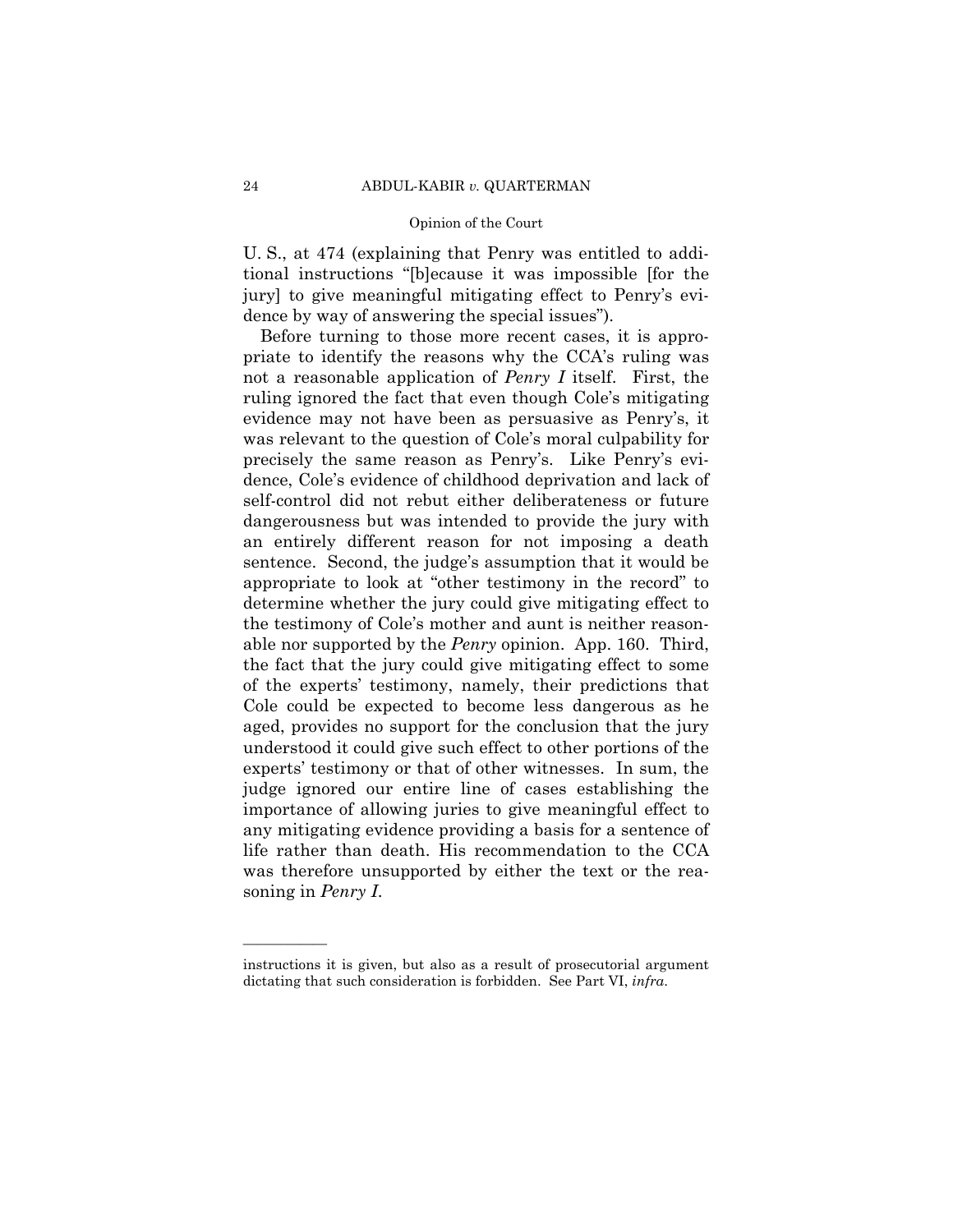### VI

 The same principles originally set forth in earlier cases such as *Lockett* and *Eddings* have been articulated explicitly by our later cases, which explained that the jury must be permitted to "consider fully" such mitigating evidence and that such consideration "would be meaningless" unless the jury not only had such evidence available to it, but also was permitted to give that evidence meaningful, mitigating effect in imposing the ultimate sentence. *Penry I*, 492 U. S., at 321, 323 (internal quotation marks omitted); *Graham*, 506 U. S., at 475 (acknowledging that a ìconstitutional defectî has occurred not only when a jury is ìprecluded from even considering certain types of mitigating evidence," but also when "the defendant's evidence [i]s placed before the sentencer but the sentencer ha[s] no reliable means of giving mitigating effect to that evidence").

 Four of our more recent cases lend support to the conclusion that the CCAís decision was unsupported by either the text or the reasoning of *Penry I*.22 In *Johnson* v. *Texas,* we held that the Texas special issues allowed adequate consideration of petitioner's youth as a mitigating circumstance. Indeed, we thought it "strain[ed] credulity to suppose that the jury would have viewed the evidence of petitioner's youth as outside its effective reach" because its relevance was so obvious. 509 U. S.*,* at 368. There is of course a vast difference between youth—a universally applicable mitigating circumstance that every juror has experienced and which necessarily is transient—and the

<sup>&</sup>lt;sup>22</sup> Because THE CHIEF JUSTICE's only concern is with the proper application of AEDPA, he finds it unnecessary to define the rule that he thinks post-*Penry I* cases either did or should have applied. What is most relevant under AEDPA, however, is the holdings set forth in majority opinions, rather than the views of dissenters who supported a different understanding of the law at the time those opinions were written.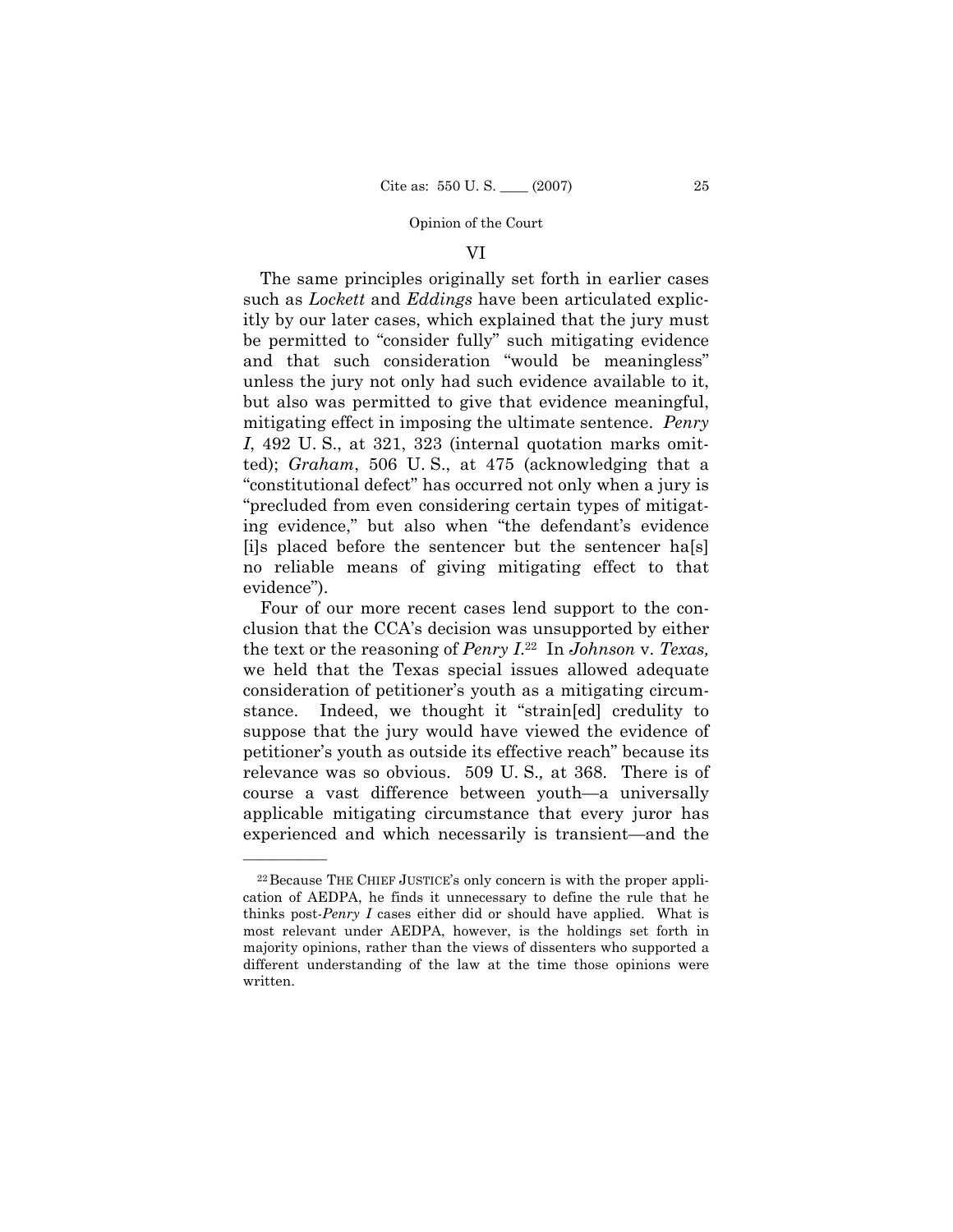particularized childhood experiences of abuse and neglect that *Penry I* and *Cole* described—which presumably most jurors have never experienced and which affect each individual in a distinct manner.

 Evidence of youth, moreover, has special relevance to the question of future dangerousness. A critical assumption motivating the Court's decision in *Johnson* was that juries would in fact be able to give mitigating effect to the evidence, albeit within the confines of the special issues. See 509 U.S., at 370 ("If any jurors believed that the transient qualities of petitioner's youth made him less culpable for the murder, there is no reasonable likelihood that those jurors would have deemed themselves foreclosed from considering that in evaluating petitioner's future dangerousness"). Prosecutors in some subsequent cases, however, have undermined this assumption, taking pains to convince jurors that the law compels them to disregard the force of evidence offered in mitigation. Coleís prosecution is illustrative: the State made jurors "promise" they would look only at the questions posed by the special issues, which, according to the prosecutor, required a juror to "put  $\ldots$  out of [his] mind" Cole's mitigating evidence and "just go by the facts." *Supra*, at 6. Arguments like these are at odds with the Court's understanding in *Johnson* that juries could and would reach mitigating evidence proffered by a defendant. Nothing in *Johnson* forecloses relief in these circumstances. See 509 U. S., at 369 (*Penry* remains the law and must be given a fair reading").

 This conclusion derives further support from the fact that, in *Johnson*, the Court understood that the defendant's evidence of youth—including testimony from his father that "his son's actions were due in large part to his youth," *id.*, at 368, and counsel's corresponding arguments that the defendant could change as he grew older-was "readily comprehended as a mitigating factor," *id.*, at 369,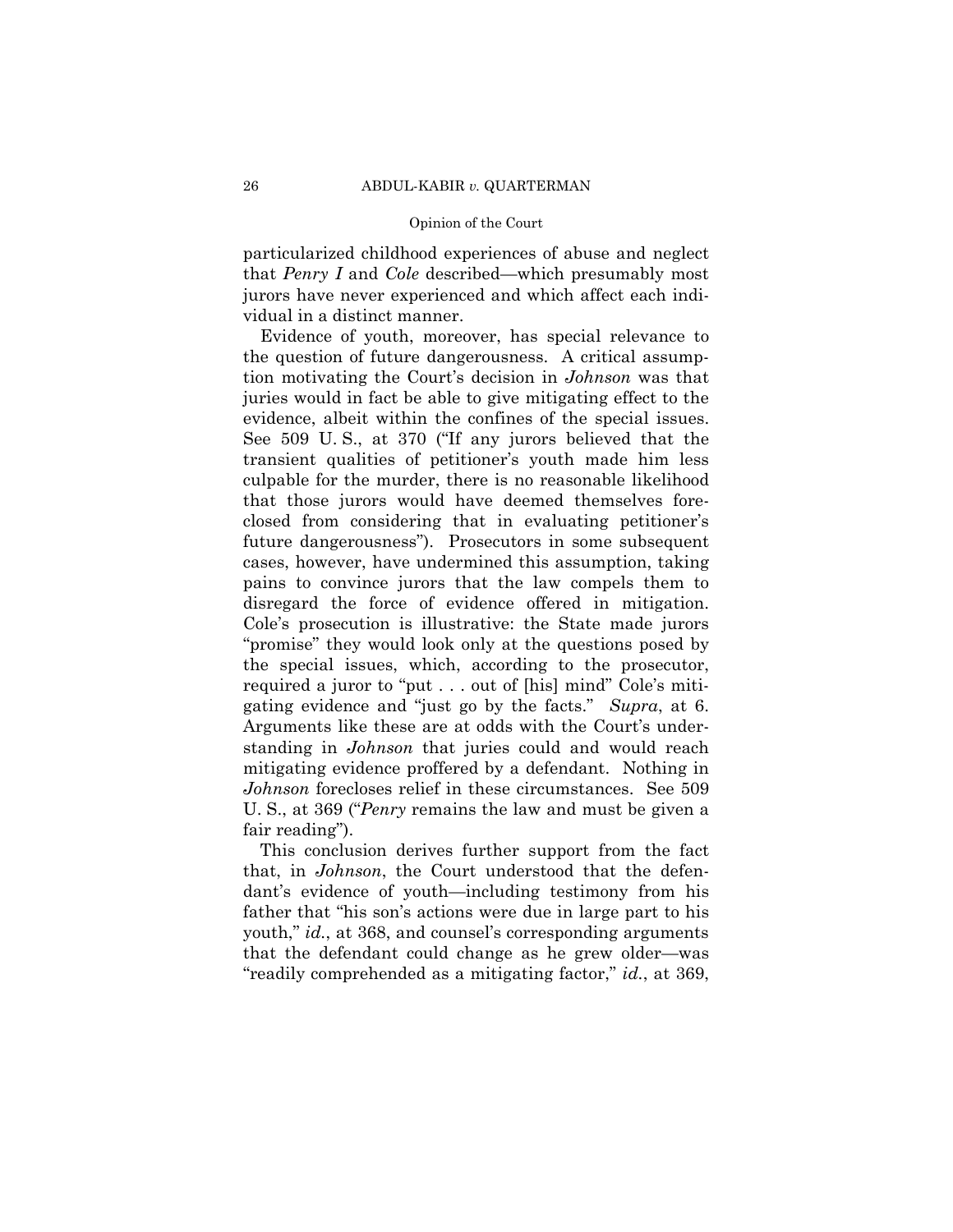in the context of the special issues. The evidence offered in this case, however, as well as that offered by the petitioner in *Brewer*, *post*, at 2–3, and n.1, is closer in nature to that offered by the defendant in *Penry I* than that at issue in *Johnson*. While the consideration of the defendant's mitigating evidence of youth in *Johnson* could easily have directed jurors towards a "no" answer with regard to the question of future dangerousness, a juror considering Coleís evidence of childhood neglect and abandonment and possible neurological damage or Brewer's evidence of mental illness, substance abuse, and a troubled childhood could feel compelled to provide a "yes" answer to the same question, finding himself without a means for giving *meaningful* effect to the mitigating qualities of such evidence.23 In such a case, there is a reasonable likelihood that the special issues would preclude that juror from giving meaningful consideration to such mitigating evidence, as required by *Penry I*. See *Johnson*, 509 U. S., at 367 (explaining that in *Boyde* v. *California*, 494 U. S.  $370, 380$  (1990), "we held that a reviewing court must determine ëwhether there is a reasonable likelihood that the jury has applied the challenged instruction in a

<sup>23</sup>We came to the same conclusion in *Graham*, after distinguishing the defendant's mitigating evidence in that case from that offered by the defendant in *Penry I:*

ìThe jury was not forbidden to accept the suggestion of Grahamís lawyers that his brief spasm of criminal activity in May 1981 was properly viewed, in light of his youth, his background, and his character, as an aberration that was not likely to be repeated. Even if Graham's evidence, like Penry's, had significance beyond the scope of the first special issue, it is apparent that Graham's evidence—*unlike* Penry's—had mitigating relevance to the second special issue concerning his likely future dangerousness. Whereas Penryís evidence compelled an affirmative answer to that inquiry, despite its mitigating significance, Grahamís evidence quite readily could have supported a negative answer."  $506$  U. S., at  $475-476$ .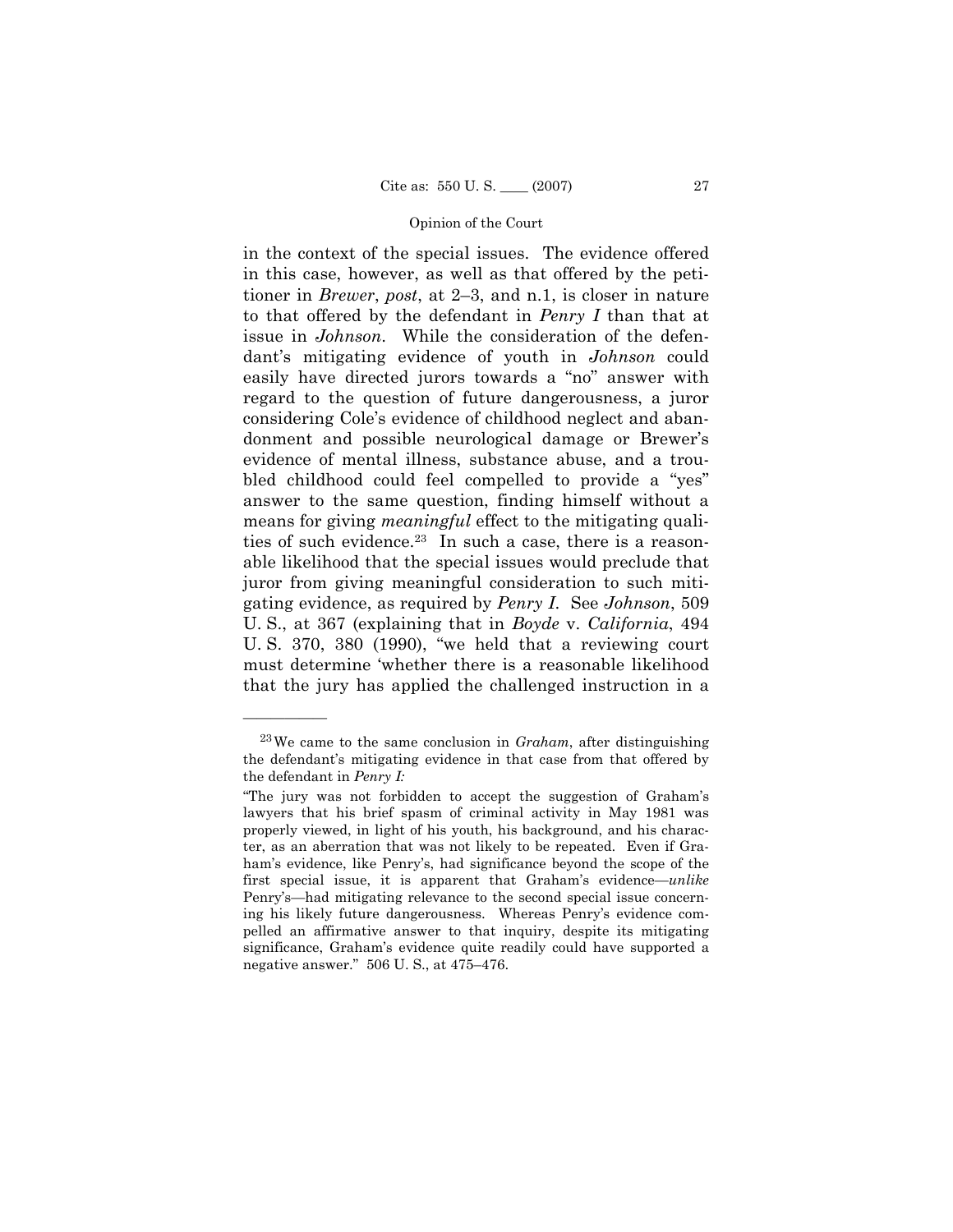way that prevents the consideration of constitutionally relevant evidence'").

In three later cases, we gave *Penry I* the "fair reading" required by *Johnson* and repudiated several Fifth Circuit precedents providing the basis for its narrow reading of that case. First, in our review of Penryís resentencing, at which the judge had supplemented the special issues with a nullification instruction, we again concluded that the jury had not been provided with an adequate "vehicle for expressing its reasoned moral response" to his mitigating evidence. *Penry* v. *Johnson,* 532 U. S. 782, 797 (2001) *(Penry II)*. Indeed, given that the resentencing occurred after the enactment of AEDPA, we concluded (contrary to the views of the Fifth Circuit, which had denied Penry a COA) that the CCA's judgment affirming the death sentence was objectively unreasonable. *Id.*, at 803-804. Second, and as we have already noted, in *Tennard* we held that the Fifth Circuit's test for identifying relevant mitigating evidence was incorrect. 542 U. S., at 284. Most recently, in *Smith* v. *Texas,* 543 U. S. 37 (2004) *(per curiam)*, and again contrary to the views of the Fifth Circuit, we held that a nullification instruction that was different from the one used in Penryís second sentencing hearing did not foreclose the defendant's claim that the special issues had precluded the jury from "expressing a 'reasoned" moral response' to *all* of the evidence relevant to the defendantís culpability.î *Id.*, at 46*.*

### VII

 Our line of cases in this area has long recognized that before a jury can undertake the grave task of imposing a death sentence, it must be allowed to consider a defendant's moral culpability and decide whether death is an appropriate punishment for that individual in light of his personal history and characteristics and the circumstances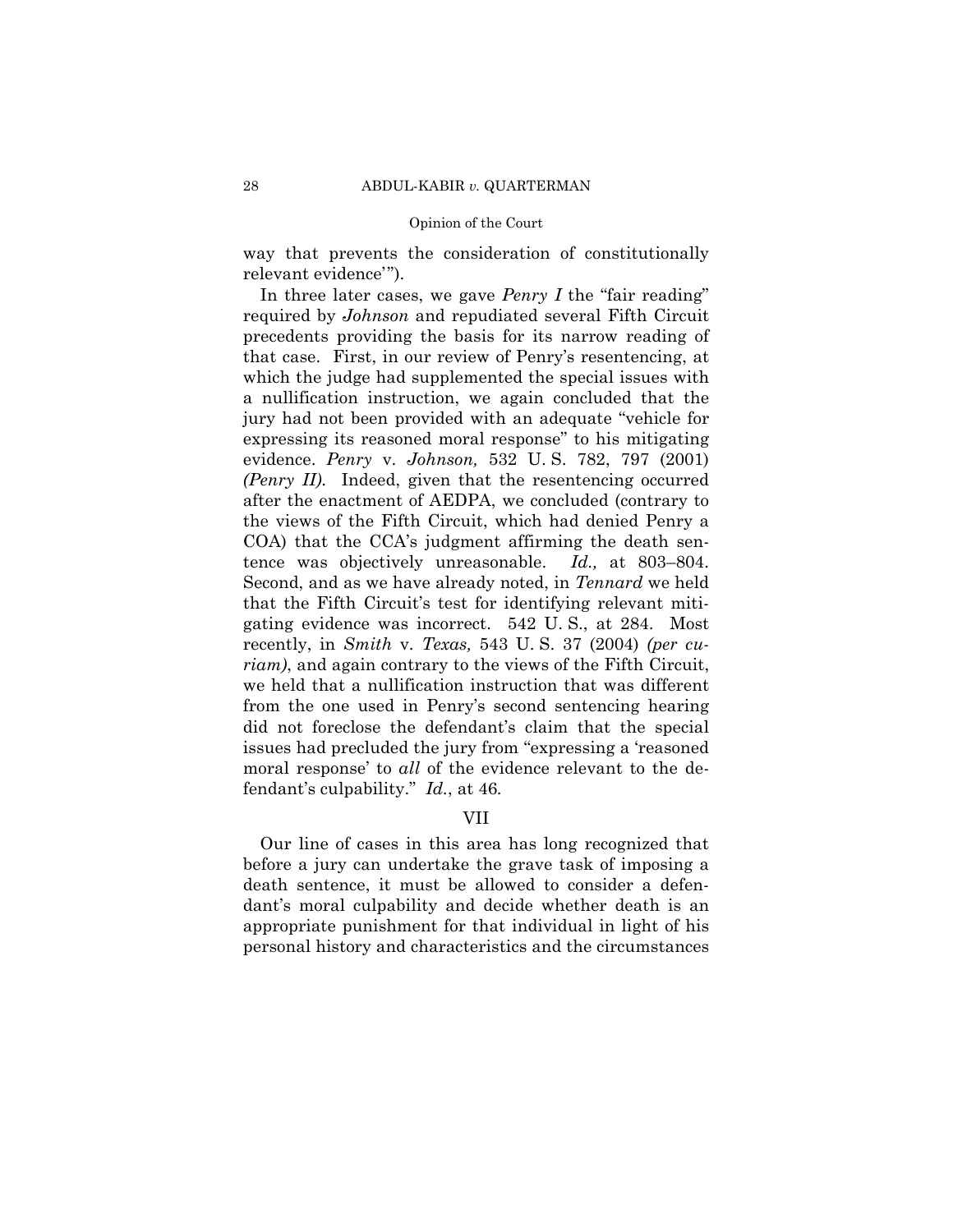of the offense.<sup>24</sup> As Chief Justice Burger wrote in *Lockett*:

"There is no perfect procedure for deciding in which cases governmental authority should be used to impose death. But a statute that prevents the sentencer in all capital cases from giving independent mitigating weight to aspects of the defendant's character and record and to circumstances of the offense proffered in mitigation creates the risk that the death penalty will be imposed in spite of factors which may call for a less severe penalty. When the choice is between life and death, that risk is unacceptable and incompatible with the commands of the Eighth and Fourteenth Amendments." 438 U.S., at 605.

Our cases following *Lockett* have made clear that when the jury is not permitted to give meaningful effect or a "reasoned moral response" to a defendant's mitigating evidence—because it is forbidden from doing so by statute or a judicial interpretation of a statute—the sentencing process is fatally flawed.<sup>25</sup> For that reason, our post-Penry

<sup>&</sup>lt;sup>24</sup>In *Graham*, we acknowledged that *Penry I* did not "effect" a sea change in this Court's view of the constitutionality of the former Texas death penalty statute." Graham, 506 U.S., at 474. The reason, of course, that this was not the case is because the rule set forth in Penry I was merely an application of the settled Lockett-Eddings-Hitchcock rule described by Justice O'Connor in her opinions.

<sup>&</sup>lt;sup>25</sup> Without making any attempt to explain how the jury in either this case or in Brewer v. Quarterman, post, p. \_, could have given "meaningful effect" or a "reasoned moral response" to either defendant's mitigating evidence, THE CHIEF JUSTICE concludes his dissent by lamenting the fact that the views shared by Justice O'Connor's concurrence and the dissenters in *Franklin* in 1988—and later endorsed in Penry I—"actually represented 'clearly established' federal law at that time." *Post*, at 16. To his credit, his concluding sentence does not go so far as to state that he favors a "tunc pro nunc" rejection of those views, an endorsement of the views expressed by the four dissenters in Penry I, or even agreement with the Fifth Circuit's recently rejected test for identifying relevant mitigating evidence. See Nelson v. Quarterman,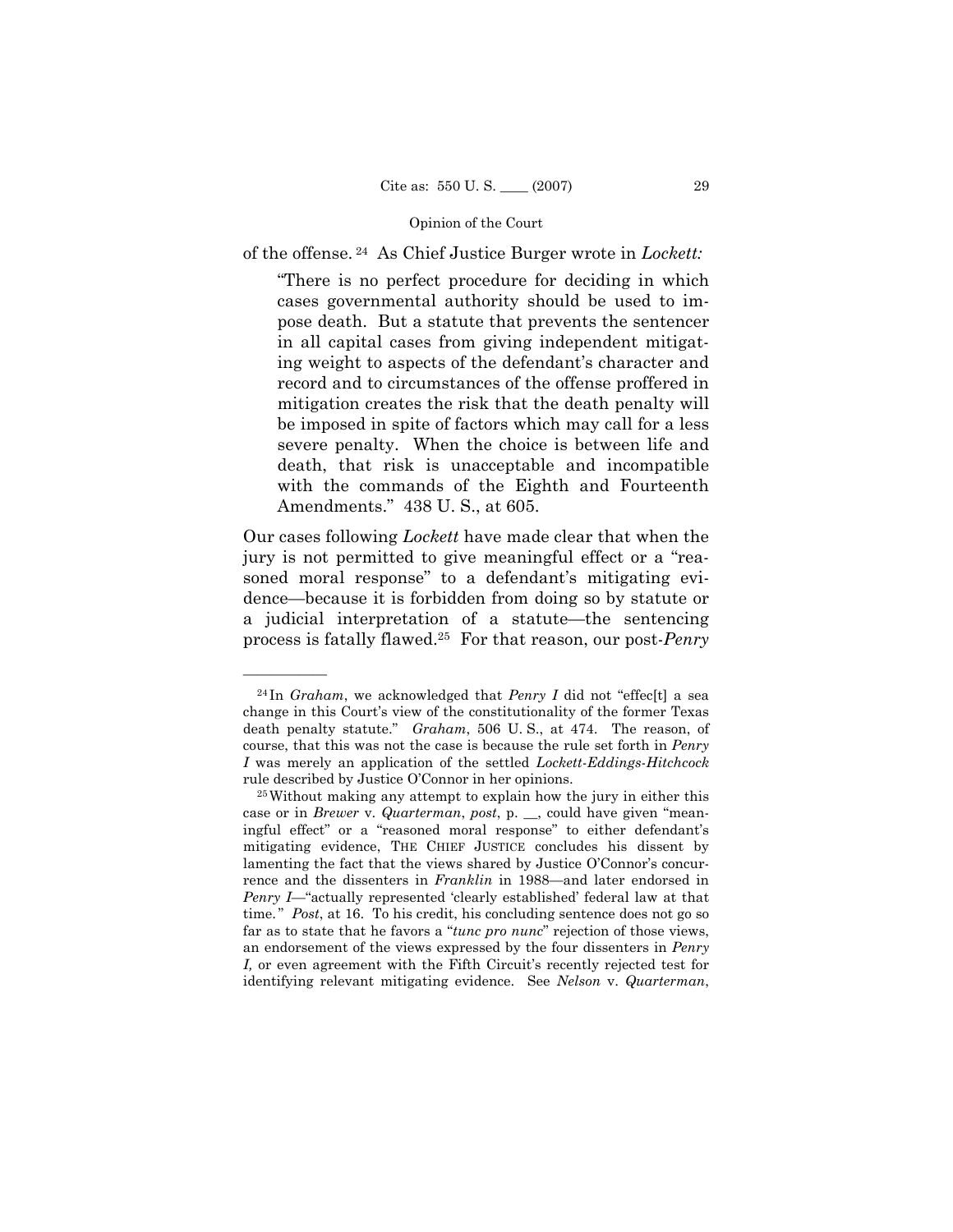cases are fully consistent with our conclusion that the judgment of the Court of Appeals in this case must be reversed. The case is remanded for further proceedings consistent with this opinion.

It is so ordered.

<sup>472</sup> F. 3d 287, 291-293 (2006) (en banc) (recognizing the "now-defunct" nature of the Fifth Circuit's "'constitutional-relevance' test" post-Tennard and that a "'full-effect'" standard—meaning that "a juror be able to express his reasoned moral response to evidence that has mitigating relevance beyond the scope of the special issues"-was "clearly established" for purposes of AEDPA in 1994, when Nelson's conviction became final).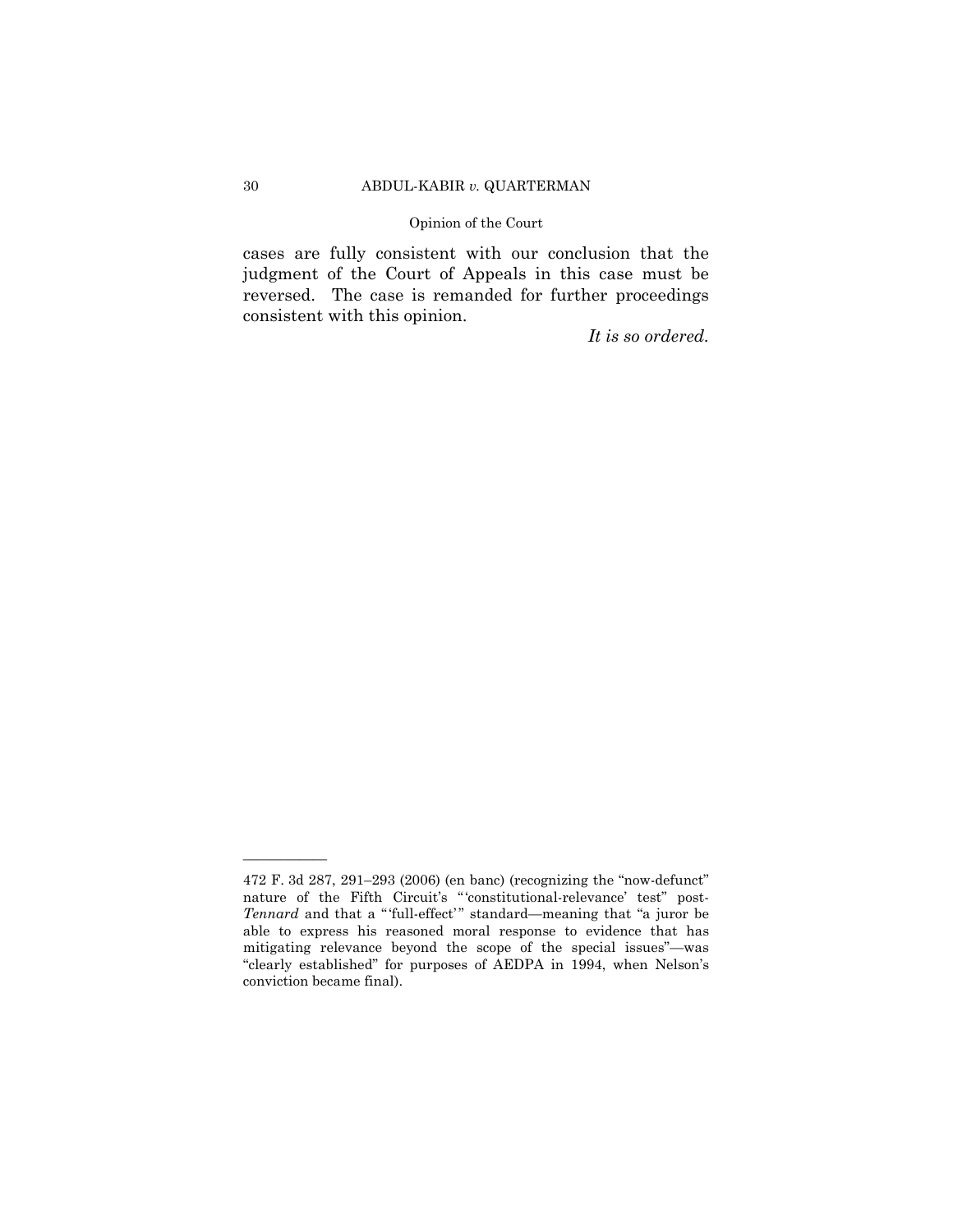### **SUPREME COURT OF THE UNITED STATES**  $\frac{1}{2}$  ,  $\frac{1}{2}$  ,  $\frac{1}{2}$  ,  $\frac{1}{2}$  ,  $\frac{1}{2}$  ,  $\frac{1}{2}$  ,  $\frac{1}{2}$

### Nos. 05-11284 and 05-11287  $\mathcal{L}=\mathcal{L}$

## JALIL ABDUL-KABIR, FKA TED CALVIN COLE, **PETITIONER**

### 05–11284 *v.*

# NATHANIEL QUARTERMAN, DIRECTOR, TEXAS DEPARTMENT OF CRIMINAL JUSTICE, COR-RECTIONAL INSTITUTIONS DIVISION

# BRENT RAY BREWER, PETITIONER  $05-11287$  *v.* NATHANIEL QUARTERMAN, DIRECTOR, TEXAS DEPARTMENT OF CRIMINAL JUSTICE, COR-RECTIONAL INSTITUTIONS DIVISION

### ON WRITS OF CERTIORARI TO THE UNITED STATES COURT OF APPEALS FOR THE FIFTH CIRCUIT

### [April 25, 2007]

 CHIEF JUSTICE ROBERTS, with whom JUSTICE SCALIA, JUSTICE THOMAS, and JUSTICE ALITO join, dissenting.

 A jury imposed a sentence of death in each of these cases, despite hearing mitigating evidence from the defendants about their troubled backgrounds. The convictions and sentences were upheld on direct review. On state collateral review, each defendant claimed that the jury instructions did not allow sufficient consideration of the mitigating evidence. This Court had considered similar challenges to the *same* instructions no fewer than five times in the years before the state habeas courts considered the challenges at issue here. See *Jurek* v. *Texas*, 428 U. S. 262 (1976); *Franklin* v. *Lynaugh*, 487 U. S. 164 (1988); *Penry* v. *Lynaugh*, 492 U. S. 302 (1989) (*Penry I*);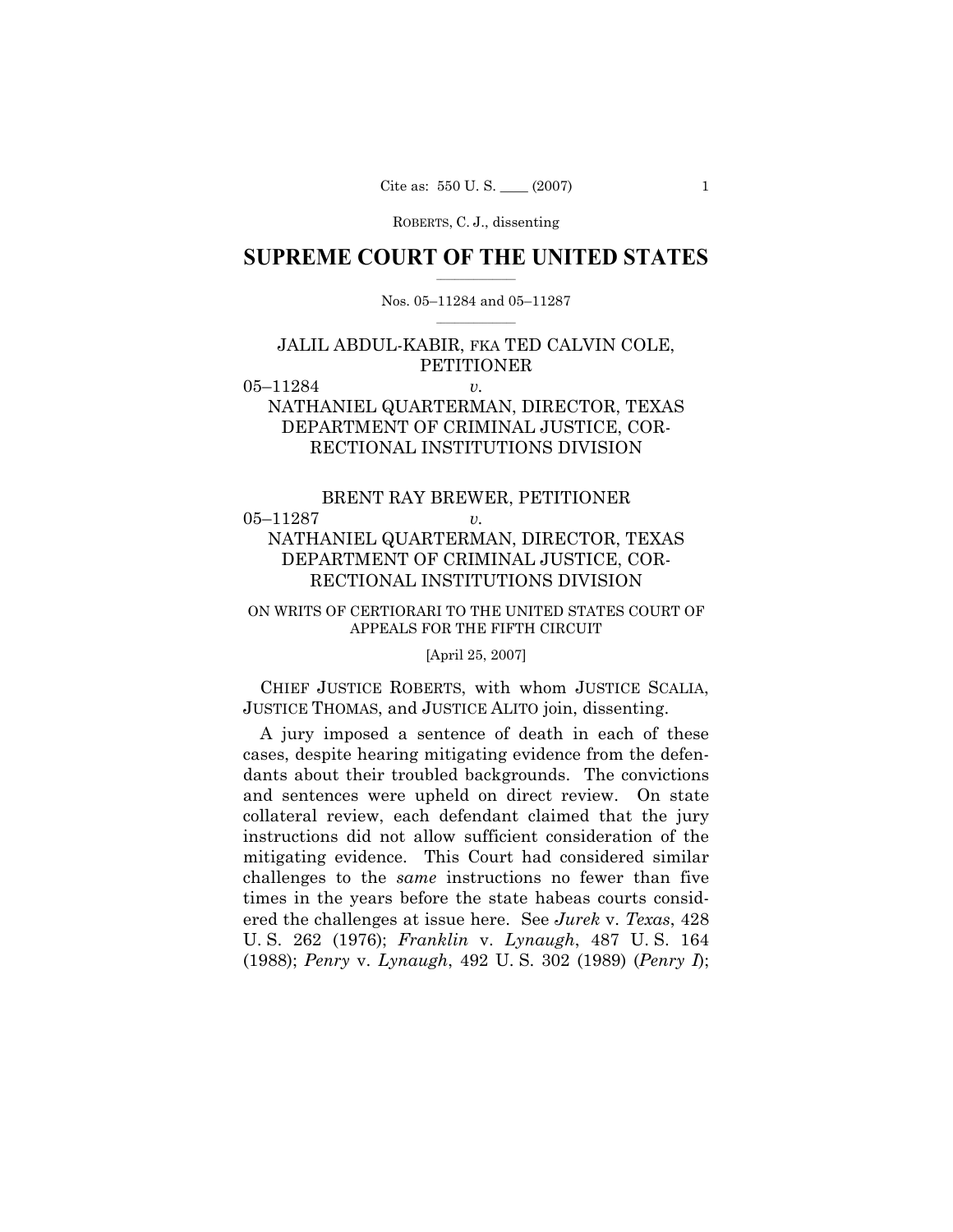Graham v. Collins, 506 U.S. 461 (1993); Johnson v. Texas, 509 U.S. 350 (1993). Four of the cases rejected the defendant's challenge. Only one—*Penry I*—upheld it. The guidance the Court gave in these five cases on whether the jury instructions at issue allowed sufficient consideration of mitigating evidence amounted to —it depends. It depends on the particular characteristics of the evidence in a specific case. The state courts here rejected the claim as applied to the particular mitigating evidence in these cases, and the defendants sought federal habeas review.

Under the Antiterrorism and Effective Death Penalty Act of 1996 (AEDPA), however, a state-court decision can be set aside on federal habeas review only if it is "contrary" to, or involved an unreasonable application of, clearly established Federal law, as determined by the Supreme Court of the United States." 28 U.S.C.  $\S2254(d)(1)$ . When this Court considers similar challenges to the same jury instructions five separate times, it usually is not because the applicable legal rules are "clearly established." The Court today nonetheless picks from the five precedents the *one* that ruled in favor of the defendant— *Penry I*—and anoints *that* case as the one embodying "clearly established Federal law." In doing so the Court fails to give any meaningful weight to the two pertinent precedents *subsequent* to *Penry I—Graham* and *Johnson* even though those cases adopted a more "limited view" of *Penry I* than the Court embraces today. *Johnson*, *supra*, at 365. Indeed, the reading of *Penry I* in *Graham* and Johnson prompted every one of the remaining Justices who had been in the majority in *Penry I* on the pertinent question to dissent in *Graham* and *Johnson*, on the ground that the Court was failing to adhere to *Penry I*.

I suppose the Court today is free to ignore the import of Graham and Johnson on the question of what Penry I means, but in 1999 or 2001, respectively—when petitioners were denied collateral relief—the state courts did not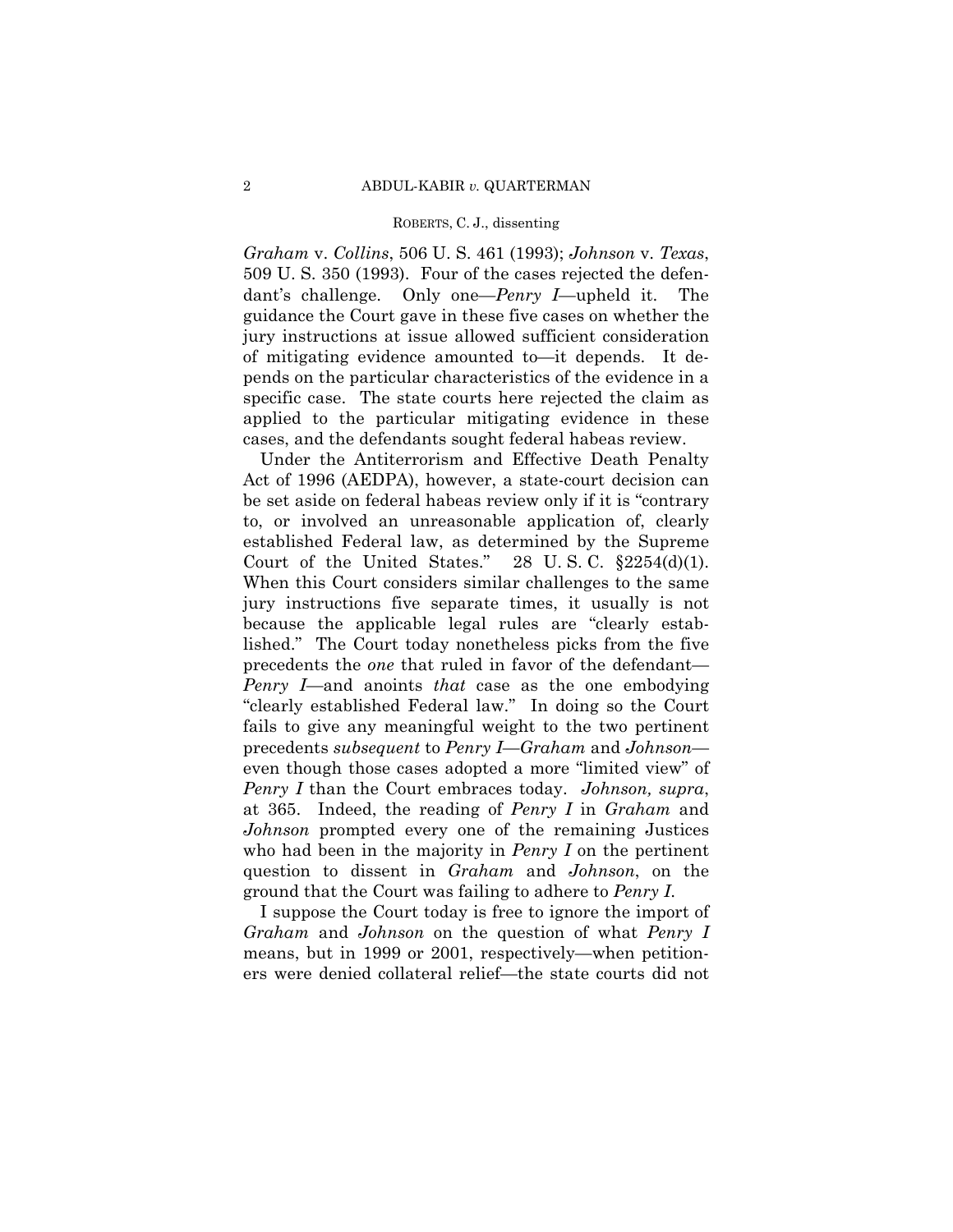have that luxury. They should not be faulted today for concluding—exactly as the *Graham* and *Johnson* dissenters did—that the Court had cut back significantly on *Penry I*.

 We give ourselves far too much credit in claiming that our sharply divided, ebbing and flowing decisions in this area gave rise to "clearly established" federal law. If the law were indeed clearly established by our decisions "as of the time of the relevant state-court decision," *Williams* v. *Taylor*, 529 U. S. 362, 412 (2000), it should not take the Court more than a dozen pages of close analysis of plurality, concurring, and even dissenting opinions to explain what that "clearly established" law was. *Ante*, at 10–24. When the state courts considered these cases, our precedents did not provide them with "clearly established" law, but instead a dogís breakfast of divided, conflicting, and ever-changing analyses. That is how the Justices on *this* Court viewed the matter, as they shifted from being in the majority, plurality, concurrence, or dissent from case to case, repeatedly lamenting the failure of their colleagues to follow a consistent path. Whatever the law may be today, the Court's ruling that 'twas always so—and that state courts were "objectively unreasonable" not to know it, *Williams*, *supra*, at 409—is utterly revisionist.

I

In 1987, Jalil Abdul-Kabir—referred to by his given name, Ted Calvin Cole, throughout this opinion, *ante*, at 1, n. 1—was convicted of capital murder after he confessed to strangling 66-year-old Raymond Richardson with a dog leash to steal \$20 from him. Among the 21 claims Cole raised on state collateral review was a challenge under *Penry I*, 492 U. S. 302, to the application of Texas's special issue jury instructions. In evaluating Cole's challenge, the state habeas trial court stated:

ìThe issue is whether the sentencing jury had been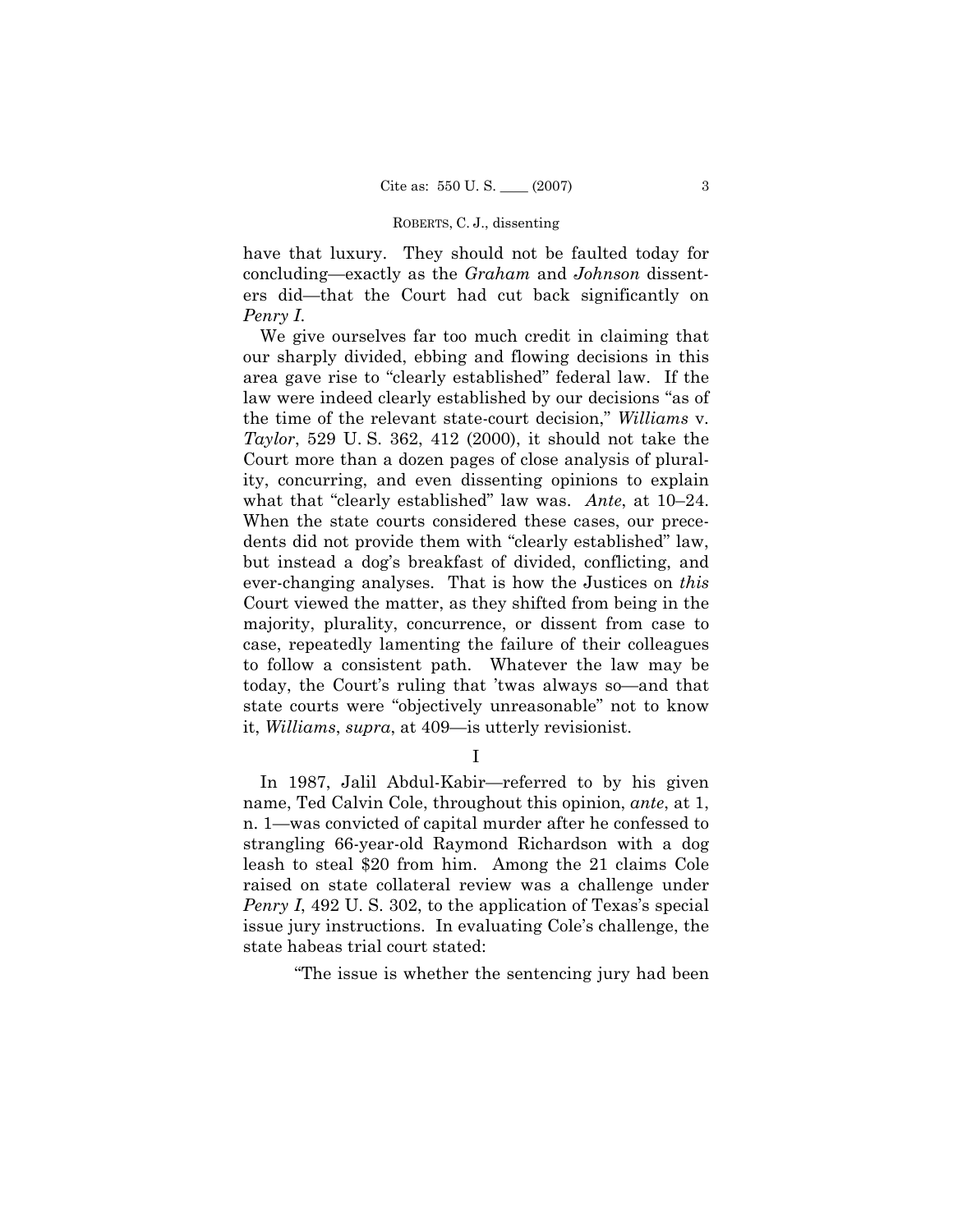unable to give effect to [Coleís] mitigating evidence within the confines of the statutory 'special issues.' While [*Penry I*] held that evidence of a defendant's mental retardation and abused childhood could not be given mitigating effect by a jury within the framework of the special issues, the cases that followed such as *Graham v. Collins*, [506 U. S. 461] (1993), *Garcia v. State*, 919 S. W. 2d 370 (1996), *Mines v. State*, 888 S. W. 2d 816 (1994), and *Zimmerman v. State*, 881 S. W. 2d 360 (1994) held that the mitigating evidence of alcoholism, drug abuse, bad family background, bipolar disorder, low I.Q., substance abuse, head injury, paranoid personality disorder and child abuse were sufficiently considered under the special issues. The issue of whether the mitigating evidence can be sufficiently considered must be determined on a case by case basis, depending on the nature of the mitigating evidence offered and whether there exists other testimony in the record that would allow consideration to be given." App. in No.  $05-11284$ , pp. 159–160.

 Applying that standard, the state court concluded that ì[t]he evidence presented at the punishment stage of the trial, especially evidence from [Coleís] expert witnesses, provide[d] a basis for the jury to sufficiently consider the mitigating evidence.î *Id.,* at 161. The Texas Court of Criminal Appeals adopted the trial court's findings without substantive comment, and denied Coleís application for habeas corpus relief on November 24, 1999. *Id.,* at 178-179.

In finding that the state court's decision was objectively unreasonable, the Court begins by stating that the principle the state court violated was "firmly established," based on "[a] careful review of our jurisprudence in this area." *Ante*, at 10. The only thing clear about our jurisprudence on the pertinent question in 1999, however, is that it was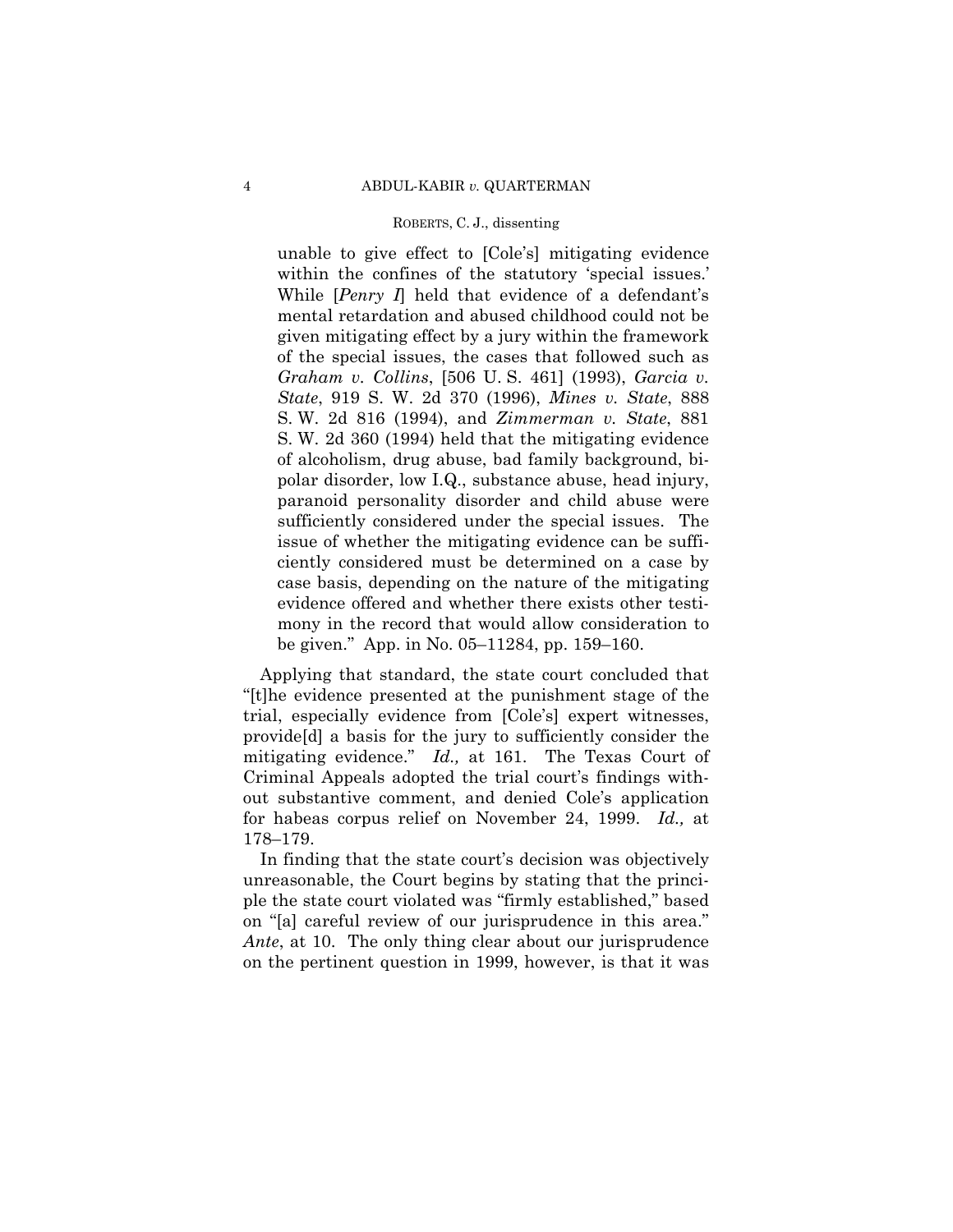unsettled and confused.

In *Jurek*, the Court upheld Texas's use of the special issues as facially constitutional, with the controlling opinion noting that "the constitutionality of the Texas procedures turns on whether the enumerated questions allow consideration of particularized mitigating factors.<sup>n</sup> 428 U. S., at 272 (joint opinion of Stewart, Powell, and STEVENS, JJ.). In so doing, *Jurek* left open the possibility that some mitigating evidence might not be within the reach of the jury under the special issues; other types of mitigating evidence, of course, would be. Cf. *id.*, at 272– 273 (suggesting that the future dangerousness special issue allowed the jury to consider prior criminal conduct, age, duress, and whether the defendant was under extreme mental pressure).

 The next occasion the Court had to consider mitigating evidence under the Texas special issues arose in *Franklin*, in which the Court concluded that the defendant's mitigating evidence of good behavior in prison was taken into account under the future dangerousness special issue. 487 U. S., at 178-179 (plurality opinion); *id.*, at 186-187  $(O'Connor, J., concurring in judgment).$  A plurality of the Court also rejected the argument that a jury must be permitted to give "independent" effect to mitigating evidence—beyond the special issues—concluding that "this submission is foreclosed by *Jurek*<sup>n</sup> and rejecting the dissent's argument to the contrary. *Id.*, at 179–180, and n. 10; see also  $id$ , at 199–200 (STEVENS, J., dissenting).

 The Court today places great weight on the opinion by Justice O'Connor concurring in the judgment in *Franklin*, an opinion joined only by Justice Blackmun. *Ante*, at 15– 18. That separate opinion expressed "doubts" about the pluralityís view that mitigating evidence need not be given effect beyond the special issues, noting that *if* the petitioner in *Franklin* had introduced evidence not covered by the special issues, "we would have to decide whether the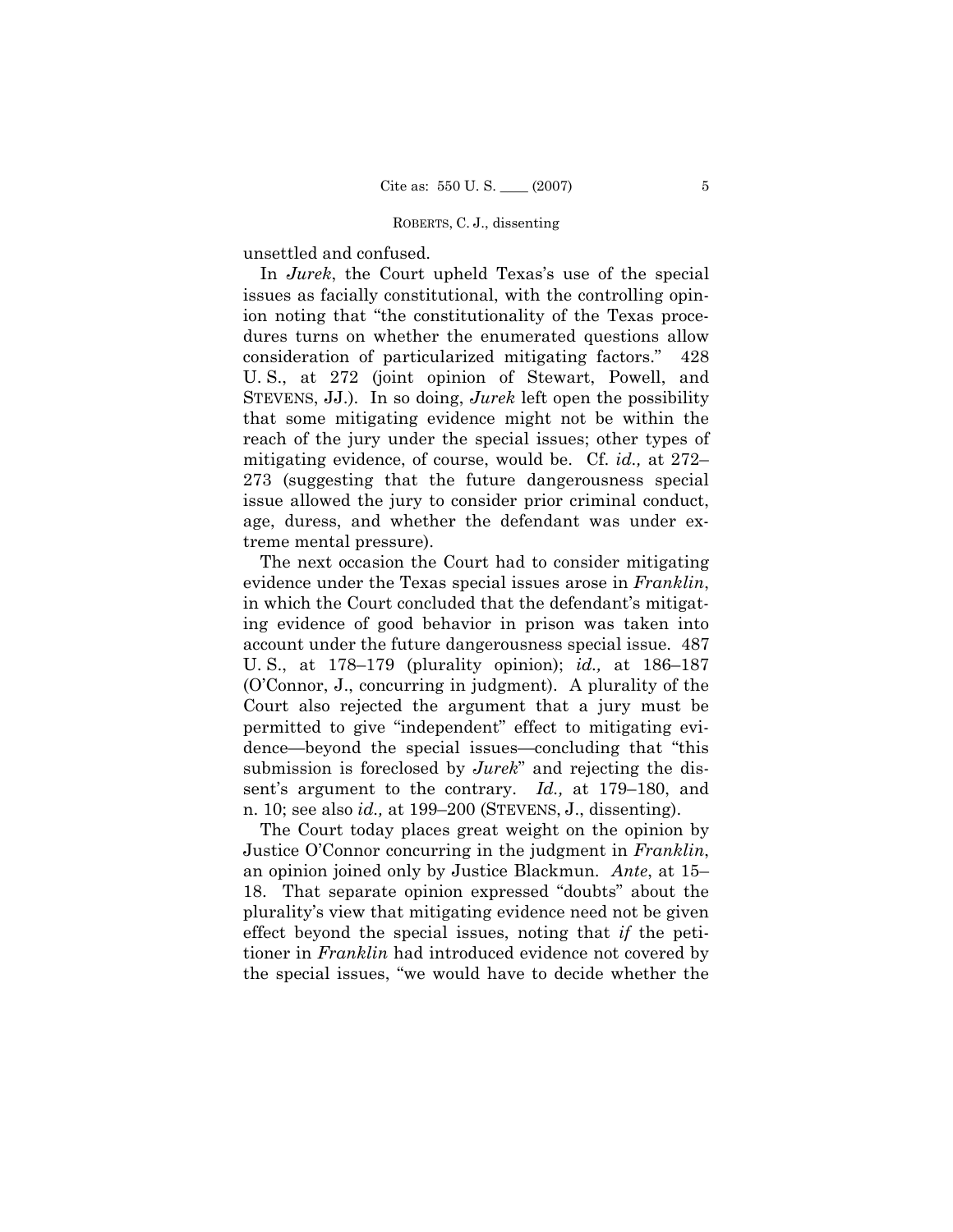juryís inability to give effect to that evidence amounted to an Eighth Amendment violation." 487 U.S., at 183, 185. The separate opinion concluded, however, that "this is not such a case." *Id.*, at 185. According to the Court today, a discerning state judge should have seen that federal law was "clearly established" on the point by the concurring and dissenting opinions, not the plurality. *Ante*, at 15–18.

 *Penry I*, decided the following Term, concluded that *in that case* the Texas instructions did not allow the jury to give mitigating effect to evidence of Penryís mental retardation and abusive childhood. 492 U. S., at 328, 315 ( $P$ enry does not ... dispute that some types of mitigating evidence can be fully considered by the sentencer in the absence of special jury instructions. Instead, Penry argues that, *on the facts of this case*, the jury was unable to fully consider and give effect to the mitigating evidence . . . in answering the three special issues" (emphasis added; citations omitted)). In granting relief, the Court, quoting the *Franklin* concurrence, noted that Penryís evidence ìëhad relevance to [his] moral culpability beyond the scope of the special verdict questions,"  $492$  U. S., at  $322$  (quoting  $487$  U.S., at  $185$  (O'Connor, J., concurring in judgment); some alterations deleted), and that it was relevant to the special issues "only as an *aggravating* factor." 492 U. S., at 323 (emphasis in original). According to the Court today, the views of the *Franklin* concurrence and dissent were thus elevated to the opinion of the Court in *Penry I*, again clearly establishing federal law. *Ante*, at 17–18, and n. 15. The four dissenters in *Penry I* complained that the Court's holding "flatly contradic[ted]" *Jurek*, and that in finding a constitutional violation, the Court was "throwing away *Jurek* in the process." 492 U. S., at 355, 354 (SCALIA, J., concurring in part and dissenting in part).

 A state court looking at our pertinent precedents on the Texas special issue instructions would next have to con-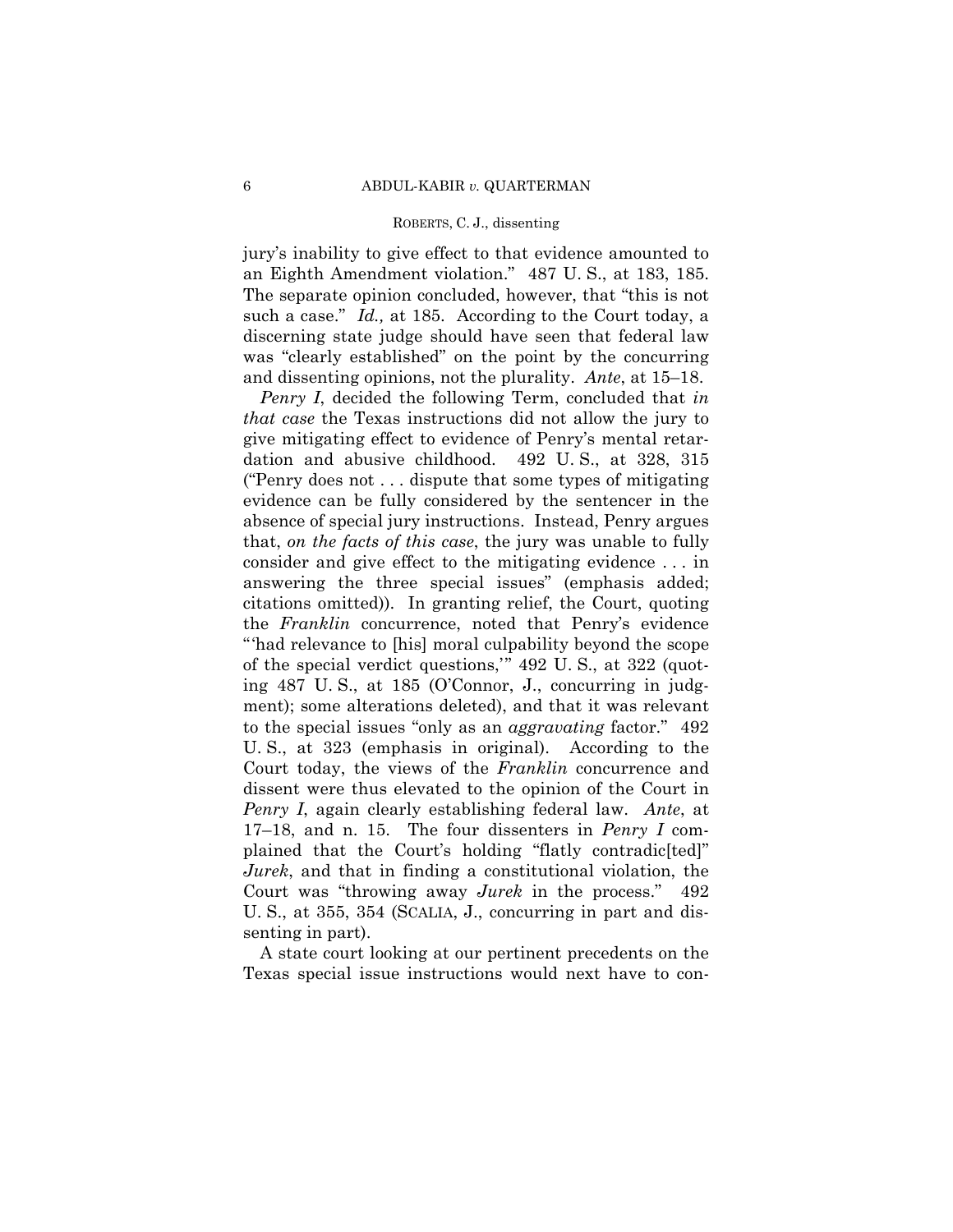sider the significance of *Saffle* v. *Parks*, 494 U.S. 484 (1990). That case—issued less than nine months after *Penry I*—considered Oklahoma instructions, but extensively analyzed *Penry I* in doing so. See 494 U.S., at  $491-$ 492. The Court concluded that the mitigating evidence in that case could be adequately considered by the jury under the instructions given. The four dissenters in Saffleincluding the author of today's opinion—complained that the majority's discussion of *Penry I* was "strangely reminiscent" of the position of the *Penry I* dissenters. -494 U.S., at 504 (opinion of Brennan, J.). The Saffle dissenters asserted that the majority's failure to reject the position of the *Penry I* dissenters "creates considerable ambiguity about which *Lockett* [v.  $Ohio$ , 438 U.S. 586 (1978)] claims a federal court may hereafter consider on habeas corpus review." 494 U.S., at 504–505.

In *Graham*, decided three years later, the Court sought to clarify the interplay between Jurek, Franklin, and Penry I:

"It seems to us, however, that reading *Penry* as petitioner urges—and thereby holding that a defendant is entitled to special instructions whenever he can offer mitigating evidence that has *some* arguable relevance beyond the special issues—would be to require in all cases that a fourth 'special issue' be put to the jury: "Does any mitigating evidence before you, whether or not relevant to the above [three] questions, lead you to believe that the death penalty should not be imposed?" The Franklin plurality rejected precisely this contention, finding it irreconcilable with the Court's holding in Jurek, and we affirm that conclusion to $day$ ." 506 U.S., at 476–477 (citation omitted; second emphasis added).

Thus, in *Graham* the Court rejected the reading of *Franklin* and *Penry I* that the Court today endorses, reasoning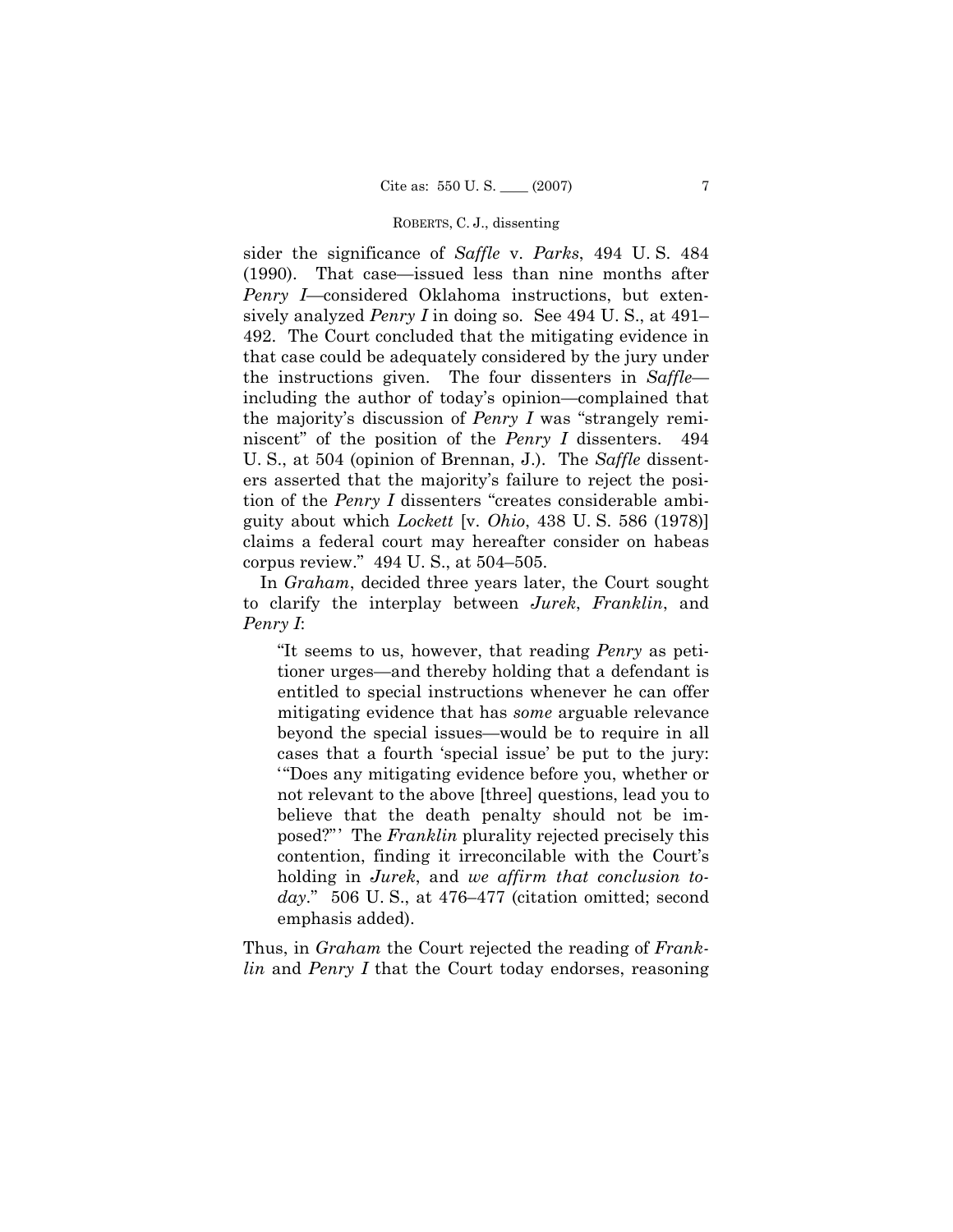that it would require a new sentencing in every case, and would be impossible to square with *Jurek*.1

 Although the Court today tells us it was clear that the applicable federal law was established by the *Franklin* concurrence and dissent, and that *Penry I* had to be read in that light, *ante*, at 17–18, the Court majority in *Graham* specifically relied instead upon the *Franklin* plurality in rejecting the same broad reading of *Penry I* the Court resuscitates today, *nunc pro tunc. Graham*, *supra*, at 476– 477. The dissenters in *Graham*—including every remaining Member of the *Penry I* majority—were adamant that *Penry I* should have been controlling in *Graham*. See, *e.g.*, 506 U. S., at 507 (opinion of SOUTER, J., joined by Blackmun, STEVENS, and O'Connor, JJ.) ("Our description of Penry's claim applies ... almost precisely to Graham's claim"); *id.*, at 508 ("[Graham's] position is identical to that of Penry"); *id.*, at 512 ("Penry controls in this respect, and we should adhere to it"); *id.*, at 520 ("The case is controlled by *Penry*î). The issue is not whether the majority or the dissenters in *Graham* were right about how to read *Penry I*, but whether it was reasonable for a state court in 1999 to read it the way the majority in *Graham* plainly did.

 Later the same Term, in *Johnson*, the Court reaffirmed the "limited view of *Penry*" it had adopted in *Graham*. 509 U. S., at 365. Once again the Court majority specifically relied on the *Franklin* plurality—not the concurrence and

 $1$ In evaluating the state court's analysis, the Court criticizes its reliance on *Graham* because *Graham* primarily addressed retroactivity under *Teague* v. *Lane*, 489 U. S. 288 (1989). *Ante*, at 23. But in considering whether the rule requested was dictated by precedent, *Graham* of course had to evaluate the scope of that precedent—including *Penry I* and did so extensively. See  $506$  U.S., at  $467-477$ . Moreover, as explained below, the Court in *Johnson* v. *Texas*, 509 U. S. 350, 370–372 (1993), adopted the same reading of *Penry I* adopted in *Graham*, without considering the issue under *Teague*.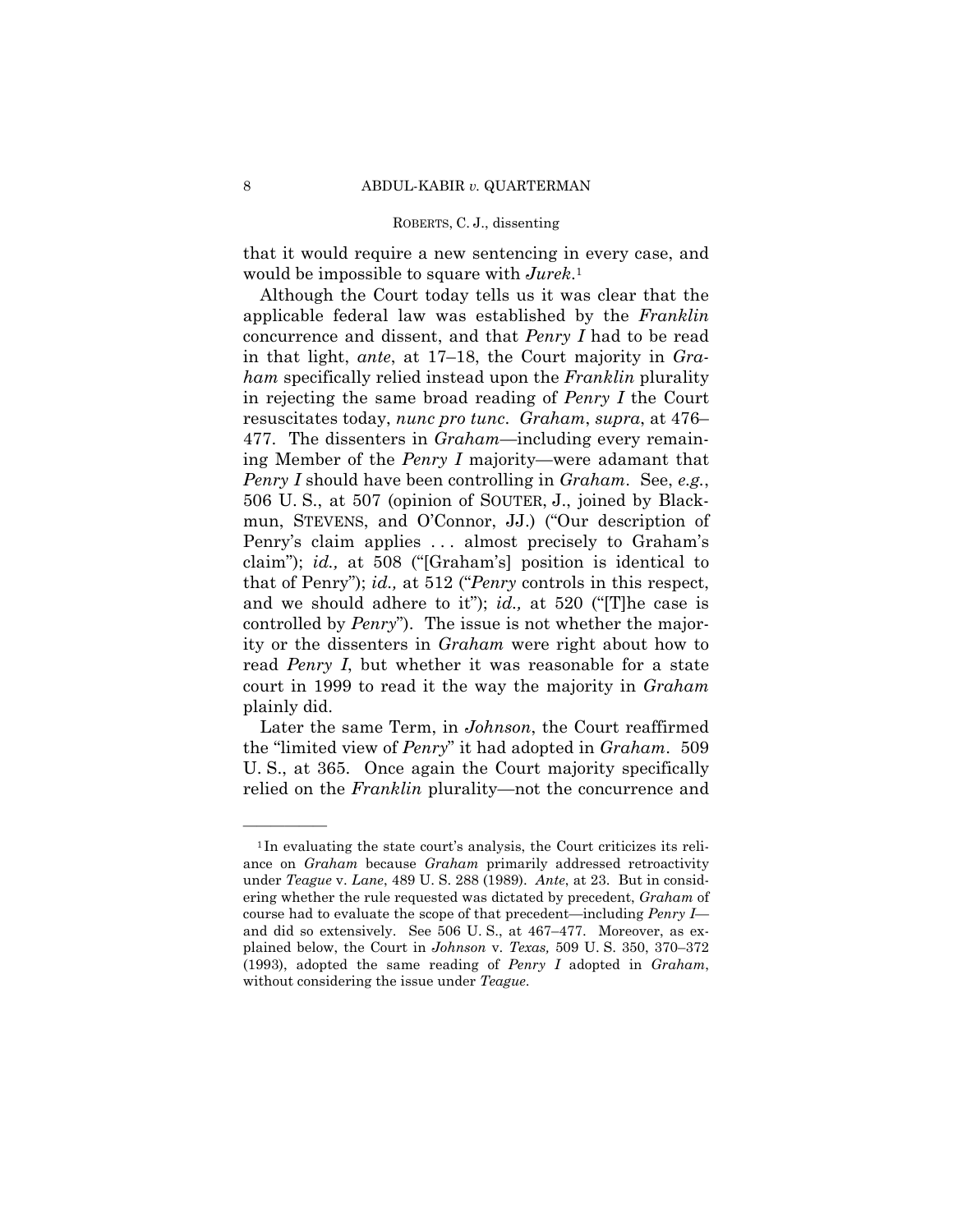dissent. See 509 U.S., at 370-371. And once again the dissenters—including every remaining Member of the *Penry I* majority—lamented the Court's asserted failure to adhere to *Penry I.* 509 U.S., at  $385-386$  (opinion of O'Connor, J., joined by Blackmun, STEVENS, and SOUTER, J. The dissent—by the *Penry I* author—made precisely the same point made by the Court today about how to read the *Franklin* concurrence and dissent. 509 U.S., at 385– 386. The difference, of course, was that in *Johnson* the point was made in dissent. It cannot have been "objectively unreasonable" for a state court, in 1999, to have been guided by the *Johnson* majority on this question, rather than by the dissent.

In short, a state court reading our opinions would see an ongoing debate over the meaning and significance of *Penry* I. That state court would see four dissenters in Graham and *Johnson*—including every remaining Member of the *Penry I* majority—arguing that the Court was failing to follow or sharply limiting *Penry I* in those cases. On the flip side, the state court would see four dissenters in *Penry* I—every one later joining the majorities in *Graham* and Johnson—suggesting that the Penry I majority departed from Jurek. It is in that context that the Court today tells us that the state courts should have regarded *Penry I* as "clearly established Federal law, as determined by the Supreme Court of the United States."  $\S 2254(d)(1)$ .

The Court asserts that *Graham* and *Johnson* did not "disturb the basic legal principle" at issue, *ante*, at 23, and that we cite no post-*Penry I* cases inconsistent with its reading of that case, *ante*, at 17, n. 14. I do not understand how the author of today's opinion can say that Graham did not disturb the principle of *Penry I*, however, when he joined a dissent in *Graham* stating that "[Graham's position is *identical* to that of Penry" and that Graham's case "is controlled by *Penry*." 506 U.S., at 508, 520 (opinion of SOUTER, J.) (emphasis added). That would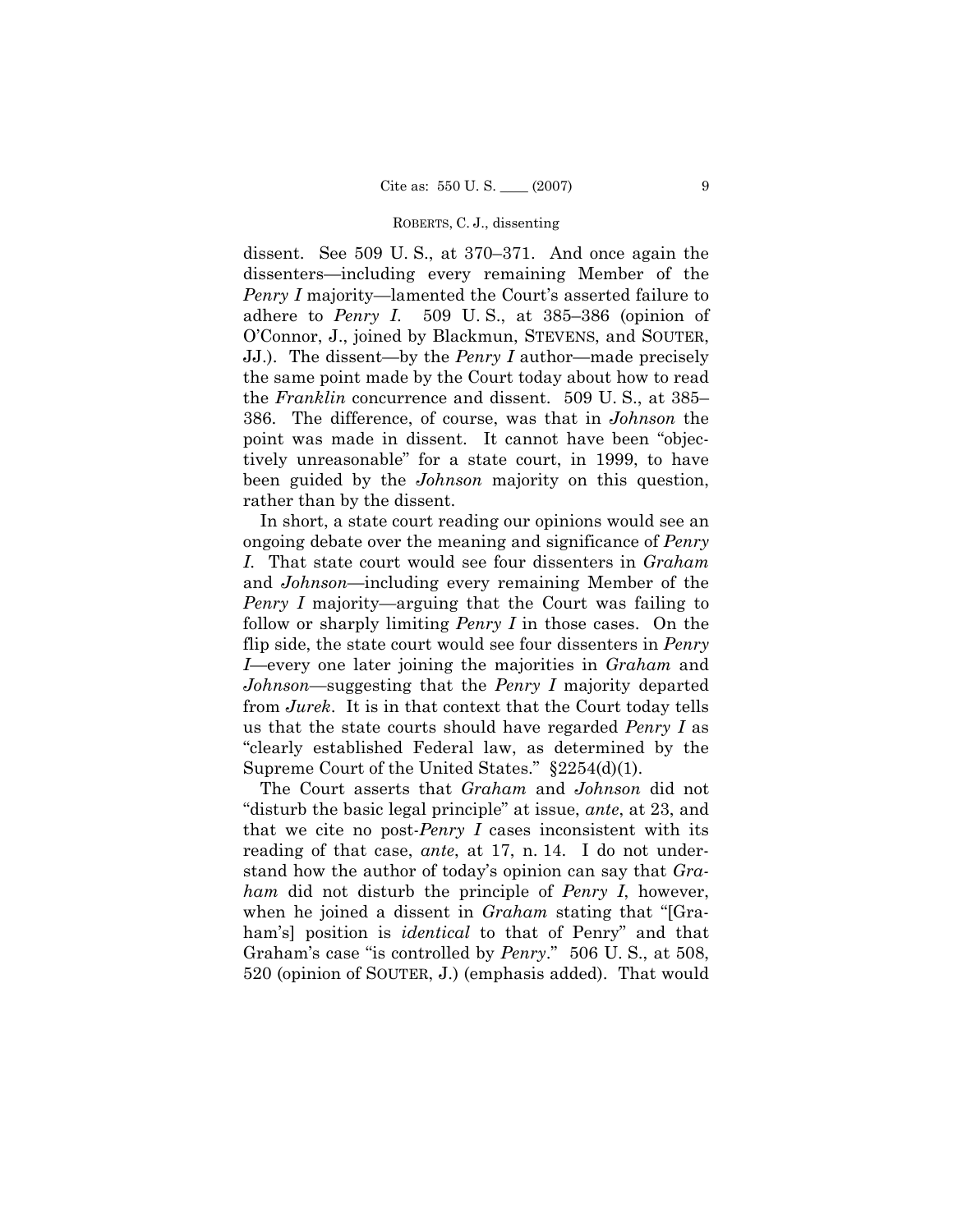seem to suggest that *Graham* was inconsistent with *Penry I*. I do not understand how the author of today's opinion can say that *Johnson* had no effect on *Penry I*, when he joined a dissent in *Johnson* stating that the majority opinion "upset our settled Eighth Amendment jurisprudence." 509 U.S., at  $382$  (opinion of O'Connor, J.). Now *Johnson* is dismissed as just an application of "basic legal" principle<sup>[s]</sup>," over which Justices can disagree, *ante*, at 23; back then it "upset our settled Eighth Amendment jurisprudence.î And what of *Saffle*? There the author of todayís opinion joined a dissent claiming that the majority was adopting the rule rejected in *Penry I*. 494 U. S., at 504 (opinion of Brennan, J.). Again, that would seem to suggest inconsistency with *Penry I*.2

 In fact, *Penry I* is not even consistent with the reading the Court ascribes to it—in that case the Court concluded that a jury could only view Penryís mitigating evidence as aggravating, and thus could not give the evidence *any* mitigating effect. 492 U. S., at 323 (Penryís evidence was ìrelevant only as an *aggravating* factorî (emphasis in original)); see also *Graham*, *supra*, at 473 ("Although Penryís evidence of mental impairment and childhood abuse indeed had relevance to the 'future dangerousness' inquiry, its relevance was *aggravating* only" (emphasis in original)). The Court concedes that Coleís evidence in the present case was not purely aggravating, see *ante*, at 24

 $2$ The Court is correct that "[w]hat is most relevant under AEDPA . . . is the holdings set forth in majority opinions, rather than the views of dissenters . . . at the time those opinions were written.î *Ante*, at 25, n. 22. But that must include the majority opinions in all the pertinent cases, not just the lone one of the bunch that ruled in favor of the defendant. Here it must include the subsequent majority opinions in *Saffle*, *Graham*, and *Johnson*, as well as in *Penry I*, and it was not objectively unreasonable for a state court to view *Saffle*, *Graham*, and *Johnson* the same way today's author did at the time or at least to conclude that the Court's current view of *Penry I* was not as clearly established as the Court would have it today.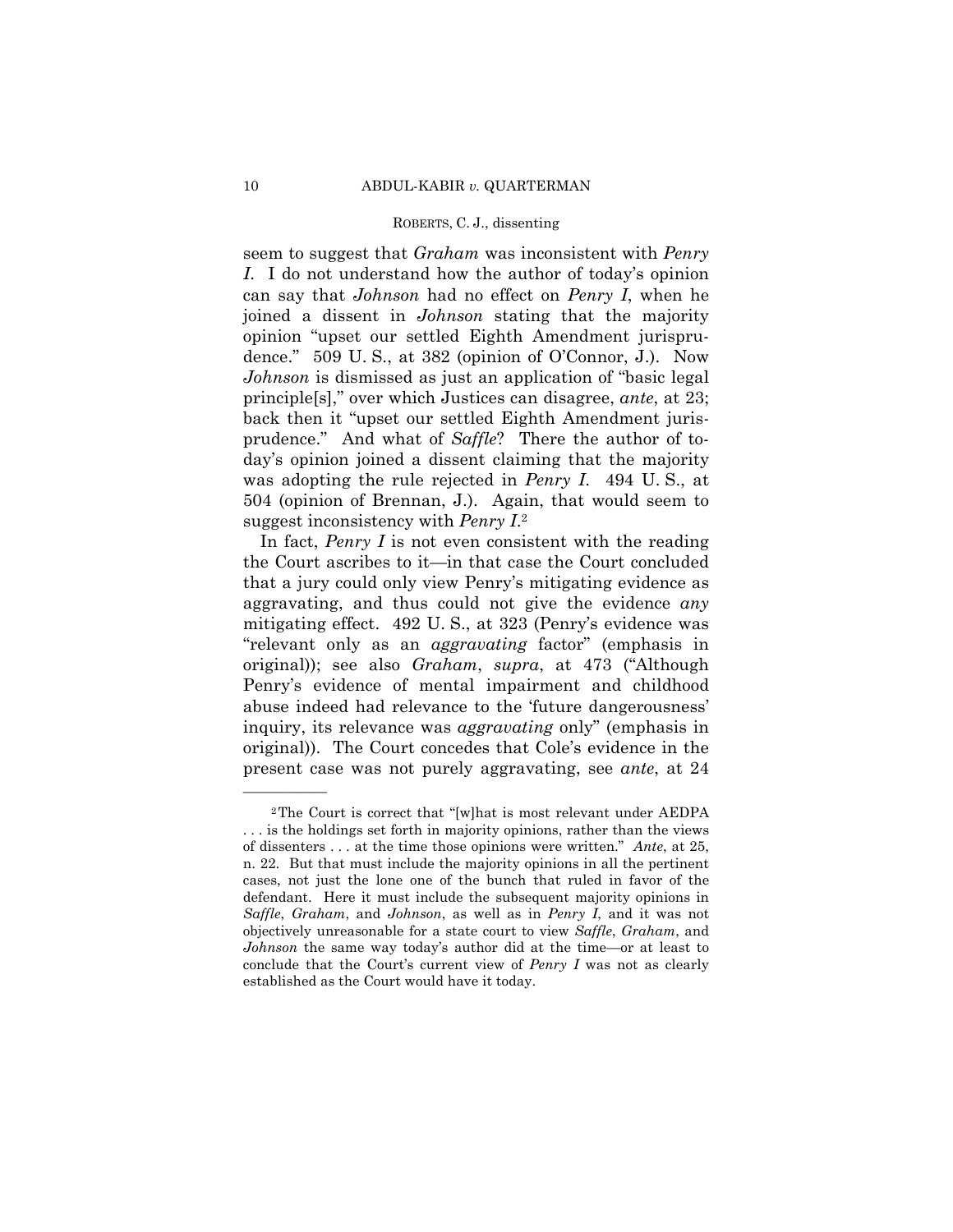("The jury could give mitigating effect to some of the experts' testimony"), thus drawing into even starker contrast the rule that was established by a fair reading of Penry I in 1999 versus the rule the Court today reads Penry I to have "clearly established."

As might be expected in light of the foregoing, judges called upon to apply these precedents were confused by the ambiguity of this Court's pronouncements. See, e.g., Mines v. Texas, 888 S. W. 2d 816, 820 (Tex. Crim. App. 1994) (Baird, J., concurring) ("The Supreme Court's holdings in *Penry*, *Graham* and *Johnson* do not provide an analytical framework to determine when our capital sentencing scheme fails to allow the jury to consider and give effect to mitigating evidence ..."); see also Brewer v. Dretke, 442 F. 3d 273, 279, n. 16 (CA5 2006) (per curiam) (remarking, in applying *Graham* and *Penry I*, that "[t] here is no easy way to locate [the defendant] at either pole"). Commentators at the time likewise concluded that Graham and Johnson "put a cap on Penry's principles." Denno, Testing *Penry* and Its Progeny, 22 Am. J. Crim. L. 1, 10 (1994) ("In *Graham*, the Court made clear that it did not interpret *Penry* 'as effecting a sea change' in its evaluation of the constitutionality of the former Texas death penalty statute ..."). See also Twenty-Eighth Annual Review of Criminal Procedure, 87 Geo. L. J. 1756, 1770 (1999) ("The possible reach of *Penry* has been circumscribed by [*Graham*] and [*Johnson*]").

It is a familiar adage that history is written by the victors, but it goes too far to claim that the meaning and scope of *Penry I* was "clearly established" in 1999, especially in the wake of *Graham* and *Johnson*. In applying AEDPA, we have recognized that "[a] federal court may not overrule a state court for simply holding a view different from its own, when the precedent from this Court is, at best, ambiguous." Mitchell v. Esparza, 540 U.S. 12, 17 (2003) (per curiam); see also Lockyer v. Andrade, 538 U.S.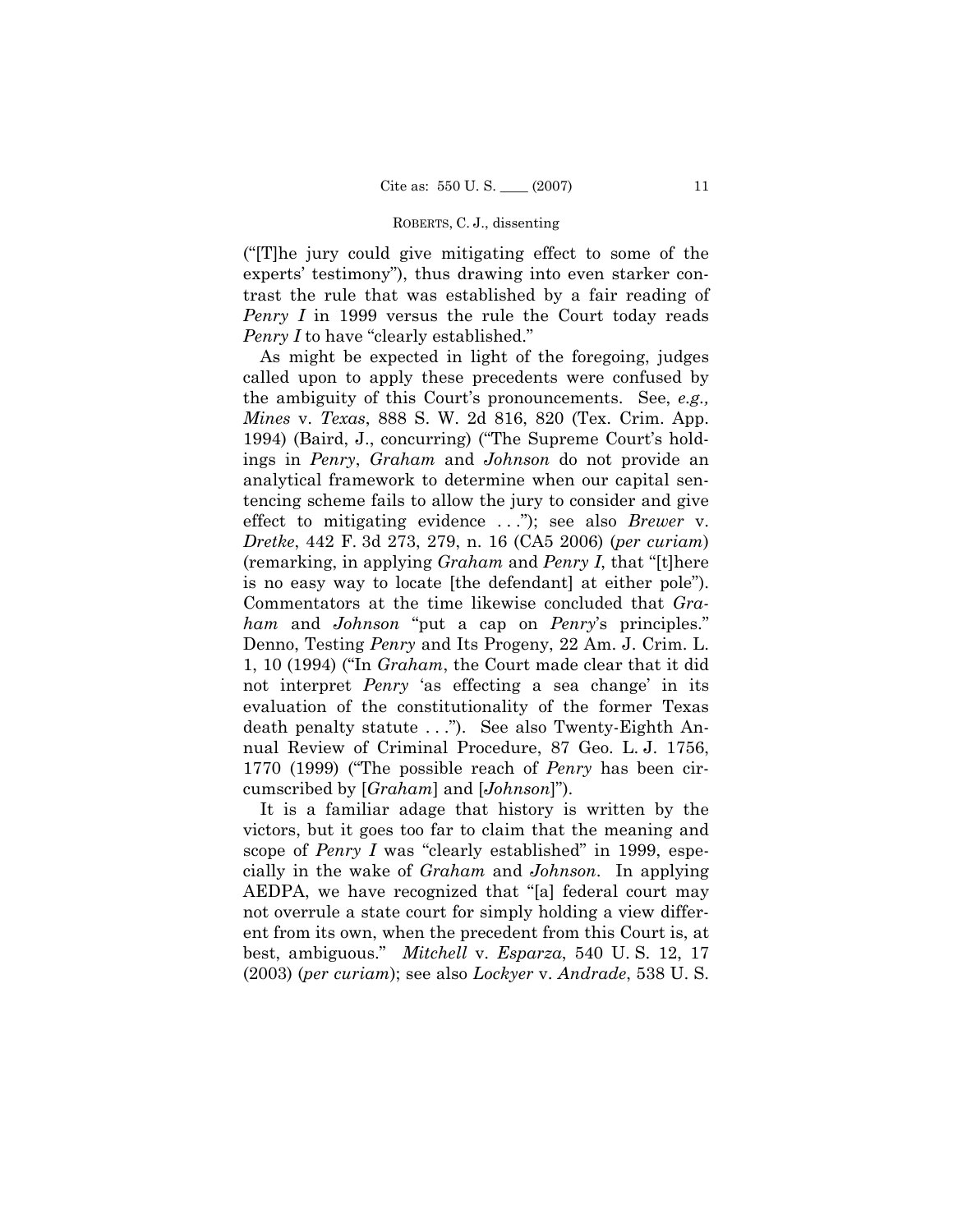63, 72–73 (2003) (declining to find federal law "clearly established" when "our precedents in [the] area have not been a model of clarity").

When the state court rejected Cole's claim, it knew that mitigating evidence of mental retardation and severe childhood abuse could not be given effect under the special issues, *Penry I*, 492 U. S., at 328, but that evidence of youth and a transient upbringing could be, *Graham,* 506 U. S., at 476; *Johnson,* 509 U. S., at 368. The court concluded that Cole's mitigating evidence—a troubled childhood and "impulse control" disorder—was more like that considered in *Johnson* and *Graham* than in *Penry I*. And because Coleís mitigating evidence was not as troubling as that at issue in *Penry I*, the state court did not act unreasonably in concluding that the collateral damage of his upbringing and impulse control disorder would, like youth in *Johnson*, dissipate over time, so that Cole would be less of a danger in the future. It is irrelevant that the ill effects of Coleís upbringing and impulse control disorder might not wear off for some time—there was no suggestion in *Johnson* that the petitioner in that case would become less dangerous any time soon.

In other words, our precedents—which confirmed that the permanence of a mitigating feature was highly relevant, and that the correct answer was a case-specific matter turning on the particular facts—did not provide a clear answer, because the particular evidence before the court fell somewhere between the guideposts established by those precedents. As we have recognized, "the range of reasonable judgment can depend in part on the nature of the relevant rule. . . . [Some] rules are more general, and their meaning must emerge in application over the course of time.î *Yarborough* v. *Alvarado*, 541 U. S. 652, 664 (2004). See also *Brown* v. *Payton*, 544 U. S. 133, 143 (2005) (reviewing state-court application of Supreme Court precedent "to similar but not identical facts" and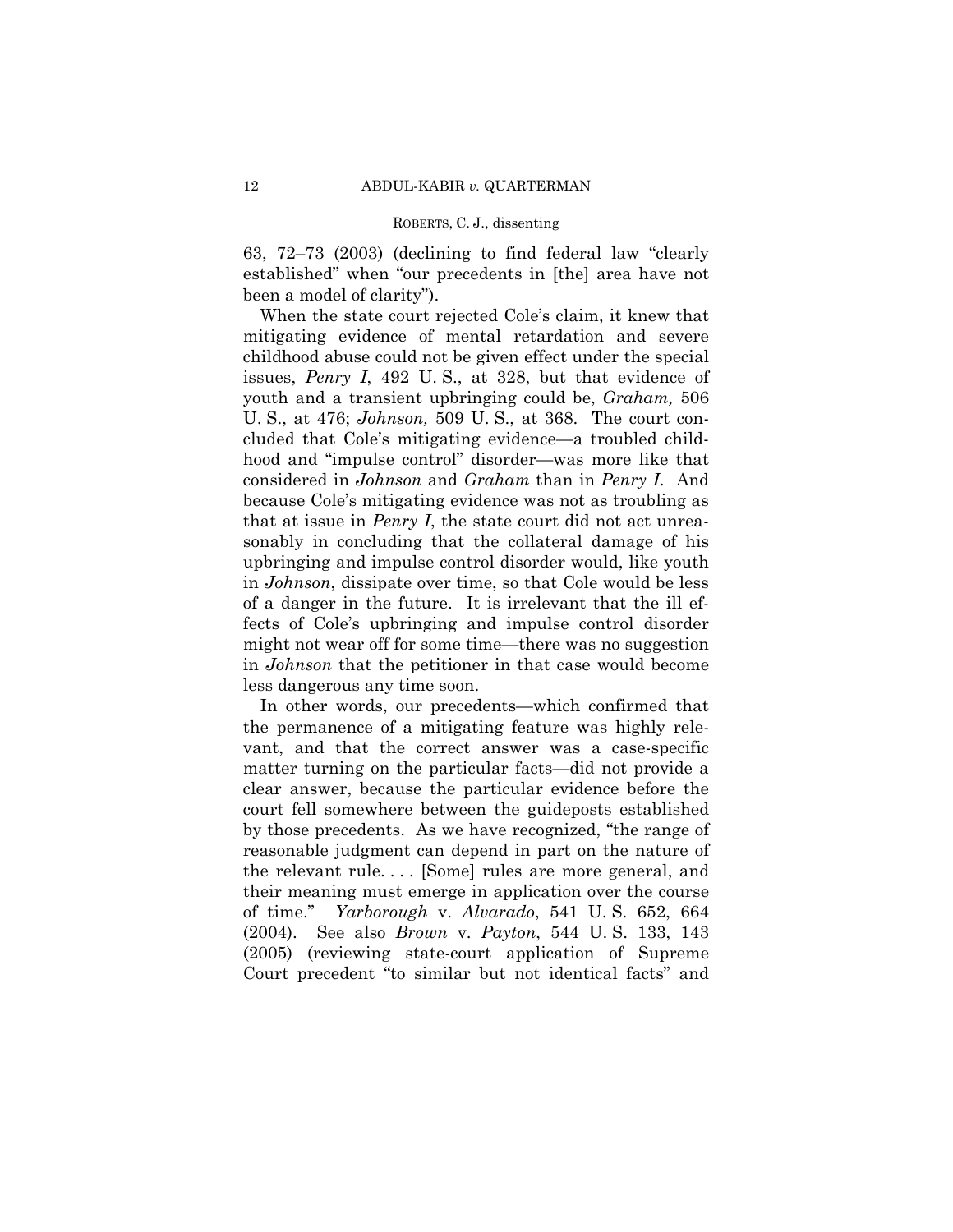concluding that "[e]ven on the assumption that its conclusion was incorrect, it was not unreasonable, and is therefore just the type of decision that AEDPA shields on habeas review").

The state court's approach to the question was plainly correct; indeed, we engaged in a similar comparison in *Graham* itself in determining that the evidence presented in that case was cognizable under the special issues:

"Jurek is reasonably read as holding that the circumstance of youth is given constitutionally adequate consideration in deciding the special issues. We see no reason to regard the circumstances of Graham's family background and positive character traits in a different light. Graham's evidence of transient upbringing and otherwise nonviolent character more closely resembles Jurek's evidence of age, employment history, and familial ties than it does Penry's evidence of mental retardation and harsh physical abuse." 506 U.S., at 476.

The state court thought that Cole's evidence "more closely" resemble [d]" *Johnson* and *Graham* than *Penry I.* That cannot be said to be "contrary to, or ... an unreasonable application of. clearly established Federal law."  $\S2254(d)(1)$ . See Brown, supra, at 143, 147; Williams, 529 U.S., at 411.

The Court further holds that the jury instructions did not permit Cole's evidence to have "mitigating force beyond the scope of the special issues," ante, at 21, as it now reads *Penry I* to require. At the time the state court ruled, however, *Graham* and *Johnson*, decided after *Penry I*, had expressly rejected the notion that a jury must "be able to give effect to mitigating evidence in every conceivable manner in which the evidence might be relevant," so long as the jury could consider "in some manner all of a defendant's relevant mitigating evidence." Johnson, supra, at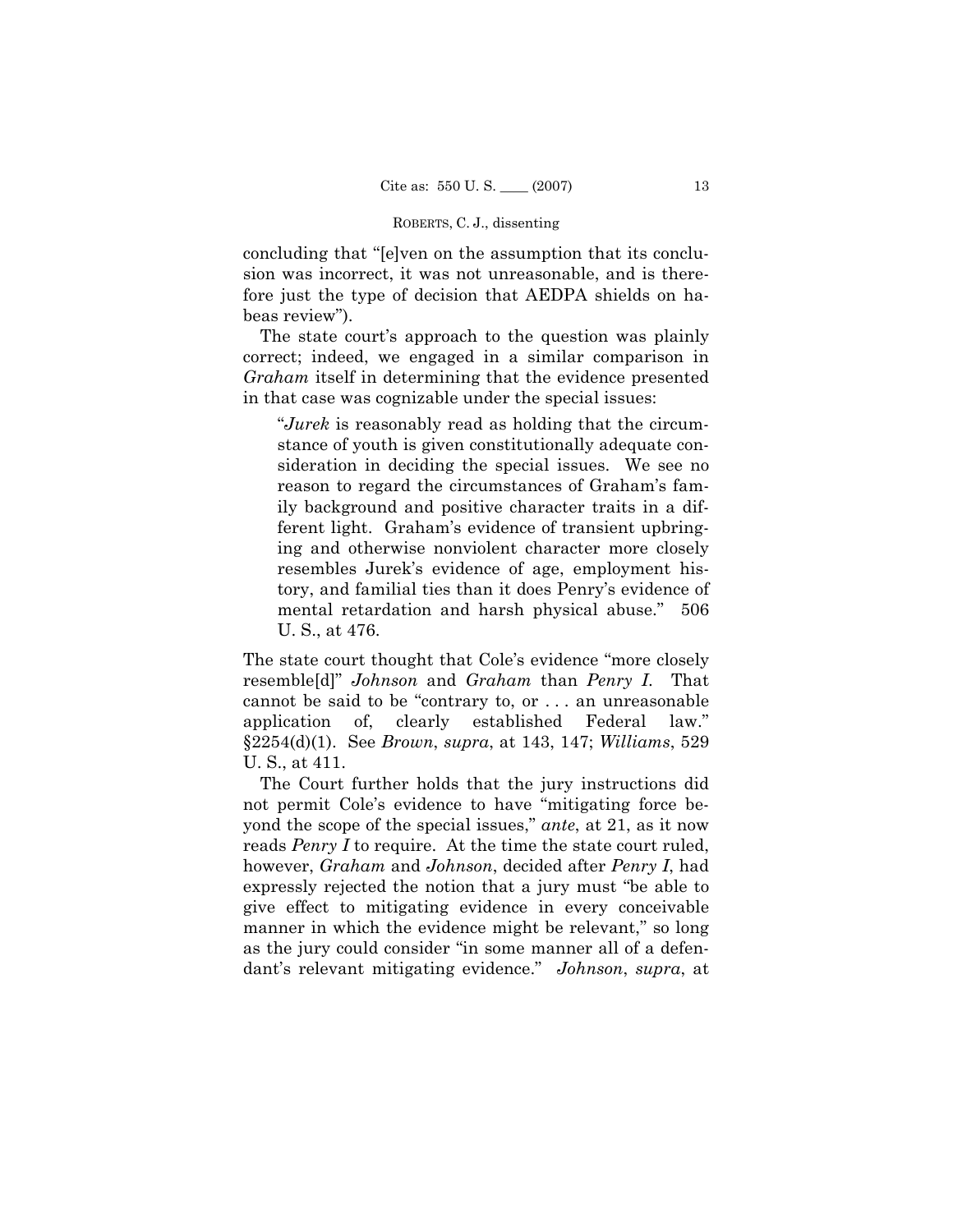$372-373$ . The state court found that Cole's mitigating evidence could be "sufficiently consider[ed]" by the jury "within the confines of the statutory 'special issues," App. in No.  $05-11284$ , at 161, 159, a holding consistent with this Court's precedents as of 1999—and certainly not contrary to clearly established federal law.

In reaching today's result, the Court also takes advantage of eight years of hindsight and relies on three cases that postdate the state court's ruling. *Ante*, at 28 (citing *Penry* v. *Johnson*, 532 U. S. 782 (2001) (*Penry II*), *Tennard* v. *Dretke*, 542 U. S. 274 (2004), and *Smith* v. *Texas*, 543 U. S. 37 (2004) (*per curiam*)). What is pertinent under AEDPA, however, is whether federal law was clearly established by our decisions when the state court acted. *Williams*, *supra*, at 412.3 AEDPA requires state courts to reasonably apply clearly established federal law. It does not require them to have a crystal ball.

### II

 In 1991, petitioner Brent Ray Brewer was convicted of murder committed during the course of a robbery. Like Cole, Brewer claims that the Texas special issues prevented the jury from giving effect to mitigating evidence that he suffered from depression and had been abused as a teenager. The Texas courts rejected these claims on both direct and collateral review.

<sup>&</sup>lt;sup>3</sup>The Court criticizes this dissent for failing "to define the rule" that our post-*Penry I* cases either did or should have applied. *Ante*, at 25, n. 22. But the whole point is that "the rule," far from being "clearly established" by our decisions, was—at the very least—unsettled and confused. Under AEDPA, those defending the finality of a state-court judgment challenged on federal habeas review do not have to show that the state-court judgment was consistent with some version of "clearly established Federal law" other than that offered by the challenger; AEDPA obviously contemplates that there *may not be* "clearly established Federal law." The Court's criticism only underscores how far the reasoning employed today strays from AEDPA's mandate.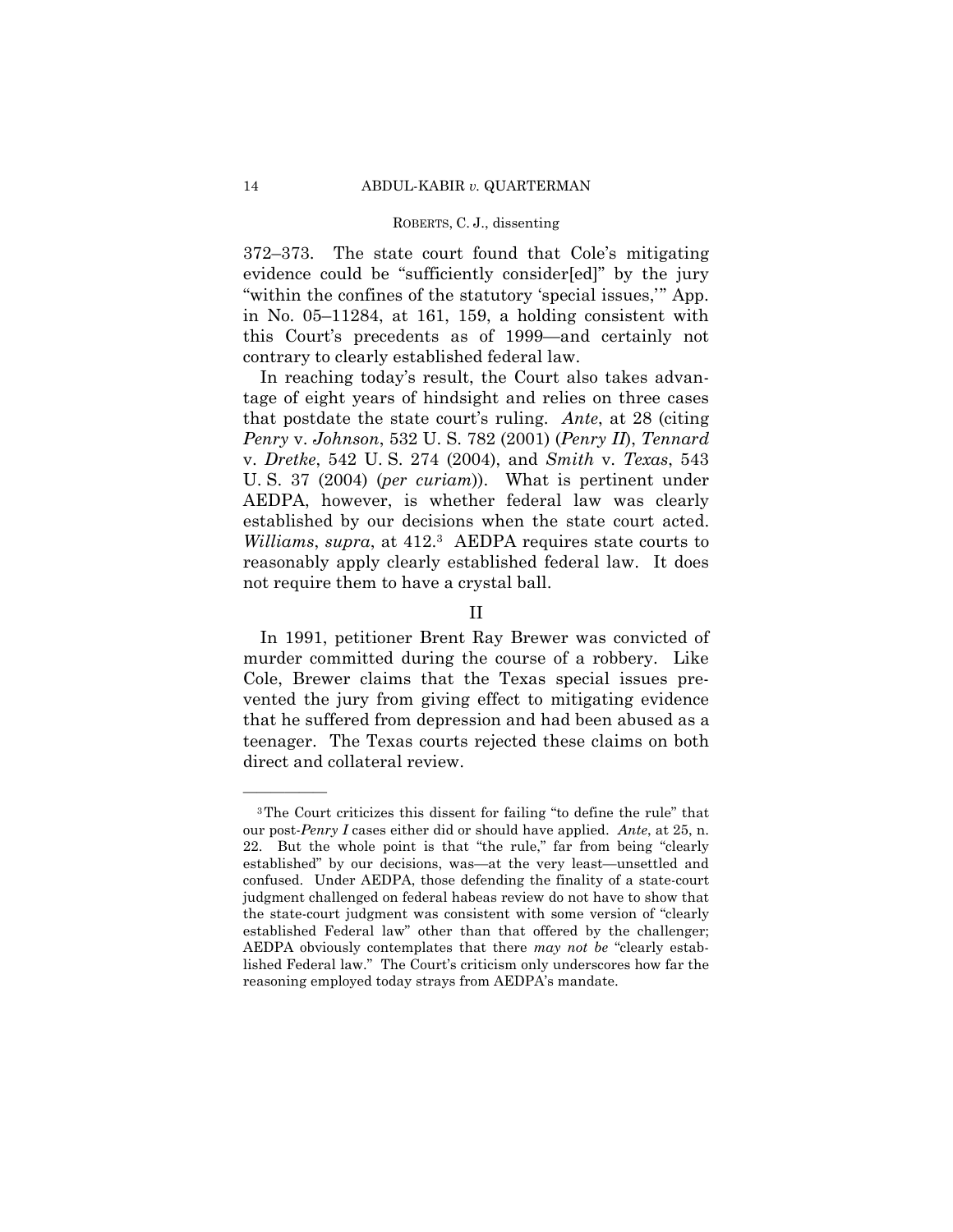In evaluating Brewer's claim, the Court focuses on the so-called "two-edged sword" nature of the evidence found to be beyond the juryís reach in *Penry I*, and concludes that Brewerís mitigating evidence is similarly double edged. The state court distinguished *Penry I*, however, stating that "a stay in a mental hospital does not evidence a long term mental illness which would affect appellant's ability to conform to the requirements of society," App. in No. 05 $-11287$ , p. 141 (internal quotation marks omitted), in contrast to Penry's "organic brain disorder ... which made it impossible for him to appreciate the wrongfulness of his conduct or to conform his conduct to the law,î *Penry I*, 492 U. S., at 309. The state court determined that the nature of Brewer's evidence allowed the jury to find that he would not be a future danger, whereas Penryís did not.

 The Court rejects this distinction, noting that while Brewer's mitigating evidence may have been less compelling than Penry's, "that difference does not provide an acceptable justification for refusing to apply the reasoning in *Penry I* to this case." *Ante*, at 6, and n. 5. This misses the point. The state court's distinction goes not to the relative strength of the mitigating evidence, but rather its character—an episodic rather than permanent mental disorder. As discussed in the context of Cole, see *supra*, at 12, the distinction was not a "refus[al] to apply the reasoning in *Penry I*," ante, at 6, but rather an application of *Penry I* that can hardly be said to be "objectively unreasonable" based on this Court's decisions as of 2001. Indeed, in considering future dangerousness, it is difficult to imagine a more pertinent distinction than whether a mental condition is or is not permanent.

The Court concedes that "[t]he transient quality of [Brewerís] mitigating evidence may make it more likely to fall in part within the ambit of the special issues," and yet still finds the state court's decision unreasonable because the evidence may have had relevance beyond the special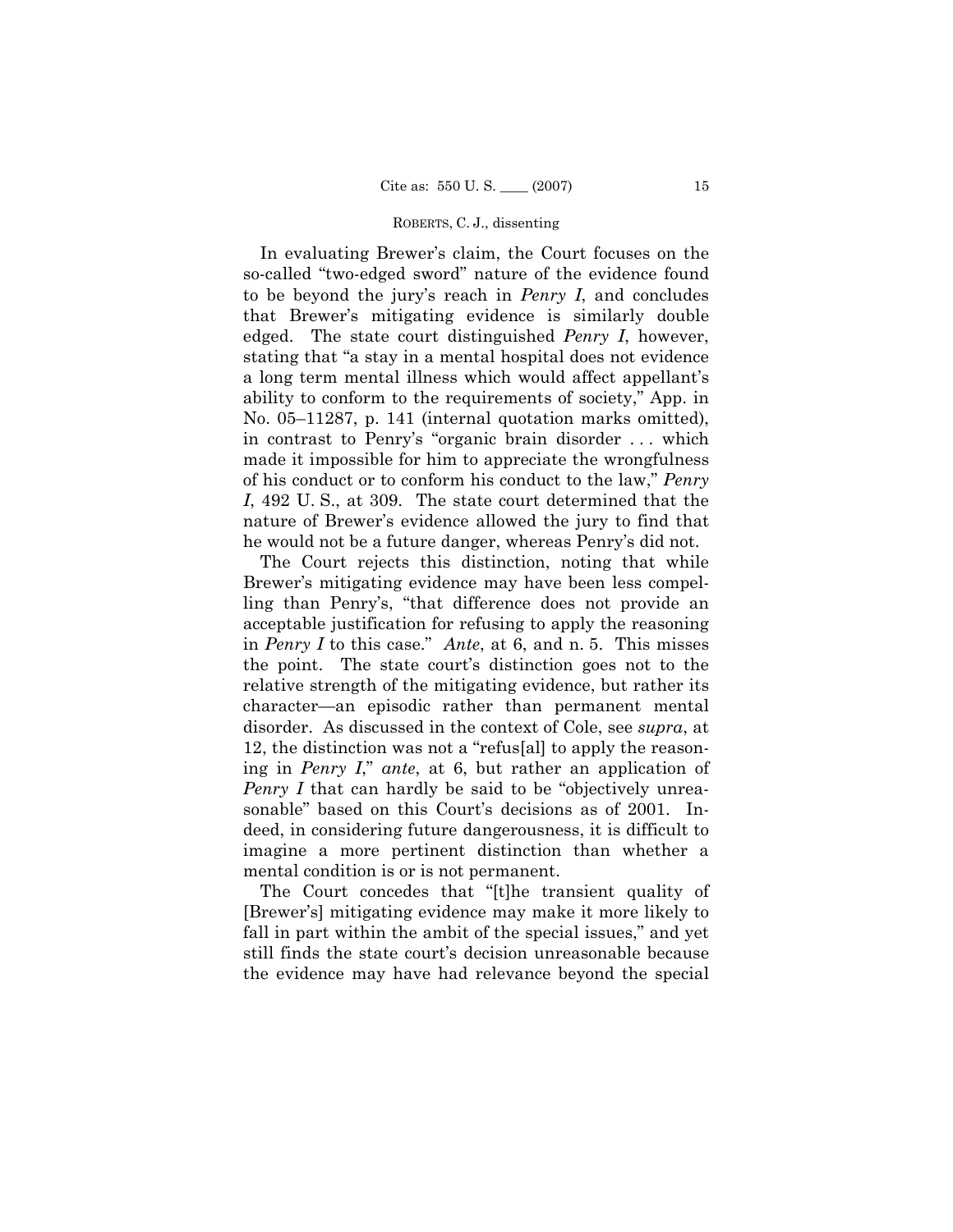issues. *Ante*, at 7. As in Cole's case, this conclusion squarely conflicts with the Court's rejection in *Graham* of the proposition that "a defendant is entitled to special instructions whenever he can offer mitigating evidence that has *some* arguable relevance beyond the special issues." 506 U.S., at 476 (emphasis in original). That rejection was confirmed in *Johnson*, see 509 U.S., at 372– 373 (rejecting a rule that "would require that a jury be able to give effect to mitigating evidence in every conceivable manner in which the evidence might be relevant" in favor of the rule "that a jury be able to consider in some manner all of a defendant's relevant mitigating evidence". Once again, the Court rejects the state court's reasonable reading of existing cases in favor of its own revisionist reading of this Court's doctrine, heavily informed by subsequent decisions that the state court had no means to predict.

### III

In AEDPA, Congress "work[ed] substantial changes" to the power of federal courts to grant habeas corpus relief. *Felker* v. *Turpin*, 518 U. S. 651, 654 (1996). In todayís decisions, the Court trivializes AEDPA's requirements and overturns decades-old sentences on the ground that they were contrary to clearly established federal law at the time—even though the same Justices who form the majority today were complaining at that time that *this* Court was changing that "clearly established" law.

 Still, perhaps there is no reason to be unduly glum. After all, today the author of a dissent issued in 1988 writes two majority opinions concluding that the views expressed in that dissent actually represented "clearly establishedî federal law at that time. So there is hope yet for the views expressed in *this* dissent, not simply down the road, but *tunc pro nunc*. Encouraged by the majorityís determination that the future can change the past, I respectfully dissent.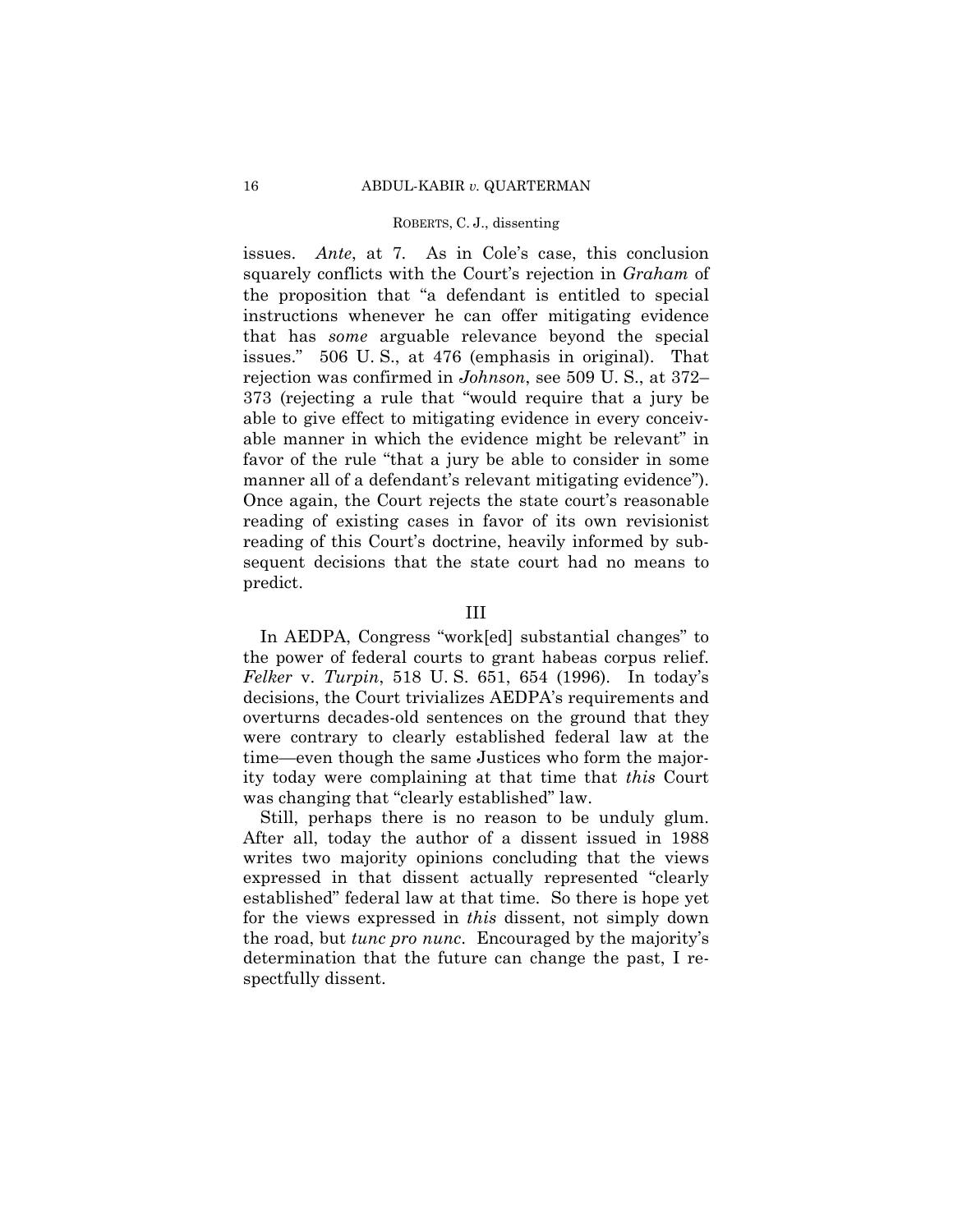### **SUPREME COURT OF THE UNITED STATES**  $\frac{1}{2}$  ,  $\frac{1}{2}$  ,  $\frac{1}{2}$  ,  $\frac{1}{2}$  ,  $\frac{1}{2}$  ,  $\frac{1}{2}$  ,  $\frac{1}{2}$

### Nos. 05-11284 and 05-11287  $\mathcal{L}=\mathcal{L}$

## JALIL ABDUL-KABIR, FKA TED CALVIN COLE, **PETITIONER**

### 05–11284 *v.*

# NATHANIEL QUARTERMAN, DIRECTOR, TEXAS DEPARTMENT OF CRIMINAL JUSTICE, COR-RECTIONAL INSTITUTIONS DIVISION

# BRENT RAY BREWER, PETITIONER 05–11287 *v.* NATHANIEL QUARTERMAN, DIRECTOR, TEXAS DEPARTMENT OF CRIMINAL JUSTICE, COR-RECTIONAL INSTITUTIONS DIVISION

### ON WRITS OF CERTIORARI TO THE UNITED STATES COURT OF APPEALS FOR THE FIFTH CIRCUIT

### [April 25, 2007]

 JUSTICE SCALIA, with whom JUSTICE THOMAS joins, and with whom JUSTICE ALITO joins as to Part I, dissenting.

I remain of the view "that limiting a jury's discretion to consider all mitigating evidence does not violate the Eighth Amendment.<sup>"</sup> *Ayers* v. *Belmontes*, 549 U.S.  $\Box$  (2006) (slip op., at 1) (SCALIA, J., concurring) (citing *Walton* v. *Arizona*, 497 U. S. 639, 673 (1990) (SCALIA, J., concurring in part and concurring in judgment)).

I

But even under this Court's precedents to the contrary, the state-court decisions in these two cases were hardly objectively unreasonable under the Antiterrorism and Effective Death Penalty Act of 1996, as THE CHIEF JUSTICEís dissenting opinion demonstrates. That is all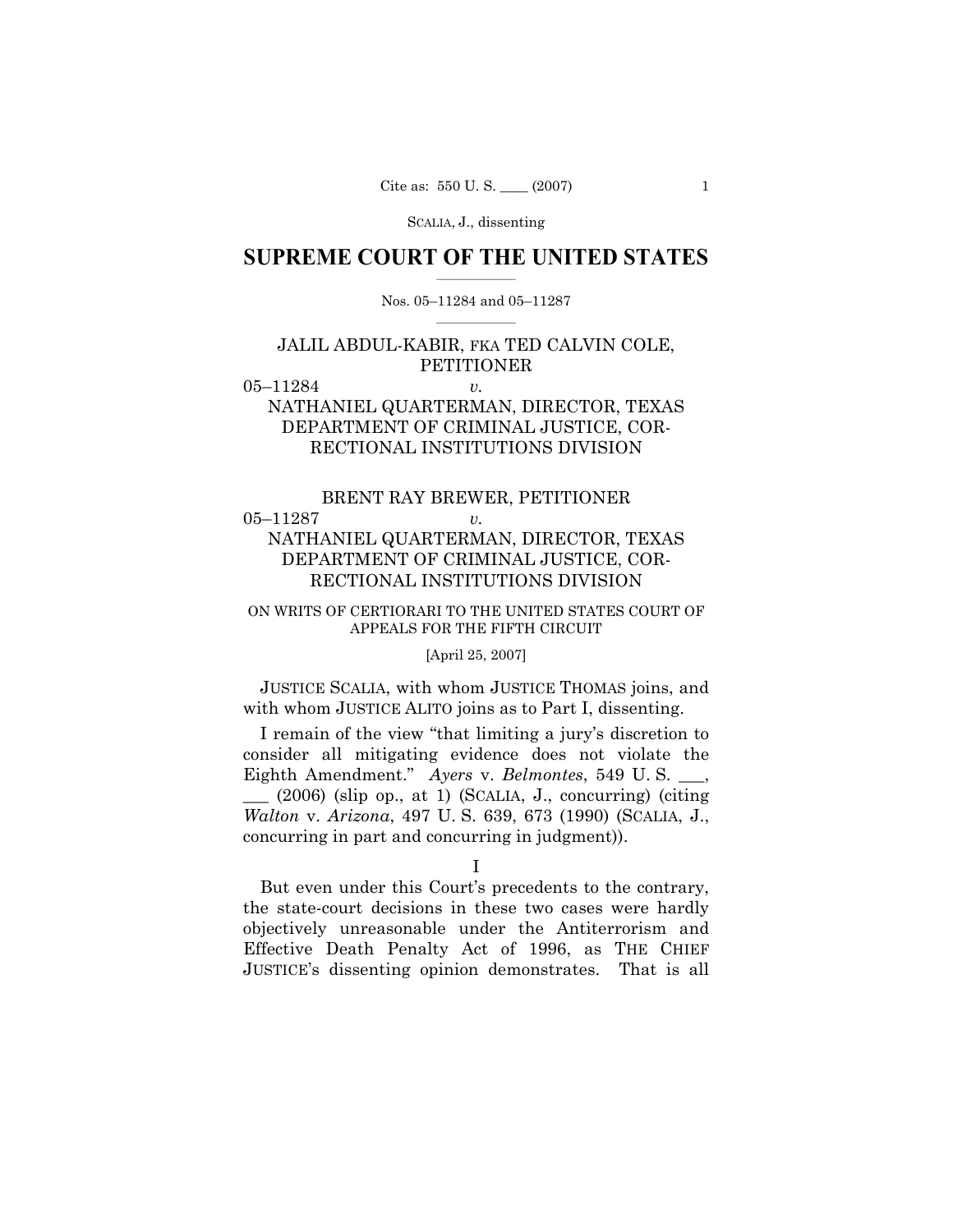which is needful to demonstrate the error of today's judgments. The full truth is worse than that, however. There was in fact clearly established law that governed these cases, and it favored the State. When the state courts rendered their decisions, *Johnson* v. *Texas*, 509 U. S. 350 (1993), was this Court's most recent pronouncement on the Texas special issues. And in that case, the Court unambiguously drew back from the broader implications of its prior decision in *Penry* v. *Lynaugh*, 492 U. S. 302 (1989) *(Penry I)*. Reiterating what it had recently said in *Graham* v. *Collins*, 506 U. S. 461, 475 (1993), the Court made clear that "'[i]n *Penry*, the defendant's evidence was placed before the sentencer but the sentencer had *no reliable means* of giving mitigating effect to that evidence.<sup>79</sup> *Johnson*, *supra*, at 366 (emphasis added). *Penry I*, said *Johnson*, stood for the proposition that habeas relief was appropriate where jurors had been unable to give *any* mitigating effect to the evidence at issue. 509 U. S., at 369; see also *Graham*, *supra*, at 475. *Penry I* in no way meant to imply, *Johnson* warned, "that a jury [must] be able to give effect to mitigating evidence in *every conceivable manner* in which the evidence might be relevant.î 509 U. S., at 372 (emphasis added). *Johnson* thus established, in no uncertain terms, that jurors need only "be able to consider *in some manner* all of a defendant's relevant mitigating evidence." *Ibid.* (emphasis added); see generally *id.*, at 372-373.

 The dissenters in *Johnson* very much disagreed with that analysis. They read *Penry I* for the more expansive proposition that "the Texas special issues violated the Eighth Amendment to the extent they prevented the jury from giving *full* consideration and effect to a defendant's relevant mitigating evidence." 509 U.S., at 385 (opinion of OíConnor, J.) (citing *Penry I*, *supra;* emphasis added and deleted). "[H]aving *some* relevance to [a special] issue," the dissent said, "was not sufficient."  $509 \text{ U}$ . S., at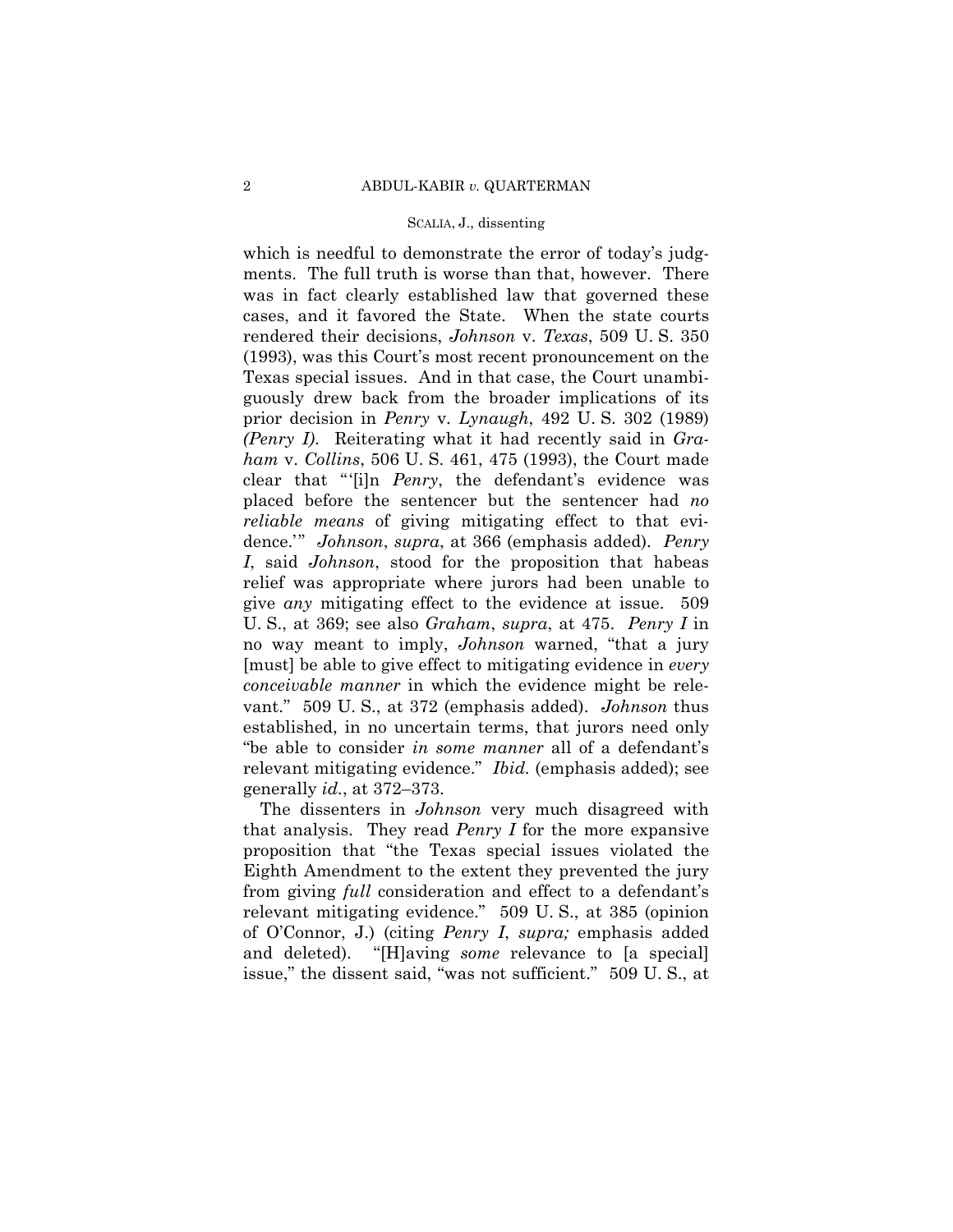385. And because youth (the mitigating feature in *Johnson*) had obvious relevance *beyond* the special issues, an additional instruction was needed. *Id.*, at 375. The differences between the *Johnson* majority and dissenters could not have been more pronounced.

 Today the Court overrules *Johnson sub silentio,* and reinstates the "full effect" interpretation of *Penry I.* For as THE CHIEF JUSTICE explains, *ante*, at 12, 15 (dissenting opinion), it was not objectively unreasonable for the state courts to conclude that the ill effects of petitioners' mental illnesses and difficult childhoods would wear off in due time, allowing the jury to give that mitigating evidence *some effect* through the future dangerousness instruction—just as could be done for the mitigating factor of youth in *Johnson*. The Court nonetheless reverses these sentences because the juries were unable to give effect to "any independent concern" (independent, that is, of the Texas special issues) that the defendants "may not be deserving of a death sentence," *Brewer*, ante, at 6, or to consider the evidence's "relevance to the defendant's moral culpability beyond the scope of the special verdict questions," *id.*, at 7 (internal quotation marks omitted). The Court does not acknowledge that it is overruling *Johnson,*  but makes the Court of Appeals the scapegoat for its change of heart.

 The Fifth Circuit in both of these cases relied heavily on *Johnson* when denying relief. See *Cole* v. *Dretke*, 418 F. 3d 494, 505 (2005); *Brewer* v. *Dretke*, 442 F. 3d 273, 278, 281 (2006) (relying on *Cole*). How does the Court manage to distinguish it? The Court tries two main lines of argument. First, the Court explains:

"A critical assumption motivating the Court's decision in *Johnson* was that juries would in fact be able to give mitigating effect to the evidence, albeit within the confines of the special issues. . . . Prosecutors in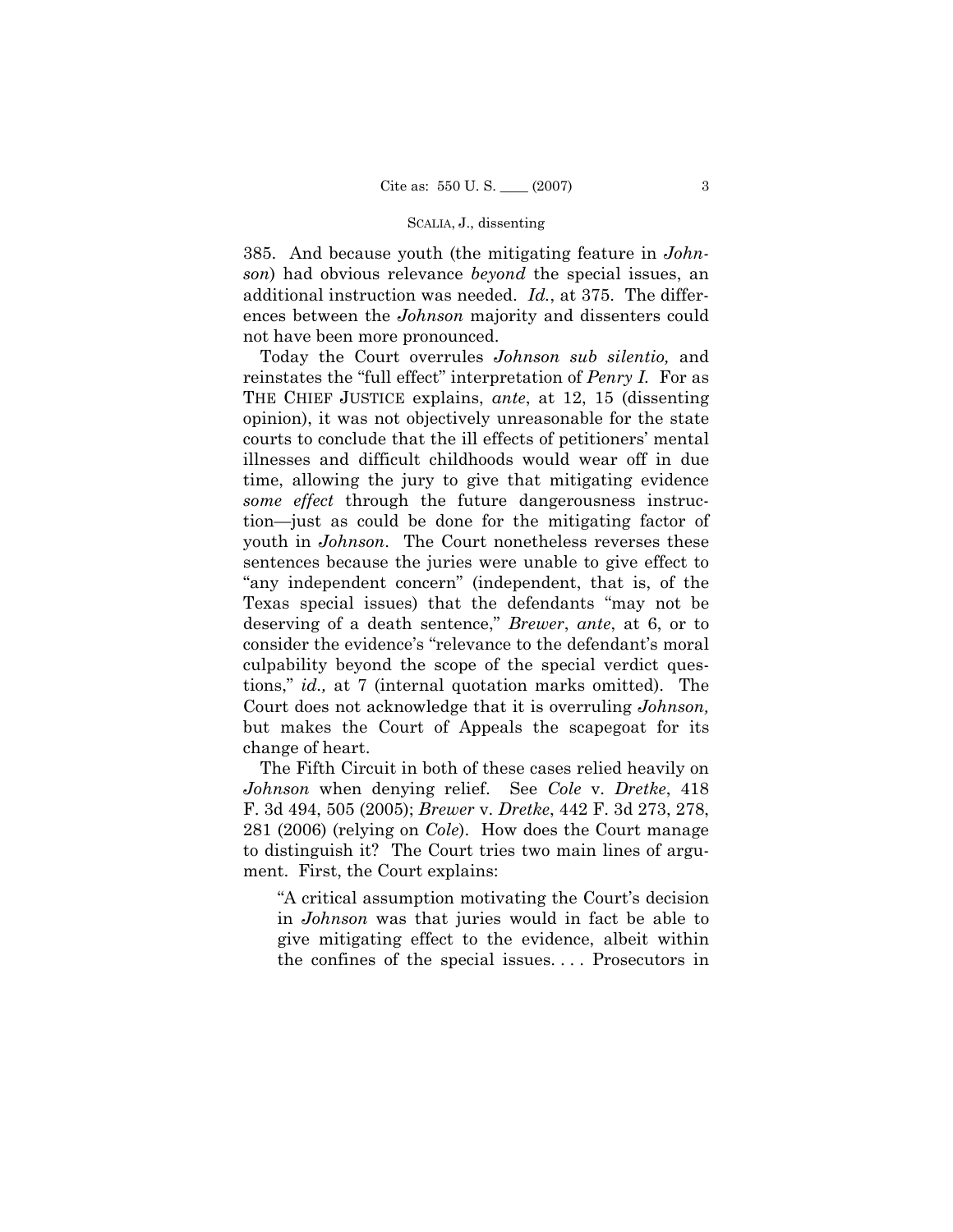some subsequent cases, however, have undermined this assumption, taking pains to convince jurors that the law compels them to disregard the force of evidence offered in mitigation.î *Abdul-Kabir*, *ante*, at 26.

Because *Johnson*'s "critical assumption" has now been "undermined," the Court says, *Johnson* cannot be said to ìforeclos[e] relief in these circumstances.î *Abdul-Kabir, ante,* at 26.

This attempt to "distinguish" *Johnson* wilts under even the mildest scrutiny. Since when does this Court craft constitutional rules that depend on the beneficence of the prosecutor? (Never mind that this "critical assumption" of *Johnson* was not so critical as to be mentioned in the case.) And more importantly, how can prosecutorial style have *any* bearing on whether the Eighth Amendment requires a jury to be able to give "some effect," as opposed to "full effect," to a defendant's mitigating evidence? It is of course true that a prosecutor's arguments may be relevant evidence in the final analysis of *whether* a capital trial has met the "some effect" test. But it has absolutely no relevance to *which test* is selected in the first place.\*

Second, the Court explains that "the consideration of the defendant's mitigating evidence of youth in *Johnson* could easily have directed jurors towards a 'no' answer with regard to the question of future dangerousness," whereas a juror considering petitioners' mitigating evidence "could feel compelled to provide a 'yes' answer to the same question.î *Abdul-Kabir, ante,* at 27. But it is quite apparent that jurors considering youth in *Johnson* could also have

<sup>\*</sup>Relatedly, the Court thinks *Johnson* distinguishable because jurors have "experienced" youth but "have never experienced" the "particularized childhood experiences of abuse and neglect" at issue here. *Abdul*-*Kabir*, *ante*, at 25–26. It is again quite impossible to understand, however, how that can have any bearing upon whether "some effect" or "full effect" is the required test.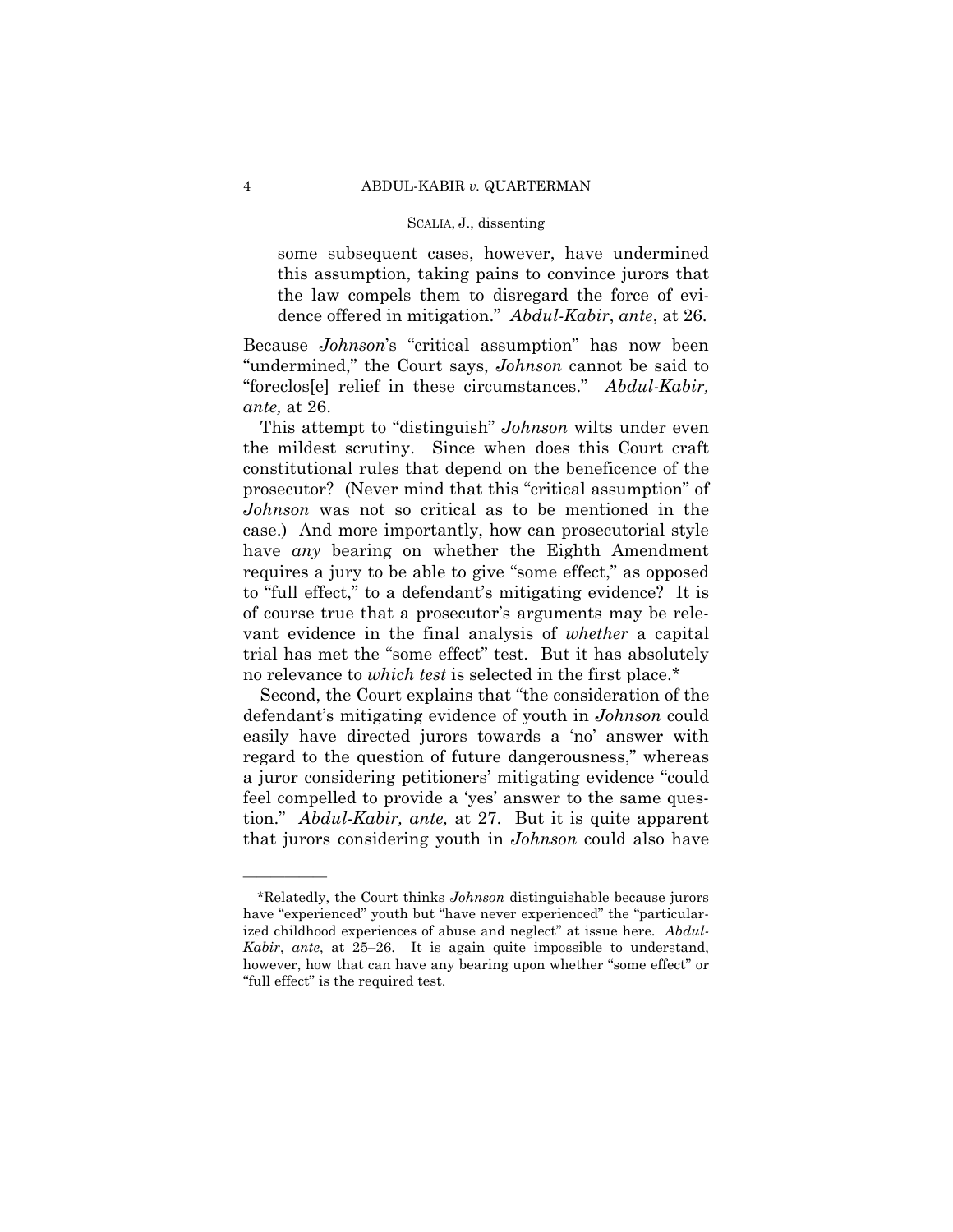"fellt] compelled to provide a 'yes' answer" to the future dangerousness question. While one can believe that "the impetuousness and recklessness that may dominate in younger years can subside," *Johnson*, 509 U.S., at 368, one can also believe that a person who kills even in his younger years is fundamentally depraved, and more prone to a life of violent crime. *Johnson* itself explicitly recognized this point, denying relief despite "the fact that a juror might view the evidence of youth as aggravating, as opposed to mitigating.î *Ibid.*

As the Court's opinion effectively admits, nothing of a legal nature has changed since *Johnson*. What *has* changed are the moral sensibilities of the majority of the Court. For those in Texas who have already received the ultimate punishment, this judicial moral awakening comes too late. *Johnson* was the law, until today. And in the almost 15 years in-between, the Court today tells us, state and lower federal courts in countless appeals, and this Court in numerous denials of petitions for writ of certiorari, have erroneously relied on *Johnson* to allow the condemned to be taken to the death chamber. See, *e.g.*, *Robison* v. *Johnson*, 151 F. 3d 256, 269 (CA5 1998) (denying petition for rehearing), cert. denied, 526 U. S. 1100 (1999) (petitioner executed Jan. 21, 2000); *Motley* v. *Collins*, 18 F. 3d 1223, 1233–1235 (CA5), cert. denied *sub nom. Motley* v. *Scott*, 513 U. S. 960 (1994) (petitioner executed Feb. 7, 1995).

II

 The individuals duly tried and executed between *Johnson* and todayís decisions were not, in my view (my view at the time of *Johnson*, and my view now), entitled to federal judicial invalidation of their state-imposed sentences. That is because in my view the meaning of the Eighth Amendment is to be determined not by the moral perceptions of the Justices *du jour,* but by the understanding of